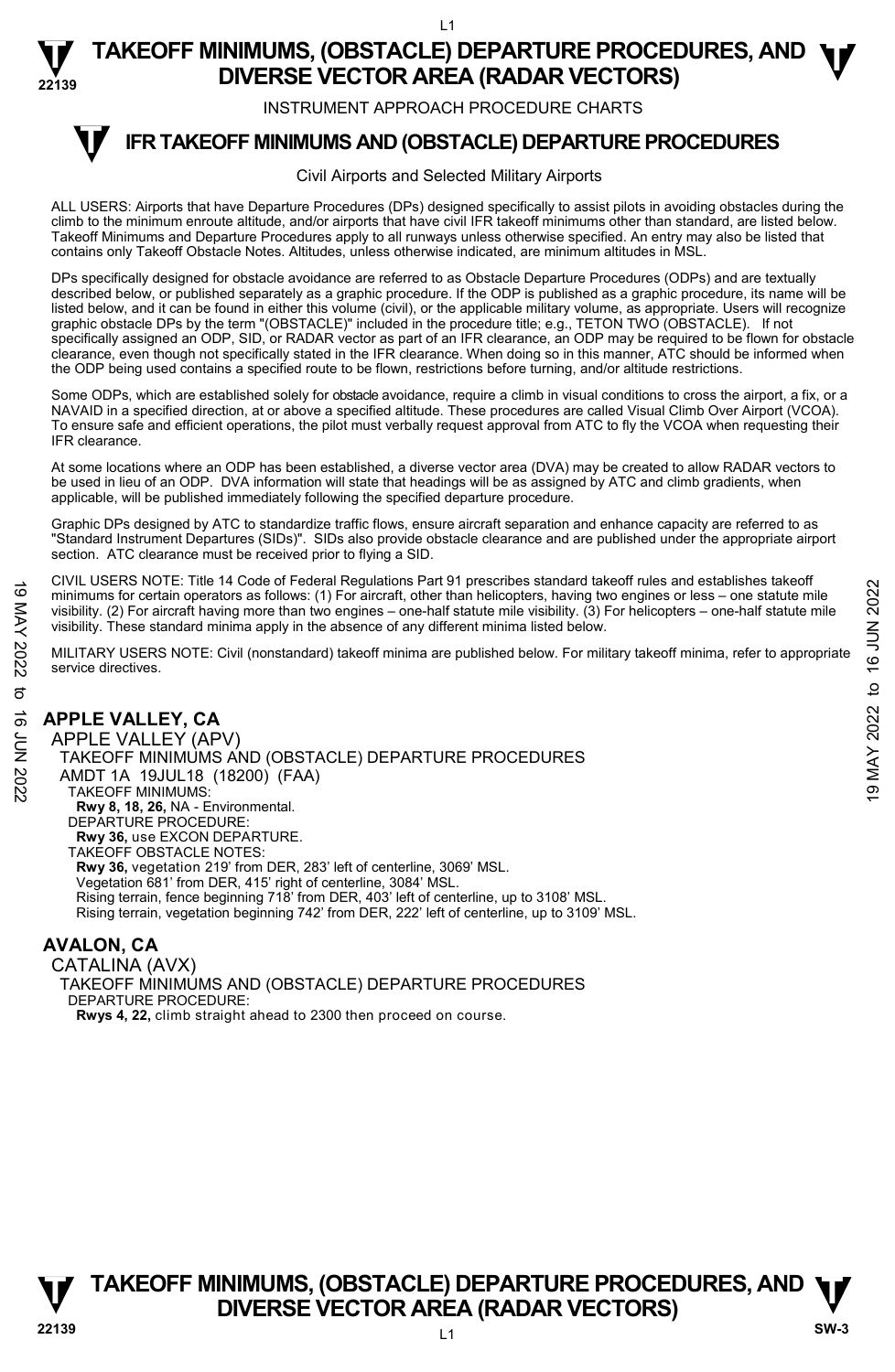### **BAKERSFIELD, CA**

**22139** 

BAKERSFIELD MUNI (L45)

TAKEOFF MINIMUMS AND (OBSTACLE) DEPARTURE PROCEDURES

AMDT 2 06FEB14 (14037) (FAA)

TAKEOFF MINIMUMS:

**Rwy 34,** 400-1¼ or std. with a min. climb of 555' per NM to 900. DEPARTURE PROCEDURE:

**Rwy 16,** climbing right turn direct EHF VORTAC, thence...

 **Rwy 34,** climbing left turn direct EHF VORTAC, thence...

Aircraft departing EHF VORTAC R-180 CW R-360 climb on course, aircraft departing EHF VORTAC R-001 CW R-100. ..<br>Continue climb in EHF VORTAC holding pattern (hold NW, right turns, 144° inbound) to cross EHF VORTAC at or abo 5200 then proceed on course, aircraft departing EHF VORTAC R-101 CW R-179 continue climb in EHF VORTAC holding pattern (hold NW, right turns, 144° inbound) to cross EHF VORTAC at or above 4100 then proceed on course. TAKEOFF OBSTACLE NOTES:

**Rwy 16,** light pole 168' from DER, 498' left of centerline, 26' AGL/400' MSL.

Tree 395' from DER, 491' left of centerline, 40' AGL/400' MSL.

Powerlines beginning 546' from DER, 608' right of centerline, 120' AGL/474' MSL.

Pole 644' from DER, 474' left of centerline, 30' AGL/403' MSL.

Trees beginning 1603' from DER, 196' right of centerline, up to 40' AGL/453' MSL.

Obstruction light on transmission tower 2464' from DER, 780' left of centerline, 106' AGL/477' MSL.

Catenary 2486' from DER, 484' left of centerline, 106' AGL/477' MSL. Catenary 2529' from DER, 725' right of centerline, 111' AGL/483' MSL.

Obstruction light on transmission tower 2539' from DER, 214' right of centerline, 107' AGL/478' MSL.

Catenary 2540' from DER, 482' right of centerline, 111' AGL/482' MSL.

**Rwy 34,** trees beginning 604' from DER, 341' right of centerline, 40' AGL/419' MSL.

Tower 5100' from DER, 1646' right of centerline, 266' AGL/656' MSL.

Vehicles on road 764' from DER, 499' left of centerline, up to 15' AGL/399' MSL.

Hanger 372' from DER, 545' left of centerline, 20' AGL/404' MSL.

#### MEADOWS FLD (BFL)

#### TAKEOFF MINIMUMS AND (OBSTACLE) DEPARTURE PROCEDURES

AMDT 3 26MAY16 (21112) (FAA)

DEPARTURE PROCEDURE:

**All aircraft,** climbing right turn direct EHF VORTAC. Aircraft departing EHF R-180 CW R-350 climb on course. All others continue climb northwest bound via EHF R-324, then climbing left turn to cross EHF VORTAC at or above: EHF R-110 CW R-179 3000; EHF R-351 CW R-109 4000. TAKEOFF MINIMUMS AND (OBSTACLE) DEPARTURE PROCEDURES<br>
AMDT 3 26MAY16 (21112) (FAA)<br>
DEPARTURE PROCEDURE:<br>
All aircraft, climbing right turn direct EHF VORTAC. Aircraft departing EHF R-180 CW R-350 climb on course. All<br>
th

TAKEOFF OBSTACLE NOTES:

**Rwy 12L,** trees beginning 2221' from DER, 684' left of centerline, up to 72' AGL/546' MSL. Ground 146' from DER, 525' left of centerline, 479' MSL.

**Rwy 12R,** tree 2612' from DER, 1158' left of centerline, 69' AGL/533' MSL.

Trees beginning 456' from DER, 575' right of centerline, up to 46' AGL/510' MSL.

Fence 14' from DER, 215' right of centerline, 4' AGL/466' MSL.

**Rwy 30R,** pole 1248' from DER, 113' left of centerline, 31' AGL/543' MSL.

Transmission tower 3632' from DER, 1097' left of centerline, 94' AGL/602' MSL.

Poles beginning 2297' from DER, 925' right of centerline, up to 36' AGL/577' MSL.

Pump 529' from DER, 538' right of centerline, 5' AGL/523' MSL. Building 373' from DER, 257' right of centerline, 10' AGL/524' MSL.

Towers beginning 4350' from DER, 499' right of centerline, up to 110' AGL/650' MSL.

NAVAID 388' from DER, 266' right of centerline, 21' AGL/535' MSL.

Tree 3252' from DER, 1072' right of centerline, 101' AGL/610' MSL.

### **BIG BEAR CITY, CA**

#### BIG BEAR CITY (L35)

TAKEOFF MINIMUMS AND (OBSTACLE) DEPARTURE PROCEDURES

ORIG 20APR00 (00111) (FAA) TAKEOFF MINIMUMS:

**Rwy 8,** 1200-2 or std. with a min. climb of 282' per NM to 8000.

**Rwy 26,** NA.

DEPARTURE PROCEDURE:

Use OKACO RNAV DEPARTURE.

**Rwy 26,** NA.

#### **BLYTHE, CA**

BLYTHE (BLH) TAKEOFF MINIMUMS AND (OBSTACLE) DEPARTURE PROCEDURES AMDT 1A 22AUG13 (13234) (FAA) TAKEOFF MINIMUMS: **Rwy 26,** 600-2½ or std. with a min. climb of 348' per NM to 1200. DEPARTURE PROCEDURE:

**Rwys 8, 17, 35,** turn right.

**Rwy 26,** turn left, climb to 1500 via heading 180° and BLH R-120, then climbing left turn direct BLH VORTAC, MCA 2000. TAKEOFF OBSTACLE NOTES:

**Rwy 26,** tower 2.4 NM from DER, 991' left of centerline, 159' AGL/957' MSL.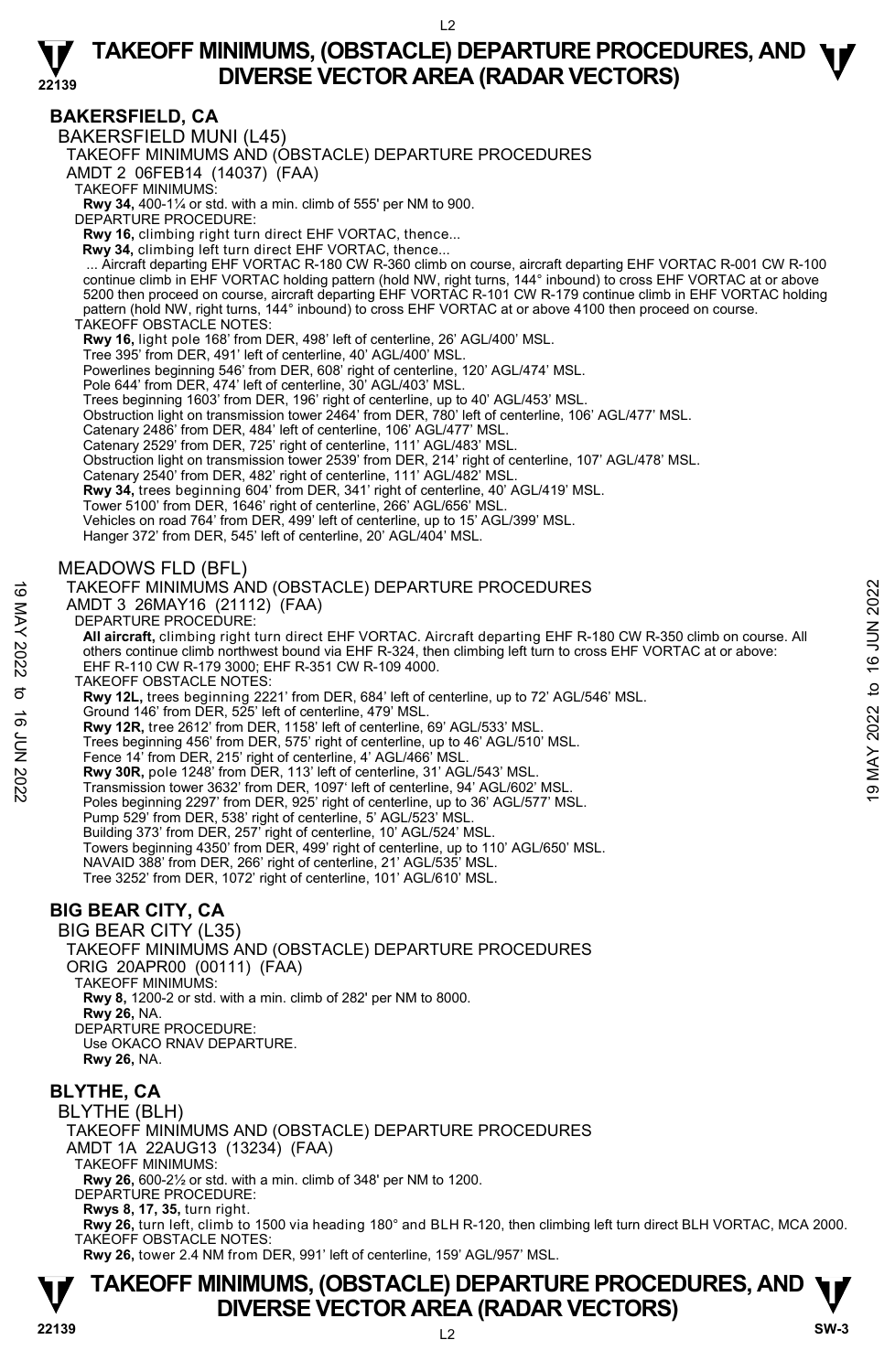### **BORREGO SPRINGS, CA**

BORREGO VALLEY (L08) TAKEOFF MINIMUMS AND (OBSTACLE) DEPARTURE PROCEDURES AMDT 2 10APR08 (08101) (FAA) DEPARTURE PROCEDURE: Use ZUNGU DEPARTURE (RNAV).

#### **BRAWLEY, CA**

BRAWLEY MUNI (BWC) TAKEOFF MINIMUMS AND (OBSTACLE) DEPARTURE PROCEDURES AMDT 1 30MAR17 (17089) (FAA) TAKEOFF MINIMUMS: **Rwy 26,** NA-Obstacles and noise abatement. DEPARTURE PROCEDURES: **Rwy 8,** climbing right turn heading 120° to intercept IPL VORTAC R-009 to 3000 to IPL VORTAC, then climb on course. TAKEOFF OBSTACLE NOTES: **Rwy 8,** trees, beginning 81' from DER, 314' left of centerline, up to -106' MSL. Trees, beginning 274' from DER, 441' right of centerline, up to -124' MSL.<br>Vehicles on road, beginning 380' from DER, 348' right of centerline, up to -116' MSL.<br>Trees, beginning 457' from DER, 362' left of centerline, up t Tree 458' from DER, 406' left of centerline, -94' MSL. **BURBANK, CA**  BOB HOPE (BUR) TAKEOFF MINIMUMS AND (OBSTACLE) DEPARTURE PROCEDURES AMDT 5 28JUL11 (11209) (FAA) TAKEOFF MINIMUMS: **Rwy 8,** std. w/min. climb of 410' per NM to 5000. **Rwy 15,** std. w/min. climb of 335' per NM to 5000.<br>**Rwy 26,** std. w/min. climb of 325' per NM to 5000.<br>**Rwy 33,** std. w/min. climb of 550' per NM to 5000' or 600-2¼ w/min. climb of 300' per NM to 5000. DEPARTURE PROCEDURE: **Rwys 8, 15,** climbing right turn direct VNY VOR/DME. **Rwy 26,** climb direct VNY VOR/DME. **Rwy 33,** Climbing left turn direct VNY VOR/DME. All aircraft continue climb in VNY holding pattern (SE, left turns, 295° inbound) to cross VNY VOR/DME at or above 5100, then westbound on V326 to GINNA or eastbound on V186 to DARTS. TAKEOFF OBSTACLE NOTES: **Rwy 8,** multiple trees, poles, and buildings beginning 124' from DER, 42' right of centerline, up to 65' AGL/745' MSL. Multiple trees, buildings and poles beginning 278' from DER, 73' left of centerline, up to 56' AGL/746' MSL. **Rwy 15,** multiple trees, buildings, poles, and blast fence beginning 50' from DER, 2' right of centerline, up to 65' AGL/762' MSL. Multiple trees, buildings, poles, blast fence beginning 185' from DER, 53' left of centerline, up to 108' AGL/777' MSL. **Rwy 26,** multiple trees, poles, transmission towers, buildings, and roads, and terrain beginning 26' from DER, 4'<br>right of centerline, up to 145' AGL/731' MSL. Multiple trees, poles, transmission towers, railroad, and buildings beginning 302' from DER, 437' left of centerline, up to 117' AGL/846' MSL. **Rwy 33,** multiple trees, poles, terrain, buildings, road beginning 33' from DER, 30' right of centerline, up to 100' AGL/1333' MSL. Multiple trees, poles, buildings, antenna, railroad, and blast fence beginning 97' from DER, 11' left of centerline, up to 50' AGL/878' MSL. **EVALUATE CONSTRAIL CONDUCT THE WAY ORT ANTION OF THAT CONDUCT THE WAY ASSAM WAS SET AND CONDUCT THAT CONDUCT THAT CONDUCT THAT CONDUCT THAT CONDUCT THAT CONDUCT THAT CONDUCT THAT CONDUCT THAT CONDUCT THAT CONDUCT THAT CO** 

#### DIVERSE VECTOR AREA (RADAR VECTORS)

ORIG 26MAY16 (16147) (FAA)

 **Rwy 8,** heading as assigned by ATC; requires minimum climb of 420' per NM to 2500.

**Rwy 15,** heading as assigned by ATC; requires minimum climb of 340' per NM to 2100.

**Rwy 26,** heading as assigned by ATC; requires minimum climb of 380' per NM to 4800. **Rwy 33,** heading as assigned by ATC; requires minimum climb of 460' per NM to 4900.

# **CALIFORNIA CITY, CA**

CALIFORNIA CITY MUNI (L71) TAKEOFF MINIMUMS AND (OBSTACLE) DEPARTURE PROCEDURES ORIG 17MAR05 (05076) (FAA) DEPARTURE PROCEDURE: Use CALIFORNIA CITY (RNAV) DEPARTURE.

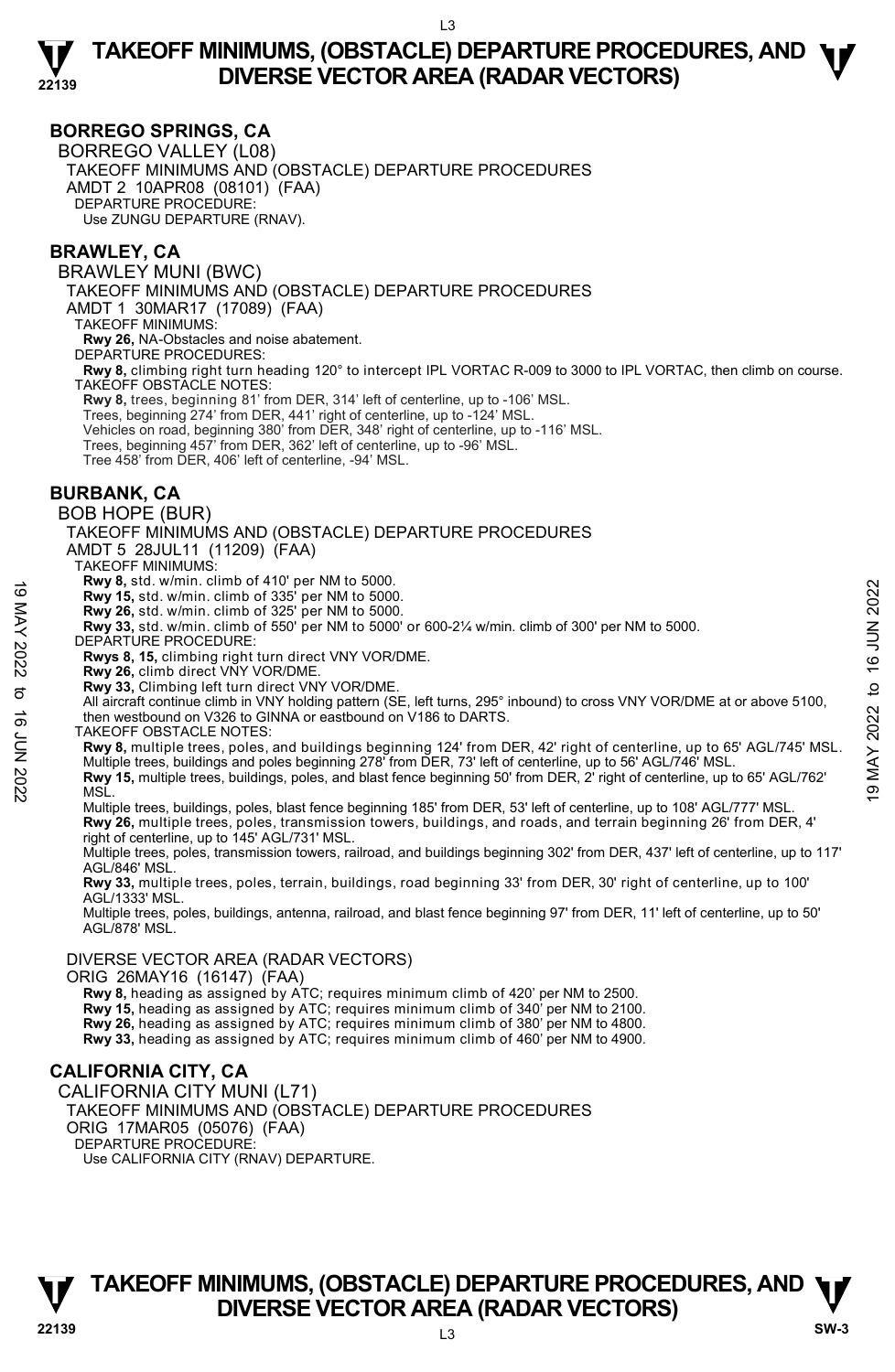### **CALIPATRIA, CA**

**22139** 

CLIFF HATFIELD MEML (CLR)

TAKEOFF MINIMUMS AND (OBSTACLE) DEPARTURE PROCEDURES

ORIG-A 12OCT17 (21112) (FAA)

DEPARTURE PROCEDURE:

**Rwy 8,** climb runway heading to 400, then climbing right turn to 3000 via heading 200° and IPL R-336 to IPL VORTAC.

**Rwy 26,** climb runway heading to 400, then climbing left turn to 3000 via IPL R-336 to IPL VORTAC. TAKEOFF OBSTACLE NOTES:

**Rwy 8,** pole 525' from DER, 140' right of centerline, 15' AGL/-166' MSL. Poles beginning 616' from DER, 204' right of centerline, 15' AGL/-165' MSL.

Building, pole beginning 748' from DER, 307' right of centerline, 25' AGL/-155' MSL.

- Transmission line 838' from DER, 150' right of centerline, 31' AGL/-150' MSL.
- **Rwy 26,** pole 190' from DER, 329' right of centerline, -152 MSL.

Road 223' from DER, on centerline -170' MSL.

- 
- Tree 328' from DER, 484' left of centerline, -155' MSL. Tree 541' from DER, 634' right of centerline, -125' MSL.

Pole 1103' from DER, 582' right of centerline, -140' MSL.

Antenna 1444' from DER, 565' left of centerline, -131' MSL.

### **CAMARILLO, CA**

CAMARILLO (CMA) TAKEOFF MINIMUMS AND (OBSTACLE) DEPARTURE PROCEDURES AMDT 4 10NOV16 (16315) (FAA) DEPARTURE PROCEDURE: **Rwy 8,** climbing left turn to 2500 on CMA VOR/DME R-058 thence. . . . **Rwy 26,** climb to 2500 on CMA VOR/DME R-265 thence... ... Climbing left turn direct CMA VOR/DME before proceeding on course.

### **CAMP PENDLETON MCAS (MUNN FLD) (KNFG)**

#### OCEANSIDE, CA

TAKEOFF MINIMUMS AND (OBSTACLE) DEPARTURE PROCEDURES AMDT 2 30DEC21 (22083) (USN) DEPARTURE PROCEDURE: **Rwys 3, 21,** diverse departures NA. TAKEOFF OBSTACLE NOTES: **Rwy 3,** palm trees 1900-2350' from DER, 500-1100' right of centerline, max height 210' MSL. Telephone pole 2.4 NM from DER, 3310' right of centerline, 79' AGL/443' MSL. Terrain 1.7 NM from DER, 2945' right of centerline, 456' MSL. Palm tree 981' from DER, 939' right of centerline, 159' MSL. Light pole 3251' from DER, 843' left of centerline, 179' MSL. Light pole 3300' from DER, 880' left of centerline, 182' MSL. Light pole 3347' from DER, 915' left of centerline, 185' MSL. Light pole 3448' from DER, 1226' left of centerline, 195' MSL. Light pole 3473' from DER, 1015' left of centerline, 191' MSL. Light pole 3524' from DER, 1150' left of centerline, 192' MSL. **Rwy 21,** pylon 2.4 NM from DER, 2362' left of centerline, 108' AGL/516' MSL. Terrain 1.5 NM from DER, 2583' right of centerline, 659' MSL. Palm tree 2868' from DER, 94' left of centerline, 148' MSL. Tree southwest of airfield 1204' from DER, 90' right of centerline, 91' MSL. Tree southwest of airfield 1262' from DER, 594' left of centerline, 105' MSL. Tree southwest of airfield 1267' from DER, 253' left of centerline, 110' MSL. Tree southwest of airfield 841' from DER, 710' left of centerline, 108' MSL. **CAMP PENDLETON MCAS (MUNN FLD) (KNFG)**<br>
OCEANSIDE, CA TAKEOFF MINIMUMS AND (OBSTACLE) DEPARTURE PROCEDURES<br>
TAKEOFF MINIMUMS AND (OBSTACLE) DEPARTURE PROCEDURES<br>
AMDT 2 30DEC21 (22083) (USN)<br>
DEPARTURE PROCEDURE:<br>
RWYS 3

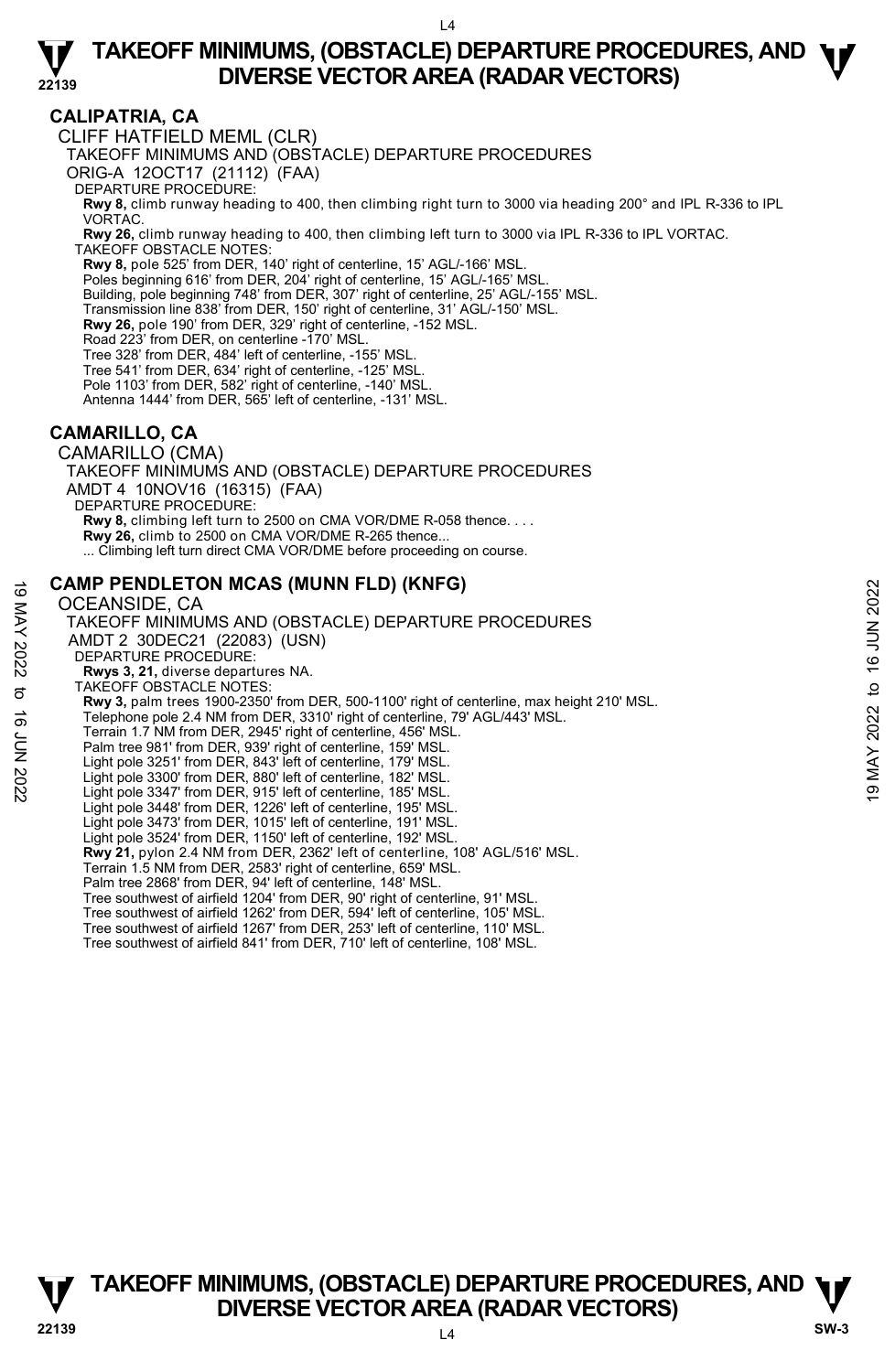#### **CARLSBAD, CA**

**22139** 

MCCLELLAN-PALOMAR (CRQ) TAKEOFF MINIMUMS AND (OBSTACLE) DEPARTURE PROCEDURES AMDT 5 21JUL16 (22139) (FAA) TAKEOFF MINIMUMS: **Rwy 6,** std. w/min. climb of 255' per NM to 1700 or 2700-3 for VCOA. DEPARTURE PROCEDURE: **Rwy 6,** climbing left turn heading 245° to 3000 before proceeding on course. Do not exceed 210K until established on heading 245°. **Rwy 24,** climb heading 245° to 2400 before proceeding on course. VCOA: **Rwy 6,** obtain ATC approval for VCOA when requesting IFR clearance. Climb in visual conditions to cross McClellan -Palomar airport at or above 2900 before proceeding on course. TAKEOFF OBSTACLE NOTES: **Rwy 6,** fence beginning 6' from DER, 453' left of centerline, up to 1' AGL/328' MSL. Obstruction light on blast fence beginning 96' from DER, 398' right of centerline, up to 18' AGL/332' MSL. Tree 325' from DER, 508' left of centerline, 347' MSL. Trees beginning 519' from DER, 504' left of centerline, up to 379' MSL. Tree 3682' from DER, 945' left of centerline, 424' MSL. Trees, equipment on building, obstruction light on flagpole beginning 3682' from DER, 333' left of centerline, up to 428' MSL.<br>Trees beginning 4032' from DER, 489' left of centerline, up to 439' MSL. Trees, light poles beginning 4040' from DER, 318' right of centerline, up to 445' MSL. Light poles beginning 4705' from DER, 485' right of centerline, up to 30' AGL/457' MSL. Trees 4866' from DER, 988' left of centerline, 457' MSL. Trees beginning 4944' from DER, 431' right of centerline, up to 465' MSL. Light poles beginning 4985' from DER, 536' right of centerline, up to 42' AGL/468' MSL. Tree, light poles beginning 5123' from DER, 576' right of centerline, up to 476' MSL. Trees 5493' from DER, 753' right of centerline, 489' MSL. Trees, light poles beginning 5663' from DER, 569' right of centerline, up to 502' MSL. Trees 6015' from DER, 896' right of centerline, 507' MSL. Tree 1.1 NM from DER, 1131' right of centerline, 506' MSL. **Rwy 24,** terrain beginning 25' from DER, 287' right of centerline, up to 339' MSL. Bush 36' from DER, 276' right of centerline, 340' MSL. Tree 106' from DER, 520' left of centerline, 342' MSL. **CHINA LAKE NAWS (ARMITAGE FLD) (KNID)**  RIDGECREST, CA TAKEOFF MINIMUMS AND (OBSTACLE) DEPARTURE PROCEDURES 15JUL21 (21196) (USN) DEPARTURE PROCEDURE: Diverse departures NA, use published departure. TAKEOFF OBSTACLE NOTES: **Rwy 14,** pylon 2252' from DER, 1094' right of centerline, 49' AGL/2309' MSL.<br>Pylon 2519' from DER, 945' right of centerline, 49' AGL/2311' MSL. Pylon 2681' from DER, 1182' left of centerline, 49' AGL/2289' MSL. Pylon 2772' from DER, 807' right of centerline, 49' AGL/2312' MSL. Pylon 2909' from DER, 1176' left of centerline, 49' AGL/2286' MSL. Pylon 2952' from DER, 580' right of centerline, 49' AGL/2305' MSL. Pylon 3128' from DER, 351' right of centerline, 49' AGL/2305' MSL. Pylon 3131' from DER, 580' left of centerline, 49' AGL/2305' MSL. Pylon 3131' from DER, 1177' left of centerline, 49' AGL/2298' MSL. Pylon 3132' from DER, 264' left of centerline, 49' AGL/2295' MSL. Pylon 3133' from DER, 52' right of centerline, 49' AGL/2289' MSL. Pylon 3133' from DER, 1022' left of centerline, 49' AGL/2288' MSL. Pylon 3134' from DER, 876' left of centerline, 49' AGL/2287' MSL. **CHINO, CA**  CHINO (CNO) TAKEOFF MINIMUMS AND (OBSTACLE) DEPARTURE PROCEDURES AMDT 5 30NOV00 (00335) (FAA) 19 May 14, pylon DER, 19 May 10 Oceanians, 115 May 10 Oceanians, 19 May 24, terrain beginning 25' from DER, 287' right of centerline, up to 339' MSL.<br>
Bush 36' from DER, 276' right of centerline, 342' MSL.<br>
Tree 106' from

TAKEOFF MINIMUMS:

**Rwy 3,** std. with a min. climb of 270' per NM to 4800. **Rwys 8L/R,** std. with a min. climb of 270' per NM to 4800.

**Rwy 21,** Cat A/B std. with a min climb of of 290' per NM to 4800, Cat C/D std. with a min. climb of 400' per NM 4800. **Rwys 26L/R,** Cat A/B std. with a min. climb of 270' per NM to 4800, Cat C/D std. with a min. climb of 410' per NM to 4800.

DEPARTURE PROCEDURE:

**Rwys 3, 8L/R,** climbing right turn direct PDZ VORTAC.

**Rwys 21, 26L/R,** climbing left turn direct PDZ VORTAC. **All aircraft** climb in PDZ VORTAC holding pattern (Hold E, right turns, 258° inbound) to the appropriate MEA. TAKEOFF OBSTACLE NOTES:

108' AGL trees 1200' from DER 3, 600' left of centerline.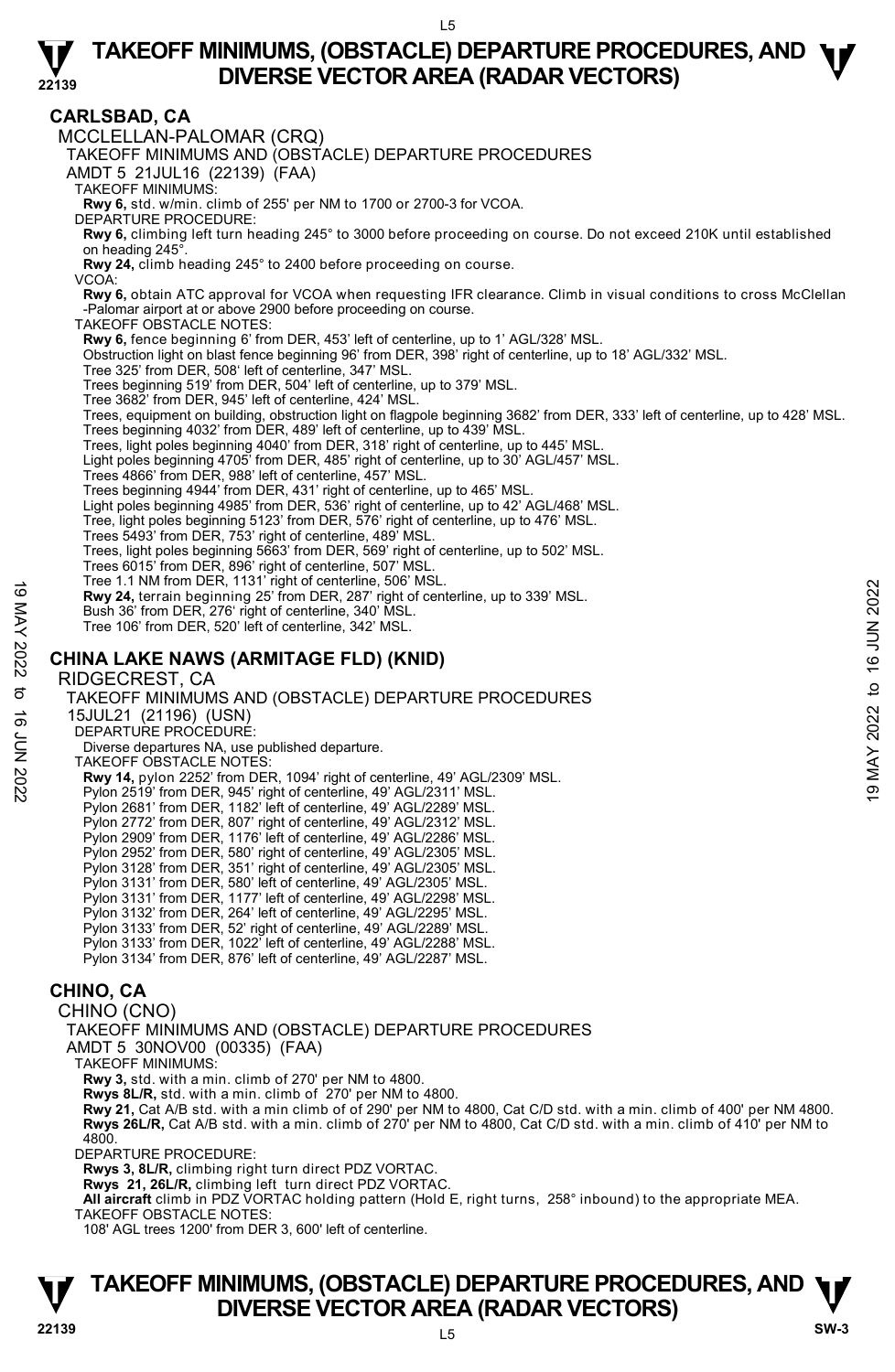### **CHINO, CA (CON'T)**

**22139** 

CHINO (CNO) (CON'T) DIVERSE VECTOR AREA (RADAR VECTORS) AMDT 1 15OCT15 (15288) (FAA)  **Rwy 3,** heading as assigned by ATC; requires minimum climb of 250' per NM to 4300. **Rwys 8L, 8R,** heading as assigned by ATC; requires minimum climb of 370' per NM to 4100.<br>**Rwy 21,** heading as assigned by ATC; requires minimum climb of 320' per NM to 1800. **Rwys 26L, 26R,** heading as assigned by ATC; requires minimum climb of 270' per NM to 2100.

#### **CORONA, CA**

CORONA MUNI (AJO)

TAKEOFF MINIMUMS AND (OBSTACLE) DEPARTURE PROCEDURES

AMDT 3 26MAY94 (94146) (FAA)

TAKEOFF MINIMUMS:

**Rwy 7,** 1000-2 or std. with a min. climb of 310' per NM to 1700. **Rwy 25,** 600-2 or std. with a min. climb of 280' per NM to 1200.

DEPARTURE PROCEDURE:

**Rwy 7,** climbing left turn.

**Rwy 25,** climbing right turn.

**All aircraft** continue climb direct to PDZ VORTAC. Aircraft departing PDZ R-091 CW R-140 and R-231 CW R-280 climb on course. All others continue climb in PDZ VORTAC holding pattern (Hold NE, right turns, 210° inbound) to cross PDZ VORTAC at or above: R-141 CW R-230 4000, R-281 CW R-090 6700.

#### **DAGGETT, CA**

BARSTOW-DAGGETT (DAG) TAKEOFF MINIMUMS AND (OBSTACLE) DEPARTURE PROCEDURES AMDT 3 29JUL10 (10210) (FAA) DEPARTURE PROCEDURE: Use DAGGETT DEPARTURE.

### **DELANO, CA**

#### DELANO MUNI (DLO)

TAKEOFF MINIMUMS AND (OBSTACLE) DEPARTURE PROCEDURES AMDT 3A 08MAY08 (08129) (FAA) **DELANO, CA**<br> **DELANO MUNI (DLO)**<br>
TAKEOFF MINIMUMS AND (OBSTACLE) DEPARTURE PROCEDURES<br>
AND T 3A 08MAY 08 (08129) (FAA)<br>
AND TAXEOFF MINIMUMS:<br>
TAKEOFF MINIMUMS:<br>
TAKEOFF MINIMUMS:<br>
TAXEOFF MINIMUMS:<br>
TAXEOFF MINIMUMS:<br>

TAKEOFF MINIMUMS:

**Rwy 32,** 400-1 or std. with a min. climb rate of 390' per NM to 400.

DEPARTURE PROCEDURE:

**Rwy 14,** Climb via heading 140° and EHF VORTAC R-324 to 3000 before proceeding on course.

**Rwy 32,** climb via heading 320° and EHF VORTAC R-324 to 3000 before proceeding on course.

TAKEOFF OBSTACLE NOTES:

65' AGL tree 600' from DER, 500' left of centerline runway 14.

### **EDWARDS AF AUX NORTH BASE (9L2)**

EDWARDS, CA

TAKEOFF MINIMUMS AND (OBSTACLE) DEPARTURE PROCEDURES  **Rwy 6-24,** climb on course, cross 15 NM from ARP at or above 4500.

### **EDWARDS AFB (KEDW)**

#### EDWARDS, CA

TAKEOFF MINIMUMS AND (OBSTACLE) DEPARTURE PROCEDURES

10OCT19 (19283)

 **Rwys 5L/R**, RADAR required, climb 340' per NM to 5500, track inbound on EDW R-223 to EDW VORTAC, then out EDW R-043. Climb as instructed, expect RADAR vectors after passing 4500 or climb on course, cross 15 NM from ARP at or above 4500.

**Rwys 23L/R,** RADAR and DME required. CAT A/B/C track outbound EDW R-223. At 12 DME turn right heading 020°, intercept EDW R-247 to EDW VORTAC. Climb as Instructed, expect RADAR vectors after passing 4500 or climb on course, cross 15 NM from ARP at or above 4500. CAT D/E track outbound EDW R-223. At 12 DME turn right, intercept EDW R-247 to EDW VORTAC. Climb as instructed, expect RADAR vectors after passing 4500 or climb on course, cross 15 NM from ARP at or above 4500.

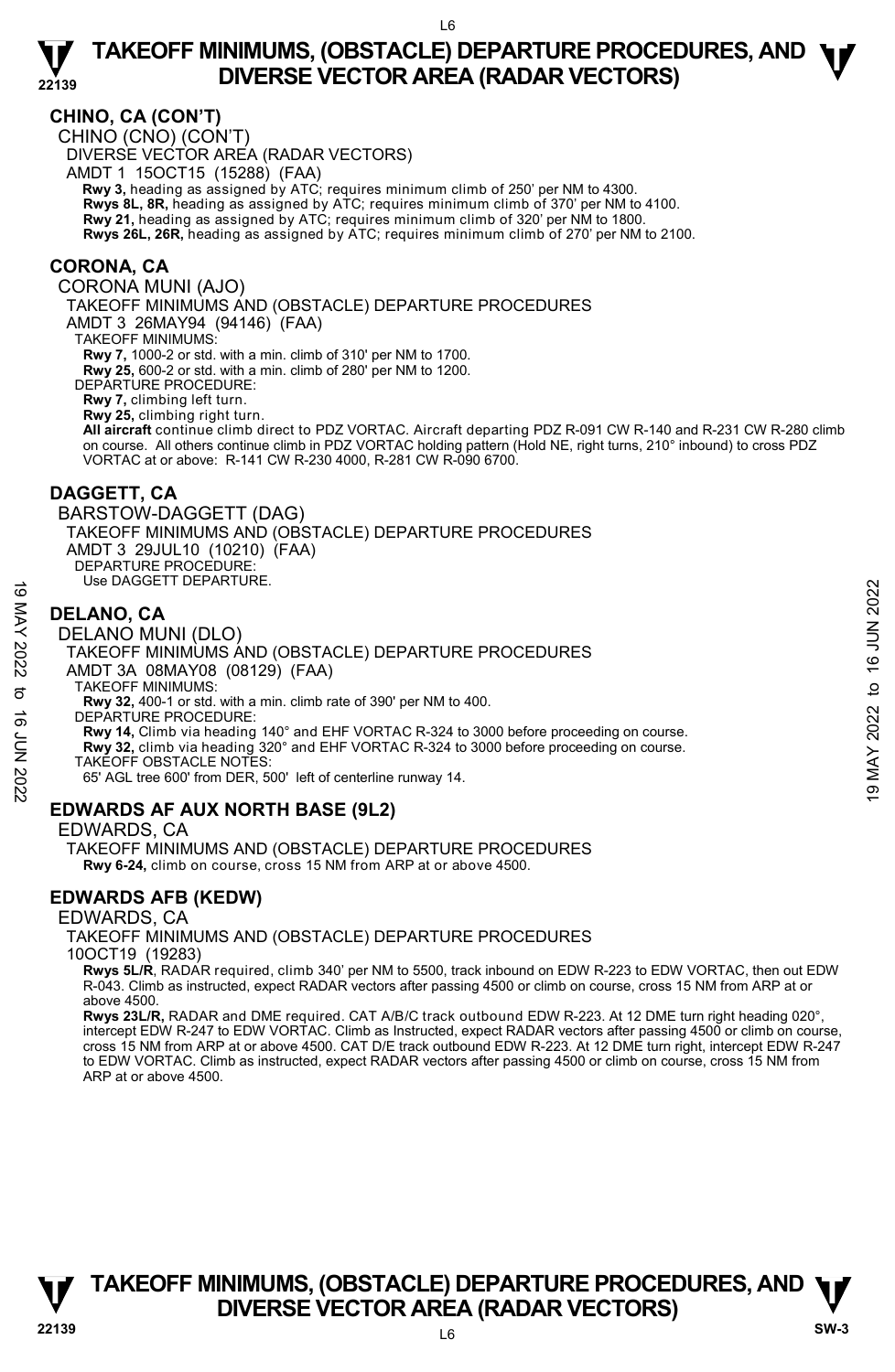### **EL CENTRO NAF (VRACIU FIELD) (KNJK)**

**22139** 

EL CENTRO, CA TAKEOFF MINIMUMS AND (OBSTACLE) DEPARTURE PROCEDURES AMDT 1 18JUN20 (20170) TAKEOFF MINIMUMS: **Rwys 8, 12, 26, 30**, 2000-3 for climb in visual conditions. DEPARTURE PROCEDURE: **Rwys 8, 12, 26,** for climb in visual conditions, cross El Centro airport at or above 1800 before proceeding on course. When executing VCOA, notify ATC prior to departure. TAKEOFF OBSTACLE NOTES: **Rwy 8,** road 182' from DER, 99' left of cntrln, 10' AGL/-37' MSL. Road 183' from DER, 3' right of cntrln, 10' AGL/-37' MSL. Road 183' from DER, 100' right of cntrln, 10' AGL/-37' MSL. **Rwy 12,** terrain 0' from DER, 500' left of cntrln, -39' MSL. Terrain 0' from DER, 500' right of cntrln, -36' MSL. Fence 199' from DER, 305' left of cntrln, 8' AGL/-34' MSL. Fence 289' from DER, 213' left of cntrln, 8' AGL/-34' MSL. Road 278' from DER, 100' left of cntrln, 10' AGL/-35' MSL. Road 372' from DER, 95' right of cntrln, 10' AGL/-35' MSL. Road 338' from DER, 8' left of cntrln, 10' AGL/-35' MSL. Fence 504' from DER, 3' right of cntrln, 8' AGL/-34' MSL. Pole 153' from DER, 884' right of cntrln, -3' MSL. Pylon 1532' from DER, 884' right of cntrln, 41' AGL/-3' MSL. **Rwy 26,** terrain 0' from DER, 500' left of cntrln, -45' MSL. **Rwy 30,** electrical box 176' from DER, 139' left of cntrln, 4' AGL/-45' MSL. **EL MONTE, CA**  SAN GABRIEL VALLEY (EMT) TAKEOFF MINIMUMS AND (OBSTACLE) DEPARTURE PROCEDURES AMDT 7 13SEP18 (18256) (FAA) TAKEOFF MINIMUMS: **Rwy 1,** std. w/min. climb of 290' per NM to 1800, or 1600-3 for VCOA. DEPARTURE PROCEDURE: **Rwy 1,** climb heading 011° to 700 then climbing right turn on heading 128° and on PDZ R-278 to PDZ VORTAC thence. **Rwy 19,** climb heading 191° to 1500 then climbing left turn on heading 068° and on PDZ R-278 to PDZ VORTAC thence. ...aircraft departing PDZ R-078 CW R-292 climb on course. All others continue climb in PDZ VORTAC holding pattern (hold northeast, right turn, 210° inbound) to cross PDZ VORTAC at or above MEA for route of flight. VCOA: **Rwy 1,** obtain ATC approval for VCOA when requesting IFR clearance. Climb in visual conditions to cross San Gabriel Valley airport at or above 1700 then intercept PDZ R-278 to PDZ VORTAC. Aircraft departing PDZ R-078 CW R-292 climb on course. All others continue climb in PDZ VORTAC holding pattern (hold northeast, right turn, 210.00 inbound) to cross PDZ VORTAC at or above MEA for route of flight. TAKEOFF OBSTACLE NOTES: **Rwy 1,** sign 18' from DER, 124' right of centerline, 300' MSL. Building 98' from DER, 269' left of centerline, 334' MSL. Building 273' from DER, 299' right of centerline, 310' MSL. Lighting 525' from DER, 257' left of centerline, 338' MSL. Trees beginning 609' from DER, 277' left of centerline, up to 364' MSL. Traverse way 662' from DER, on centerline, 322' MSL. Tree 791' from DER, 205' right of centerline, 335' MSL. Lighting 942' from DER, 221' right of centerline, 343' MSL. Lighting 943' from DER, 446' right of centerline, 344' MSL. Pole 1698' from DER, on centerline, 365' MSL. Tree 2828' from DER, 23' right of centerline, 404' MSL. **Rwy 19,** sign 16' from DER, 130' left of centerline, 285' MSL. Trees beginning 74' from DER, 179' left of centerline, up to 317' MSL. Tree, lighting, pole beginning 363' from DER, 86' left of centerline, up to 322' MSL. Tower 1019' from DER, 692' left of centerline, 40' AGL/333' MSL. Tree 1051' from DER, 370' right of centerline, 323' MSL. Tree 1133' from DER, 206' left of centerline, 334' MSL. Tree 1466' from DER, 382' left of centerline, 348' MSL. Pole 1661' from DER, 548' left of centerline, 357' MSL. Pole 1774' from DER, 87' right of centerline, 350' MSL. Pole 2033' from DER, 370' right of centerline, 358' MSL. TAKEOFF MINIMUMS:<br>
TAKEOFF MINIMUMS:<br> **EVALUATION 2022** TO 19 ON the CHO 200 per NM to 1800, or 1600-3 for VCOA.<br>
DEPARTURE PROCEDURE:<br> **EVALUATION 2022** TO then climbing right turn on heading 128° and on PDZ R-278 to PDZ

DIVERSE VECTOR AREA (RADAR VECTORS)

AMDT 1 27APR17 (17117) (FAA)

 **Rwys 1,** headings as assigned by ATC; requires minimum climb of 290' per NM to 1300. **Rwys 19,** headings assigned by ATC.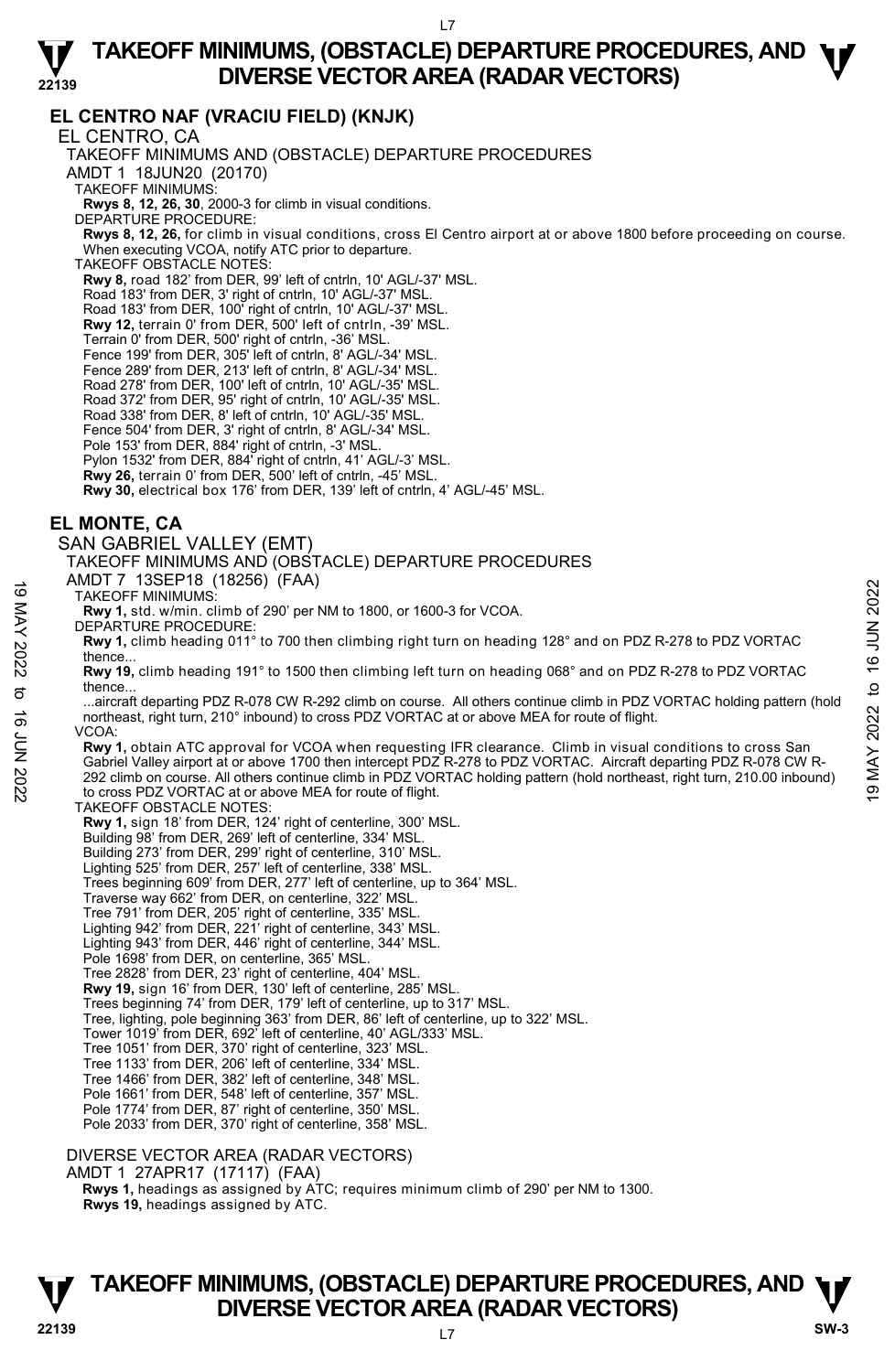### **FALLBROOK, CA**

**22139** 

FALLBROOK COMMUNITY AIRPARK (L18) TAKEOFF MINIMUMS AND (OBSTACLE) DEPARTURE PROCEDURES AMDT 1 10NOV16 (16315) (FAA) DEPARTURE PROCEDURE: Use FALLBROOK DEPARTURE.

#### **FULLERTON, CA**

FULLERTON MUNI (FUL) TAKEOFF MINIMUMS AND (OBSTACLE) DEPARTURE PROCEDURES AMDT 5 03MAY12 (12124) (FAA) TAKEOFF MINIMUMS: **Rwy 6,** std. w/min. climb of 280' per NM to 600. DEPARTURE PROCEDURE: **Rwy 6,** climbing right turn to 2300 direct SLI VORTAC, thence .. .  **Rwy 24,** climbing left turn to 2300 direct SLI VORTAC, thence ... ... Climb in holding pattern (hold South, left turns, 351° inbound) until at or above MEA for direction of flight before proceeding course. TAKEOFF OBSTACLE NOTES: **Rwy 6,** windsock 58' from DER, 189' right of centerline, 12' AGL/109' MSL. Obstruction light on pole 109' from DER, 116' left of centerline, 23' AGL/118' MSL. Multiple poles beginning 115' from DER, left and right of centerline, up to 40' AGL/198' MSL. Trains 221' from DER, left and right of centerline, up to 23' AGL/144' MSL. Light standard 486' from DER, 133' right of centerline, 20' AGL/123' MSL. Hopper on building 977' from DER, 468' left of centerline, 36' AGL/132' MSL. Obstruction light on building 1002' from DER, 31' right of centerline, 25' AGL/128' MSL. Light pole 1247' from DER, 143' left of centerline, 35' AGL/131' MSL. Tree 1462' from DER, 35' left of centerline, 75' AGL/168' MSL. Obstacle light on silo 1620' from DER, 317' right of centerline, 50' AGL/146' MSL. Building 3206' from DER, 820' right of centerline, 112' AGL/217' MSL. Obstruction light on building 3390' from DER, 913' right of centerline, 112' AGL/217' MSL. Tower 6093' from DER, 1936' left of centerline, 94' AGL/267' MSL. **Rwy 24,** vehicles on roadway 82' from DER, left and right of centerline, up to 15' AGL/114' MSL. Light standard 85' from DER, 260' right of centerline, 25' AGL/110' MSL. Light standard 217' from DER, 320' left of centerline, 104' AGL/122' MSL. Antenna on building 272' from DER, 227' left of centerline, 31' AGL/116' MSL. Trees beginning 352' from DER, 227' right of centerline, up to 60' AGL/155' MSL. Pole 395' from DER, 279' left of centerline, 35' AGL/123' MSL. Obstruction light on navaid 399' from DER, on centerline, 5' AGL/103' MSL. Poles beginning 1335' from DER, right and left of centerline, up to 25' AGL/129' MSL. Tree 1377' from DER, 159' left of centerline, 50' AGL/147' MSL. **HAWTHORNE, CA**  bounding 3200 form DER, 920 tips (and the center and right of center and right of center and right of center and right of center and right of center and right of center and right of center and right of center and right of

### JACK NORTHROP FLD/HAWTHORNE MUNI (HHR)

TAKEOFF MINIMUMS AND (OBSTACLE) DEPARTURE PROCEDURES AMDT 5 20JUN19 (21168) (FAA)

TAKEOFF MINIMUMS:

**Rwy 7,** 300-1¾ or std. w/min. climb of 365' per NM to 400.

**Rwy 25,** 300-1 or std. w/min. climb of 290' per NM to 300. DEPARTURE PROCEDURE:

**Rwy 7,** climbing right turn to 3000 heading 220° and the LAX VORTAC R-170 to LIMBO INT.

**Rwy 25,** climbing left turn to 3000 heading 205° and the LAX VORTAC R-170 to LIMBO INT.

TAKEOFF OBSTACLE NOTES:

**Rwy 7,** trees, wall, vehicles on road, fence, lighting, pole, signs, buildings beginning 23' from DER, 3' left of centerline, up to 52' AGL/114' MSL.

Pole 29' from DER, 395' right of centerline, 30' AGL/89' MSL.

Signs, poles, wall, fence, lighting, vehicles on road, tree, building beginning 78' from DER, on and right of centerline, up to 38' AGL/94' MSL.

Trees, poles, vehicles on road, buildings, signs beginning 476' from DER, 39' left of centerline, up to 136' MSL.<br>Buildings, pole beginning 759' from DER, 96' right of centerline, up to 42' AGL/102' MSL.

Pole 1465' from DER, 203' right of centerline, 38' AGL/103' MSL.

Poles beginning 1489' from DER, 20' right of centerline, up to 41' AGL/111' MSL.

Trees beginning 2120' from DER, 110' left of centerline, up to 63' AGL/137' MSL. Trees, poles beginning 2163' from DER, 84' left of centerline, up to 66' AGL/147' MSL.

Buildings beginning 2168' from DER, 264' right of centerline, up to 36' AGL/116' MSL.

Trees, poles beginning 2704' from DER, 112' left of centerline, up to 72' AGL/161' MSL. Poles, trees beginning 2799' from DER, 54' right of centerline, up to 61' AGL/148' MSL.

Trees, poles beginning 2876' from DER, 27' left of centerline, up to 78' AGL/168' MSL

Poles, trees beginning 2915' from DER, 277' right of centerline, up to 59' AGL/149' MSL.

Trees, poles beginning 2971' from DER, 94' right of centerline, up to 157' MSL.

Poles 3192' from DER, 172' right of centerline, 62' AGL/160' MSL

Trees beginning 3207' from DER, 81' right of centerline, up to 67' AGL/167' MSL.

**CON'T**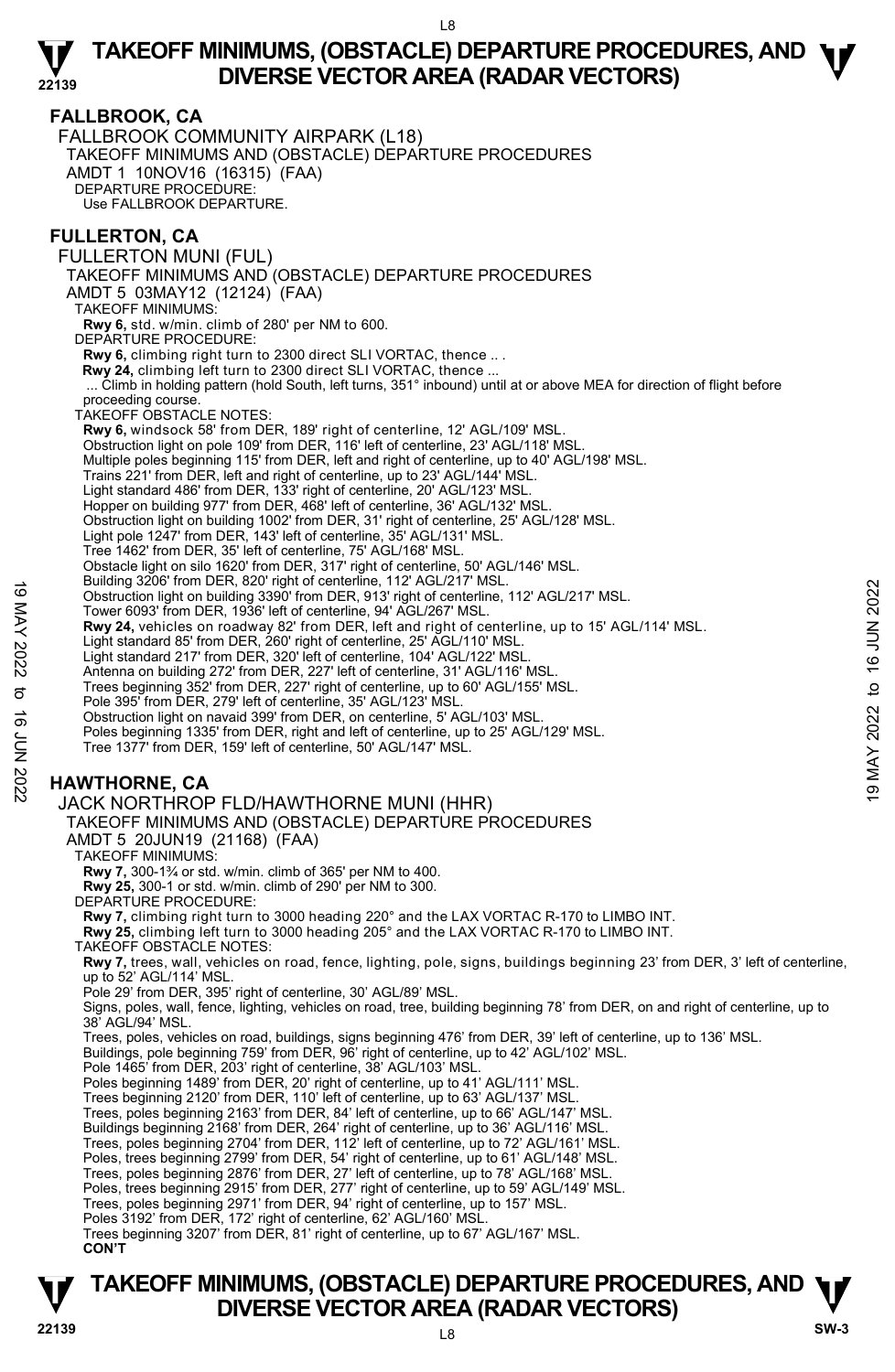### **TAKEOFF MINIMUMS, (OBSTACLE) DEPARTURE PROCEDURES, AND <b>W**<br>DIVERSE VECTOR AREA (RADAR VECTORS) **DIVERSE VECTOR AREA (RADAR VECTORS)**

### **HAWTHORNE, CA (CON'T)**

**22139** 

JACK NORTHROP FLD/HAWTHORNE MUNI (HHR) (CON'T)

**Rwy 7 (CON'T),** trees, poles beginning 3304' from DER, 8' left of centerline, up to 170' MSL.<br>Trees, poles beginning 3497' from DER, 109' right of centerline, up to 71' AGL/178' MSL.

Trees, poles, antenna, building beginning 3712' from DER, 102' left of centerline, up to 65' AGL/179' MSL.

Trees, poles beginning 3719' from DER, 2' right of centerline, up to 74' AGL/188' MSL.

Tree 3850' from DER, 1301' left of centerline, 41' AGL/180' MSL.

Trees, poles beginning 3859' from DER, 23' left of centerline, up to 51' AGL/185' MSL. Trees, poles beginning 4061' from DER, 28' left of centerline, up to 203' MSL.

Tree 4074' from DER, 291' right of centerline, 69' AGL/190' MSL. Tree 4079' from DER, 411' right of centerline, 82' AGL/202' MSL.

Trees, poles beginning 4101' from DER, 17' right of centerline, up to 90' AGL/211' MSL.

Trees, poles beginning 4323' from DER, 32' left of centerline, up to 52' AGL/212' MSL.

Trees, poles, building beginning 4484' from DER, 3' left of centerline, up to 66' AGL/235' MSL.

Pole, tree beginning 4932' from DER, 31' left of centerline, up to 46' AGL/236' MSL.

Building, pole beginning 4949' from DER, 46' right of centerline, up to 66' AGL/214' MSL.

Tree, pole, building beginning 4989' from DER, 1' right of centerline, up to 220' MSL. Tree, pole, building beginning 5058' from DER, 44' left of centerline, up to 241' MSL.

Antenna, trees, buildings, sign, fence, tower beginning 5140' from DER, 93' left of centerline, up to 55' AGL/243' MSL.

Trees, poles beginning 5202' from DER, on and right of centerline, up to 78' AGL/227' MSL.

Trees, sign beginning 5356' from DER, 55' left of centerline, up to 54' AGL/249' MSL.

Trees, poles beginning 5383' from DER, 62' right of centerline, up to 102' AGL/257' MSL.

Towers, transmission lines, poles, sign, buildings, trees, elevator beginning 5428' from DER, 35' left of centerline, up to 139' AGL/307' MSL.

Tower, tree beginning 1.2 NM from DER, 1711' left of centerline, up to 115' AGL/322' MSL.

Building, monument, trees, towers, antenna, transmission line, pole beginning 1.2 NM from DER, 205' left of centerline, up to 104' AGL/328' MSL.

Tree 1.3 NM from DER, 16' right of centerline, 76' AGL/278' MSL.

Tower 1.4 NM from DER, 824' right of centerline, 116' AGL/289' MSL.

Tower 1.4 NM from DER, 317' right of centerline, 119' AGL/302' MSL. **Rwy 25,** sign 24' from DER, 100' left of centerline, 3' AGL/67' MSL.

Pole, building beginning 51' from DER, 302' right of centerline, up to 38' AGL/105' MSL.

NAVAID 72' from DER, 1' left of centerline, 8' AGL/73' MSL.

Building, poles, fence beginning 112' from DER, 183' left of centerline, up to 30' AGL/95' MSL.<br>Trees, lighting, fence, vehicles on road, poles, sign, building, antenna beginning 128' from DER, on and right of centerline, up to 48' AGL/114' MSL. 19 May 2022 Tools beginning 51' from DER, 302' right of centerline, up to 38' AGL/105' MSL.<br>
NAVAID 72' from DER, 19 tel of centerline, 8' AGL/13' MSL.<br>
Building, poles, fence beginning 112' from DER, 183' left of centerl

Pole, fence, tree, sign beginning 158' from DER, 5' left of centerline, up to 38' AGL/102' MSL.

Pole, vehicles on road, tree, signs beginning 206' from DER, 38' left of centerline, up to 39' AGL/103' MSL.

Tree, vehicles on road, signs, buildings, poles beginning 258' from DER, 5' left of centerline, up to 40' AGL/105' MSL.

Pole, antenna, building, trees beginning 423' from DER, 39' left of centerline, up to 41' AGL/107' MSL.

Tree, antennas, buildings, vehicles on road, poles beginning 449' from DER, 5' left of centerline, up to 122' MSL.

Poles, trees, antenna beginning 670' from DER, 7' right of centerline, up to 54' AGL/120' MSL.

Trees, poles beginning 1031' from DER, 27' left of centerline, up to 62' AGL/128' MSL.

Trees, poles beginning 1054' from DER, 12' right of centerline, up to 136' MSL. Trees beginning 2208' from DER, 32' right of centerline, up to 78' AGL/144' MSL.

Trees beginning 2218' from DER, 41' left of centerline, up to 65' AGL/131' MSL.

Tree, building beginning 2222' from DER, 3' right of centerline, up to 79' AGL/145' MSL. Trees beginning 2229' from DER, 152' left of centerline, up to 66' AGL/132' MSL.

Tree 2239' from DER, 344' left of centerline, 67' AGL/135' MSL.

Trees beginning 2249' from DER, 11' left of centerline, up to 80' AGL/147' MSL.

Buildings, fence, tree beginning 2423' from DER, 148' left of centerline, up to 83' AGL/154' MSL.<br>Pole, tree beginning 2740' from DER, 360' right of centerline, up to 77' AGL/149' MSL.

Trees beginning 3179' from DER, 207' right of centerline, up to 74' AGL/150' MSL.

Tree 3222' from DER, 228' right of centerline, 76' AGL/153' MSL. Tank 4537' from DER, 1313' left of centerline, 137' AGL/227' MSL.

Water tower 4539' from DER, 1321' left of centerline, 132' AGL/229' MSL.

#### DIVERSE VECTOR AREA (RADAR VECTORS)

ORIG 07DEC17 (17341) (FAA)

 **Rwy 7,** heading as assigned by ATC; requires minimum climb of 370' per NM to 400.

**Rwy 25,** heading as assigned by ATC; requires minimum climb of 290' per NM to 300.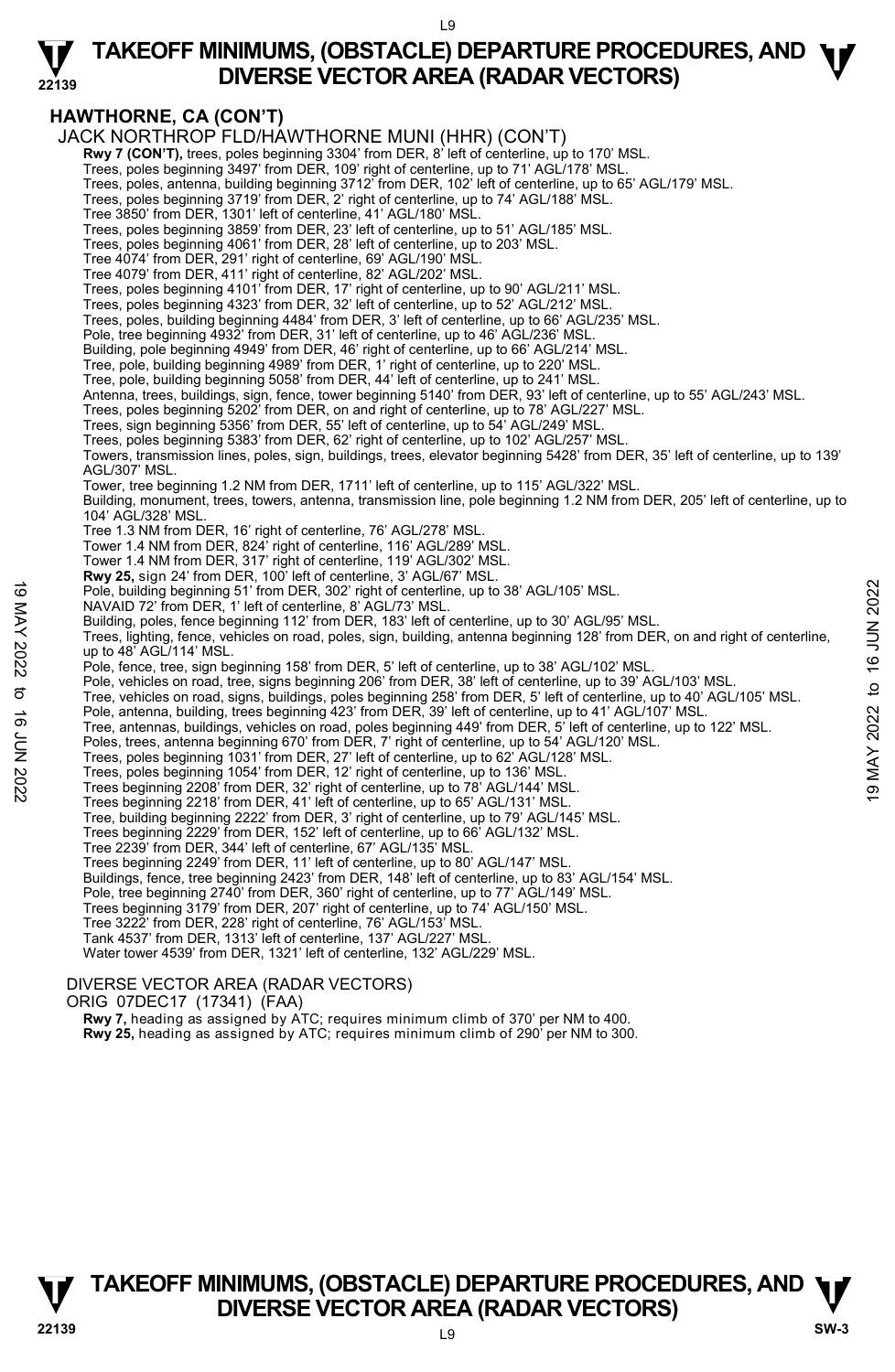#### **HEMET, CA**

**22139** 

HEMET-RYAN (HMT)

TAKEOFF MINIMUMS AND (OBSTACLE) DEPARTURE PROCEDURES

AMDT 3 10NOV16 (16315) (FAA)

TAKEOFF MINIMUMS:

**Rwy 5,** Std. w/min. climb of 440' per NM to 3500, or 1700-3 for climb in visual conditions. Aircraft shall advise ATC prior to executing the VCOA.

**Rwy 23,** std. w/min. climb of 495' per NM to 3000, or 1700-3 for climb in visual conditions.

DEPARTURE PROCEDURE:

**Rwy 5,** climbing left turn direct HDF VOR thence...

**Rwy 23,** climb heading 230° to 3000 then right turn direct HDF VOR thence…

…continue climb in HDF holding pattern (hold se, right turn, 315° inbound) to cross HDF VOR at or above MEA/MCA for route of flight.

VCOA:

**Rwy 5, 23,** obtain ATC approval for VCOA when requesting IFR clearance. Climb in visual conditions to cross Hemet -Ryan airport westbound at or above 3100 then proceed direct HDF VOR and continue climb in HDF holding Pattern (hold se, right turn, 315° inbound) to cross HDF VOR at or above MEA/MCA for route of flight.

TAKEOFF OBSTACLE NOTES:

**Rwy 5,** vehicles on roadway, 199' from DER, crossing centerline, up to 15' AGL/1534' MSL.

**Rwy 23,** trees beginning 1.1 NM from DER, 2166' right of centerline, up to 100' AGL/1859' MSL.<br>Trees beginning 1.3 NM from DER, 2249' right of centerline, up to 100' AGL/2019' MSL.

Trees beginning 1.5 NM from DER, 1686' left of centerline, up to 100' AGL/1808' MSL.

#### **IMPERIAL, CA**

IMPERIAL COUNTY (IPL)

TAKEOFF MINIMUMS AND (OBSTACLE) DEPARTURE PROCEDURES

AMDT 2A 27AUG09 (09239) (FAA)

TAKEOFF MINIMUMS:

**Rwy 14,** 400-2¼ or std. w/ min. climb of 220' per NM to 400, or alternatively, with standard TAKEOFF minimums and a normal 200' per NM climb gradient, TAKEOFF must occur no later than 1800' prior to DER.

DEPARTURE PROCEDURE:

**Rwys 8, 32,** turn right. **Rwy 14,** climb runway heading.

**Rwy 26,** turn left.

**All aircraft** climb direct IPL VORTAC.

TAKEOFF OBSTACLE NOTES:

**Rwy 8,** multiple VASI beginning 687' from DER, 31' right of centerline, up to 5' AGL/-52' MSL.

Antenna on building 1033' from DER, 703' left of centerline, 45' AGL/ -12' MSL.

Light on pole, 1984' from DER, 386' left of centerline, 55 ft AGL/-2' MSL.

**Rwy 14,** building 1770' from DER, 38' left of centerline, 45' AGL/-11' MSL.

Road 430' from DER, 291' left of centerline, 15' AGL/-41' MSL.

- Sign 1733' from DER, 35' left of centerline, 45' AGL/-11' MSL.
- Pole 1457' from DER, 393' right of centerline, 37' AGL/-19' MSL
- **Rwy 26,** multiple obstruction lights on poles beginning 1509' from DER, 15' left of centerline, up to 60' AGL/3' MSL. Obstruction light on pole 1511' from DER, 459' right of centerline, 59' AGL/2' MSL. THE DEPARTURE PROCEDURE:<br>
DEPARTURE PROCEDURE:<br> **Rwys 8, 32, turn right.**<br> **Rwy 14**, climb turnway heading.<br> **Rwy 26**, turn left.<br> **RWY 202**, turn left.<br> **RWY 2022** to 16 Here.<br> **RWY 2022** to 16 DES TACLE NORTAC.<br> **RWY 8,** 
	- **Rwy 32**, obstruction light on tank, 823' from DER, 574' right of centerline 110' AGL/53' MSL.

Numerous tanks beginning 3580' from DER, 296' right of centerline, up to 109' AGL/53' MSL.

- Tree 373' from DER, 387' right of centerline, 80' AGL/-24' MSL.
- Multiple lights beginning 243' from DER, 361' right of centerline, up to 28' AGL/-29' MSL.
- Pole 657' from DER, 370' left of centerline, 27' AGL/-30' MSL.
- Road 191' from DER, 237' left of centerline, 13' AGL/-44' MSL.

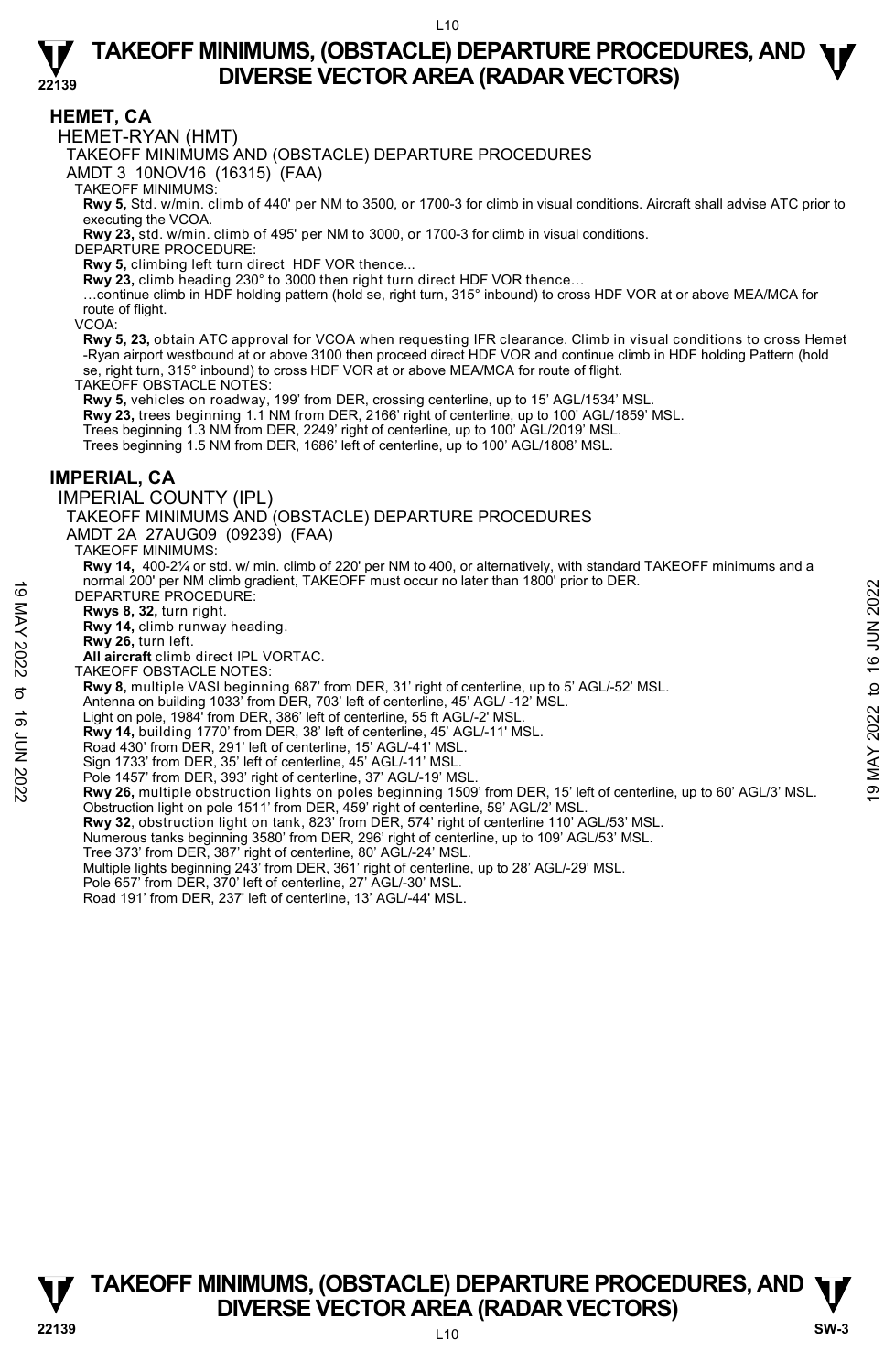### **IMPERIAL BEACH NOLF (REAM FIELD) (KNRS)**

IMPERIAL BEACH, CA TAKEOFF MINIMUMS AND (OBSTACLE) DEPARTURE PROCEDURES 20AUG15 (15232)  **Rwy 8, 9, 26,** departures not authorized.  **Rwy 27,** diverse departure not authorized. Departures authorized for military rotorcraft only. Climb to 2000 via heading 274° to intercept NRS TACAN R-273. Cross NRS 1.5 DME at or above 800. Minimum ATC climb rate of 600'/NM till 800 with takeoff occurring NLT 3038' prior to DER or cross DER at or above 320. TAKEOFF OBSTACLE NOTES: **Rwy 27,** pylon 186' inward of DER, 552' right of cntrln, 30' AGL/43' MSL.<br>Pylon 79' inward of DER, 521' right of cntrln, 30' AGL/42' MSL. Pylon 61' inward of DER, 587' right of cntrln, 39' AGL/51' MSL. Pylon 30' inward of DER, 704' right of cntrln, 39' AGL/50' MSL. Pylon 2' from DER, 499' right of cntrln, 32' AGL/43' MSL. Pylon 2' from DER, 498' right of cntrln, 32' AGL/42' MSL. Light pole 12' from DER, 502' right of cntrln, 40' MSL. Terrain 50' from DER, 500' right of cntrln, 11' MSL. Terrain 63' from DER, 517' right of cntrln, 11' MSL. Fence 96' from DER, 19' right of cntrln, 9' AGL/10' MSL. Tree 141' from DER, 540' right of cntrln, 34' AGL/44' MSL. Pylon 228' from DER, 515' right of cntrln, 30' AGL/42' MSL. Pylon 229' from DER, 515' right of cntrln, 30' AGL/39' MSL. ylon 305' from DER, 802' right of cntrln, 39' AGL/48' MSL. Bldg 2840' from DER, 979' left of cntrln, 60' MSL. **INYOKERN, CA**  INYOKERN (IYK) TAKEOFF MINIMUMS AND (OBSTACLE) DEPARTURE PROCEDURES ORIG 04SEP03 (03247) (FAA) TAKEOFF MINIMUMS: **Rwys 2, 10, 15, 28, 33,** NA. DEPARTURE PROCEDURE: **Rwy 20,** use LAKE HUGHES RNAV DEPARTURE. **LA VERNE, CA**  BRACKETT FLD (POC) TAKEOFF MINIMUMS AND (OBSTACLE) DEPARTURE PROCEDURES AMDT 6 03JAN19 (21112) (FAA) TAKEOFF MINIMUMS: **Rwy 26L,** 300-1 or std. w/min. climb of 713' per NM to 1400. **Rwy 26R,** 300-1 or std. w/min. climb of 676' per NM to 1400. DEPARTURE PROCEDURE: **Rwys 8L, 8R,** climb heading 079° to 1500 then climbing right turn on heading 215° and POM R-164 to PRADO INT thence. **Rwys 26L, 26R,** climb heading 259° to 1400 then climbing left turn on heading 130° and POM R-164 to PRADO INT thence... ...continue climb in PRADO holding pattern (hold south, right turn, 344° inbound) to cross PRADO INT at or above MEA for route of flight. TAKEOFF OBSTACLE NOTES: **Rwy 8L,** sign 24' from DER, 98' left of centerline, 1015' MSL. Vehicles on road beginning 46' from DER, 479' left of centerline, up to 1030' MSL. Vehicles on road 161' from DER, 477' left of centerline, 1031' MSL. Vehicles on road, sign beginning 187' from DER, 462' left of centerline, up to 1032' MSL. Vehicles on road beginning 327' from DER, 449' left of centerline, up to 1037' MSL. Building, vehicles on road beginning 394' from DER, 418' left of centerline, up to 1061' MSL.<br>Building, tree beginning 561' from DER, 397' left of centerline, up to 1062' MSL. Vehicles on road 602' from DER, 6' right of centerline, 1029' MSL. Building, vehicles on road, pole beginning 683' from DER, 187' left of centerline, up to 1069' MSL. Pole 1210' from DER, 518' right of centerline, 1047' MSL. Transmission line 1299' from DER, 673' right of centerline, 55' AGL/1057' MSL. Pole beginning 1401' from DER, 164' right of centerline, up to 1064' MSL. Pole 1566' from DER, 294' right of centerline, 1065' MSL. Pole beginning 1719' from DER, 24' right of centerline, up to 54' AGL/1067' MSL. Pole beginning 1803' from DER, 148' left of centerline, up to 72' AGL/1094' MSL. Tree, pole beginning 1806' from DER, 24' right of centerline, up to 1090' MSL. **Rwy 8R,** sign 43' from DER, 239' right of centerline, 1016' MSL. Vehicles on road 118' from DER, 463' right of centerline, 1017' MSL. Vehicles on road 346' from DER, 7' right of centerline, 1021' MSL. Vehicles on road 527' from DER, 294' left of centerline, 1029' MSL. Vehicles on road 715' from DER, 641' left of centerline, 1034' MSL. Pole 900' from DER, 515' left of centerline, 32' AGL/1049' MSL Pole beginning 1048' from DER, 217' right of centerline, up to 56' AGL/1052' MSL. 19 TANCOFF MINIMUMS:<br>
IN 2022 10, 15, 28, 33, NA.<br>
DEPARTURE PROCEDURE:<br>
RW 20, use LAKE HUGHES RNAV DEPARTURE.<br> **LA VERNE, CA**<br>
BRACKETT FLD (POC)<br>
TAKEOFF MINIMUMS AND (OBSTACLE) DEPARTURE PROCEDURES<br>
∴<br>
TAKEOFF MINIMUM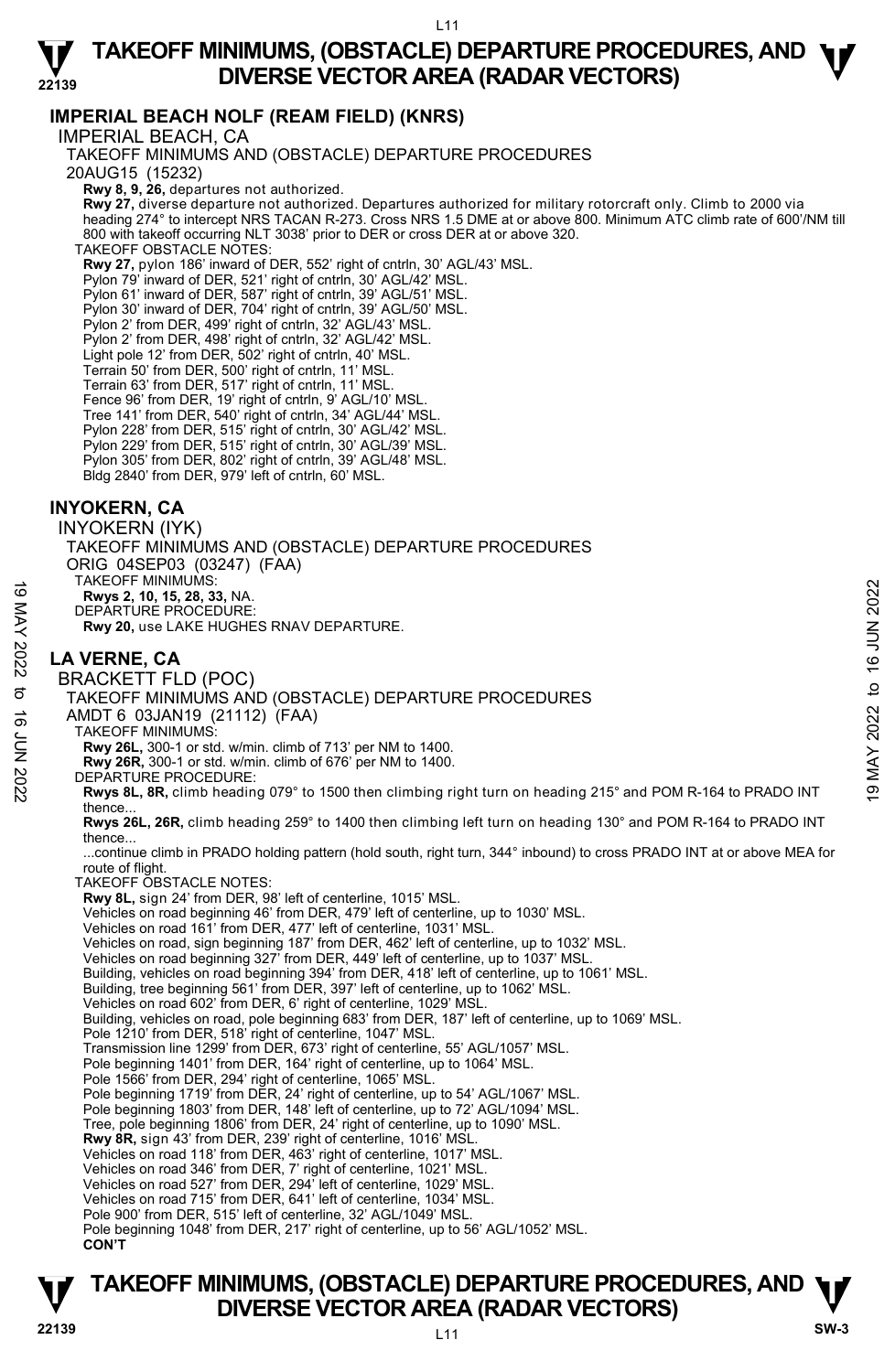|                    | LA VERNE, CA (CON'T)                                                                                                                 |                |
|--------------------|--------------------------------------------------------------------------------------------------------------------------------------|----------------|
|                    | BRACKETT FLD (POC) (CON'T)                                                                                                           |                |
|                    |                                                                                                                                      |                |
|                    | Rwy 8R (CON'T), transmission line 1223' from DER, 372' right of centerline, 55' AGL/1057' MSL.                                       |                |
|                    | Pole beginning 1326' from DER, 131' left of centerline, up to 1064' MSL.                                                             |                |
|                    | Pole beginning 1347' from DER, 74' right of centerline, up to 1062' MSL.                                                             |                |
|                    | Pole 1490' from DER, 5' left of centerline, 1065' MSL.                                                                               |                |
|                    | Pole beginning 1517' from DER, 275' left of centerline, up to 51' AGL/1067' MSL.                                                     |                |
|                    | Pole, tree beginning 1727' from DER, 24' left of centerline, up to 72' AGL/1094' MSL.                                                |                |
|                    | Trees beginning 1730' from DER, 669' right of centerline, up to 1090' MSL.                                                           |                |
|                    | Pole, transmission line beginning 3447' from DER, 982' left of centerline, up to 1100' MSL.                                          |                |
|                    | Tree 3586' from DER, 14' left of centerline, 1101' MSL.                                                                              |                |
|                    | Tree 4027' from DER, 403' left of centerline, 1114' MSL.                                                                             |                |
|                    | <b>Rwy 26L, sign 46' from DER, 199' left of centerline, 967' MSL.</b>                                                                |                |
|                    | Tree 159' from DER, 477' left of centerline, 989' MSL.                                                                               |                |
|                    | Tree 191' from DER, 482' left of centerline, 1003' MSL.                                                                              |                |
|                    | Vegetation 359' from DER, 498' left of centerline, 1010' MSL.                                                                        |                |
|                    | Vegetation, terrain, tree, building beginning 359' from DER, 225' left of centerline, up to 1028' MSL.                               |                |
|                    | Trees beginning 561' from DER, 231' left of centerline, up to 1037' MSL.                                                             |                |
|                    | Tree 814' from DER, 96' right of centerline, 990' MSL.                                                                               |                |
|                    | Trees beginning 824' from DER, 217' right of centerline, up to 1017' MSL.                                                            |                |
|                    |                                                                                                                                      |                |
|                    | Tree 851' from DER, 271' right of centerline, 1018' MSL.<br>Trees beginning 889' from DER, 66' right of centerline, up to 1021' MSL. |                |
|                    |                                                                                                                                      |                |
|                    | Trees beginning 998' from DER, 85' left of centerline, up to 1041' MSL.                                                              |                |
|                    | Trees beginning 1027' from DER, 114' right of centerline, up to 1022' MSL.                                                           |                |
|                    | Tree 1100' from DER, 330' right of centerline, 1023' MSL.                                                                            |                |
|                    | Trees beginning 1158' from DER, 0' right of centerline, up to 1026' MSL.                                                             |                |
|                    | Trees beginning 1428' from DER, 20' left of centerline, up to 1042' MSL.                                                             |                |
|                    | Trees beginning 1495' from DER, 51' right of centerline, up to 1028' MSL.                                                            |                |
|                    | Tree, building beginning 1767' from DER, 697' right of centerline, up to 1033' MSL.                                                  |                |
|                    | Building, terrain beginning 2358' from DER, 897' right of centerline, up to 1131' MSL.                                               |                |
|                    | Antenna, tree, vehicles on road, building, terrain, vegetation beginning 2404' from DER, 482' right of centerline, up to 1156'       |                |
|                    | MSL.                                                                                                                                 | 16 JUN 2022    |
|                    | Tree 2760' from DER, 1102' right of centerline, 1197' MSL.                                                                           |                |
|                    | Tree, vehicles on road, terrain, building beginning 2768' from DER, 483' right of centerline, up to 1212' MSL.                       |                |
|                    | Tree, vehicles on road, terrain, building beginning 3147' from DER, 228' right of centerline, up to 1224' MSL.                       |                |
|                    | Tank, vehicles on road, pole, tree, building, vegetation beginning 3429' from DER, 323' right of centerline, up to 50'               |                |
| 19 MAY 2022        | AGL/1233' MSL.                                                                                                                       |                |
|                    | Tree 3470' from DER, 10' left of centerline, 1065' MSL.                                                                              | $\ddot{\circ}$ |
| ರ                  | Rwy 26R, building beginning 7' from DER, 356' right of centerline, up to 1003' MSL.                                                  |                |
|                    | Building 72' from DER, 488' right of centerline, 1004' MSL.                                                                          |                |
|                    | Building, sign beginning 72' from DER, 210' right of centerline, up to 1005' MSL.                                                    | 2022           |
|                    | Trees beginning 1405' from DER, 523' right of centerline, up to 1034' MSL.                                                           |                |
|                    | Vegetation, terrain beginning 1463' from DER, 807' left of centerline, up to 1028' MSL.                                              |                |
| <b>16 JUN 2022</b> | Trees beginning 1526' from DER, 541' right of centerline, up to 1067' MSL.                                                           | MAY            |
|                    | Trees beginning 1664' from DER, 699' left of centerline, up to 1037' MSL.                                                            | G)             |
|                    | Tree, vehicles on road beginning 1887' from DER, 942' right of centerline, up to 1068' MSL.                                          |                |
|                    | Trees beginning 2102' from DER, 716' left of centerline, up to 1041' MSL.                                                            |                |
|                    | Trees beginning 2233' from DER, 723' right of centerline, up to 1100' MSL.                                                           |                |
|                    | Trees beginning 2485' from DER, 987' right of centerline, up to 1109' MSL.                                                           |                |
|                    | Tree, vehicles on road beginning 2974' from DER, 791' right of centerline, up to 1125' MSL.                                          |                |
|                    | Tree, vehicles on road beginning 3005' from DER, 796' right of centerline, up to 1133' MSL.                                          |                |
|                    | Tree, vehicles on road beginning 3256' from DER, 919' right of centerline, up to 1251' MSL.                                          |                |
|                    | Tree, vehicles on road, building, antenna, terrain, tank, pole, vegetation beginning 3300' from DER, 22' right of centerline, up     |                |
|                    | to 1258' MSL.                                                                                                                        |                |
|                    |                                                                                                                                      |                |
|                    |                                                                                                                                      |                |

### **LANCASTER, CA**

**22139** 

GENERAL WM. J. FOX AIRFIELD (WJF)

TAKEOFF MINIMUMS AND (OBSTACLE) DEPARTURE PROCEDURES

- ORIG-A 24SEP09 (09267) (FAA)
- DEPARTURE PROCEDURE:

Climb southeast bound on R-299 to PMD VORTAC. Depart PMD at published MCA for direction of flight.

- TAKEOFF OBSTACLE NOTES:
- **Rwy 6,** trees beginning 1170' from DER, 590' right of centerline, up to 44' AGL/2374' MSL.

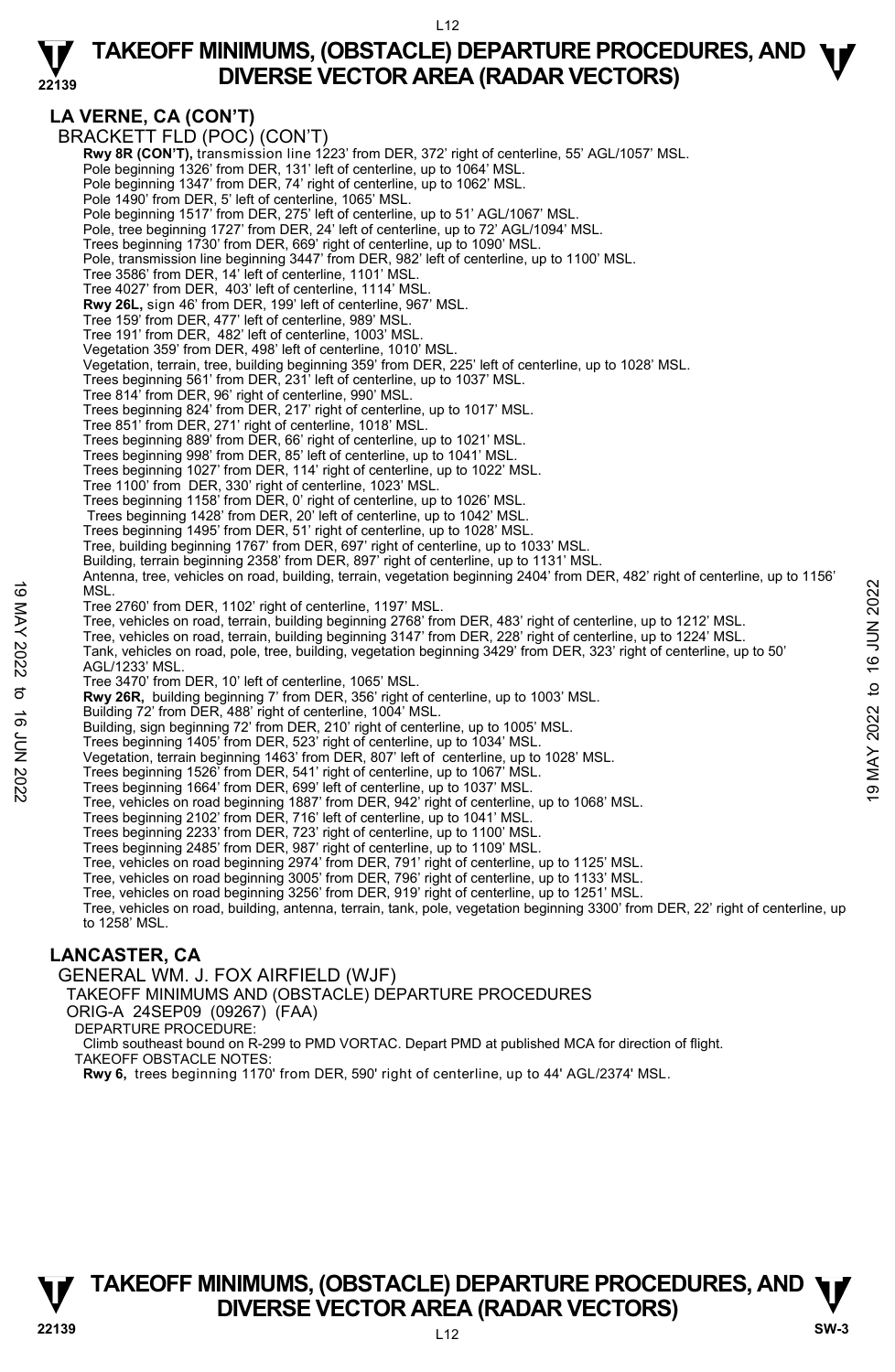**LOMPOC, CA** 

**22139** 

LOMPOC (LPC)

TAKEOFF MINIMUMS AND (OBSTACLE) DEPARTURE PROCEDURES

AMDT 2A 04FEB16 (16035) (FAA)

TAKEOFF MINIMUMS:

**Rwy 7,** std. w/min. climb of 425' per NM to 1400, or 1300-3 for climb in visual conditions. DEPARTURE PROCEDURE:

**Rwy 7,** climbing right turn. For climb in visual conditions: cross Lompoc Airport eastbound at or above 1200 MSL. **Rwy 25,** turn right heading 130°.

All aircraft climb to 6000 via GVO R-278 to GVO VORTAC. Aircraft departing GVO R-120 CW R-020 climb on course, all<br>others climb in GVO holding pattern (NW, right turns, 127° inbound) to depart GVO VORTAC at or above MEA fo flight.

TAKEOFF OBSTACLE NOTES:

**Rwy 7,** trees 3583' from DER, 2.3 NM right of centerline, 50' AGL/889' MSL.

Trees 1.2 NM from DER, 2.2 NM right of centerline, 50' AGL/791' MSL.

Trees 1.6 NM from DER, 1.9 NM right of centerline, 50' AGL/743' MSL.

#### **LONG BEACH, CA**

LONG BEACH (DAUGHERTY FLD) (LGB) TAKEOFF MINIMUMS AND (OBSTACLE) DEPARTURE PROCEDURES AMDT 6B 10SEP20 (21168) (FAA)

TAKEOFF MINIMUMS:

**Rwy 26L,** std. w/min. climb of 225' per NM to 2300.

**Rwy 26R**, std. w/min. climb of 230' per NM to 2300.

DEPARTURE PROCEDURE:

**Rwys 8L/R,** climb on heading 076° to 800, then climbing right turn direct SLI VORTAC then on SLI VORTAC R-210 to<br>PADDR INT.

**Rwy 12,** climb on heading 121° to intercept SLI VORTAC R-210 to PADDR INT.

**Rwys 26L/R,** climb on heading 256° to 800, then climbing left turn on heading 200 and LAX VORTAC R-145 to<br>PADDR INT.

**Rwy 30,** climb on heading 301° to 800, then climbing left turn on heading 200 and LAX VORTAC R-145 to PADDR **INT** 19 MAY 20 DE TRANSITION of 11 The Same of the Same of the Same of the Same of the Same of the Same of the Same of the Same of the Same of the Same of the Same of the Same of the Same of the Same of the Same of the Same of

TAKEOFF OBSTACLE NOTES:

**Rwy 8L,** vehicles on road 1' from DER, 272' left of centerline, 52' MSL.

Pole 10' from DER, 489' left of centerline, 27' AGL/66' MSL.

Building, tree, vehicles on road, and poles beginning 63' from DER, 15' left of centerline, up to 41' AGL/77' MSL.

Vehicles on road 121' from DER, 278' right of centerline, 52' MSL. Buildings and vehicles on road beginning 193' from DER, 2' right of centerline, up to 53' MSL.

Buildings, vehicles on road, poles, and trees beginning 440' from DER, 13' left of centerline, up to 43' AGL/79' MSL.<br>Building and tree beginning 514' from DER, 13' right of centerline, up to 67' MSL.

Building, poles, and trees beginning 590' from DER, 47' right of centerline, up to 73' MSL.

Tree 716' from DER, 20' right of centerline, 34' AGL/76' MSL.

Trees beginning 769' from DER, 36' right of centerline, up to 80' AGL/116' MSL.

Building and trees beginning 1088' from DER, 22' left of centerline, up to 52' AGL/89' MSL.

Trees beginning 1789' from DER, 280' right of centerline, up to 83' AGL/118' MSL.

Trees beginning 2102' from DER, 180' left of centerline, up to 60' AGL/98' MSL. Tree 2399' from DER, 612' left of centerline, 112' MSL.

Trees beginning 2427' from DER, 101' left of centerline, up to 123' MSL.

Trees beginning 2739' from DER, 711' right of centerline, up to 121' MSL.

**Rwy 8R,** wind indicator 715' from DER, 227' left of centerline, 21' AGL/54' MSL.

Tower 746' from DER, 566' right of centerline, 26' AGL/58' MSL.

Building 1038' from DER, 575' left of centerline, 39' AGL/73' MSL.

Buildings beginning 1126' from DER, 570' left of centerline, up to 76' MSL. Buildings beginning 1528' from DER, 902' left of centerline, up to 58' AGL/90' MSL.

Tree 2755' from DER, 1058' right of centerline, 93' AGL/110' MSL.

Buildings beginning 2978' from DER, 803' right of centerline, up to 85' AGL/118' MSL. Buildings beginning 3038' from DER, 903' right of centerline, up to 90' AGL/120' MSL.

Buildings beginning 3500' from DER, 1095' right of centerline, up to 133' AGL/162' MSL.

Buildings beginning 3651' from DER, 1203' right of centerline, up to 145' AGL/163' MSL.

**Rwy 12,** vehicles on road beginning 5' from DER, 432' right of centerline, up to 39' MSL.<br>Pole and trees beginning 474' from DER, 619' left of centerline, up to 53' MSL.

Tree 678' from DER, 659' right of centerline, 60' MSL.

Trees beginning 981' from DER, 127' right of centerline, up to 89' AGL/92' MSL.

General utility, poles, and trees beginning 990' from DER, 334' left of centerline, up to 71' MSL.

Trees beginning 1341' from DER, 361' left of centerline, up to 50' AGL/72' MSL.

Tree 2055' from DER, 890' left of centerline, 82' MSL.

Trees beginning 2332' from DER, 470' left of centerline, up to 81' AGL/101' MSL.

Tree 2553' from DER, 762' left of centerline, 83' AGL/103' MSL.

Tree 2918' from DER, 1249' right of centerline, 99' MSL.

Tree 3004' from DER, 1205' left of centerline, 109' MSL.

Spire 3095' from DER, 1181' right of centerline, 98' AGL/118' MSL.

Tree 3394' from DER, 1063' left of centerline, 95 ' AGL/121' MSL.

**CON'T**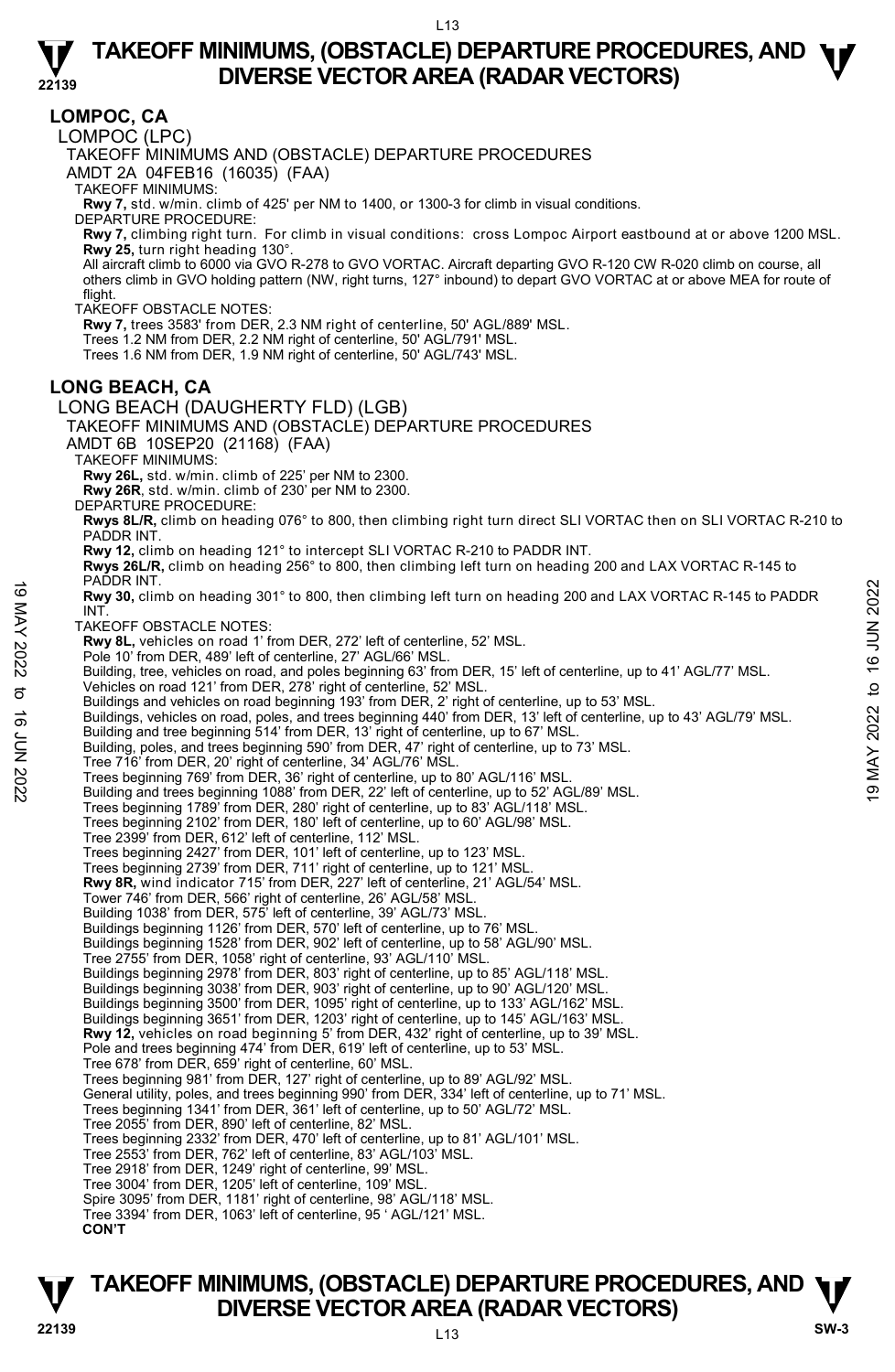### **TAKEOFF MINIMUMS, (OBSTACLE) DEPARTURE PROCEDURES, AND <b>W**<br>DIVERSE VECTOR AREA (RADAR VECTORS) **DIVERSE VECTOR AREA (RADAR VECTORS)**

### **LONG BEACH, CA (CON'T)**

**22139** 

LONG BEACH (DAUGHERTY FLD) (LGB) (CON'T)  **Rwy 26L,** buildings beginning 110' from DER, 505' left of centerline, up to 81' MSL. Pole 227' from DER, 554' left of centerline, 87' MSL. Buildings beginning 261' from DER, 520' right of centerline, up to 73' MSL. Trees and poles beginning 482' from DER, 369' left of centerline, up to 93' MSL. Building 722' from DER, 672' right of centerline, 122' MSL. Building and sign beginning 1040' from DER, 235' left of centerline, up to 118' MSL. Building 1112 ' from DER, 745' left of centerline, 123' MSL. Buildings, poles, stack, tower, and trees beginning 1149' from DER, 96' right of centerline, up to 105' AGL/163' MSL.<br>Trees, buildings, sign, poles, transmission line, and tower beginning 1161' from DER, 123' left of cente AGL/153' MSL. Tree 3909' from DER, 1450' left of centerline, 161' MSL. Pole 4520' from DER, 1646' left of centerline, 175' MSL. **Rwy 26R,** vehicles on road and pole beginning 9' from DER, 276' left of centerline, up to 72' MSL. Vehicles on road beginning 95' from DER, 165' right of centerline, up to 78' MSL. Vehicles on road 109' from DER, 467' left of centerline, 73' MSL. Vehicles on road 192' from DER, 374' left of centerline, 76' MSL. Vehicles on road beginning 237' from DER, 289' left of centerline, up to 77' MSL. Trees, buildings, vehicles on road, and poles beginning 241' from DER, 5' right of centerline, up to 97' MSL.<br>Poles and vehicles on road beginning 320' from DER, 195' left of centerline, up to 34' AGL/95' MSL. Poles and vehicles on road beginning 475' from DER, 15' left of centerline, up to 96 ' MSL. Tree, poles, vehicles on road, and buildings beginning 612' from DER, 52' left of centerline, up to 97' MSL. Trees, buildings, and poles beginning 622' from DER, on centerline, up to 59' AGL/122' MSL. Signs, poles, and trees beginning 1151' from DER, 7' left of centerline, up to 77' AGL/139' MSL. Trees and poles beginning 1262' from DER, on centerline, up to 65' AGL/124' MSL. Trees and poles beginning 1306' from DER, 76' right of centerline, up to 84' AGL/144' MSL. Trees beginning 1886' from DER, 33' right of centerline, up to 147' MSL. Trees beginning 2604' from DER, 303' right of centerline, up to 78' AGL/150' MSL. Trees beginning 2918' from DER, 7' right of centerline, up to 82 ' AGL/156' MSL. Trees beginning 3536' from DER, 69' left of centerline, up to 73' AGL/154' MSL. Building 3955' from DER, 1343' right of centerline, 173' MSL. Building 1.0 NM from DER, 963' right of centerline, 154' AGL/243' MSL. Buildings beginning 1.1 NM from DER, 935' right of centerline, up to 156' AGL/248' MSL. Building 1.2 NM from DER, 651' right of centerline, 157' AGL/259' MSL. **Rwy 30,** vehicles on road 15' from DER, 480' right of centerline, 74' MSL. Vehicles on road 190' from DER, 456' right of centerline, 75' MSL. Pole and vehicles on road beginning 193' from DER, on centerline, up to 34' AGL/93' MSL. Building 350' from DER, 554' left of centerline, 18' AGL/82' MSL. Building and vehicles on road beginning 440' from DER, 25' left of centerline, up to 21' AGL/86' MSL. Pole, building, and vehicles on road beginning 678' from DER, 17' left of centerline, up to 22' AGL/89' MSL. Tree and poles beginning 878' from DER, 122' left of centerline, up to 92' MSL. Pole 953' from DER, 564' right of centerline, 94' MSL. Poles beginning 983' from DER, 516' left of centerline, up to 25' AGL/93' MSL Pole and tree beginning 1009' from DER, 69' left of centerline, up to 33' AGL/101' MSL. Terrain, tree, poles, and vehicles on road beginning 1024' from DER, 8' left of centerline, up to 33' AGL/102' MSL. Poles and trees beginning 1057' from DER, 23' right of centerline, up to 102' MSL. Terrain, building, poles, and trees beginning 1207' from DER, 63' left of centerline, up to 66' AGL/133' MSL. Poles and buildings beginning 1302' from DER, 52' right of centerline, up to 35' AGL/103' MSL. Poles beginning 1472' from DER, 294' right of centerline, up to 36' AGL/105' MSL. Trees beginning 1614' from DER, 103' right of centerline, up to 44' AGL/112' MSL. Tree 1701' from DER, 363' right of centerline, 121' MSL. Trees beginning 1874' from DER, 196' right of centerline, up to 57' AGL/125' MSL. Trees and poles beginning 2183' from DER, 169' left of centerline, up to 134' MSL. Building 2520' from DER, 776' right of centerline, 128' MSL. Building 2617' from DER, 802' right of centerline, 66' AGL/139' MSL. Trees beginning 2738' from DER, 417' left of centerline, up to 142' MSL. Poles beginning 2992' from DER, 311' right of centerline, up to 72' AGL/145' MSL. Tree 3379' from DER, 839' right of centerline, 150' MSL. Tree 3528' from DER, 1000' left of centerline, 160' MSL. Tree 3643' from DER, 1074' left of centerline, 166' MSL. Trees beginning 3769' from DER, 873' left of centerline, up to 174' MSL. Tree 3779' from DER, 1222' right of centerline, 158' MSL. DIVERSE VECTOR AREA (RADAR VECTORS) AMDT 2 19JUL18 (18200) (FAA)  **Rwys 8L/R, 12, 30** heading as assigned by ATC. **Rwy 26L,** heading as assigned by ATC; requires minimum climb of 330' per NM to 700. Building 3955' from DER, 1343' right of centerline, 173' MSL.<br>
Building 1.0 NM from DER, 935' right of centerline, 154' AGL/243' MSL.<br>
Building 1.2 NM from DER, 935' right of centerline, 14' AGL/243' MSL.<br>
Building 1.2

# **TAKEOFF MINIMUMS, (OBSTACLE) DEPARTURE PROCEDURES, AND**  $\Psi$ **DIVERSE VECTOR AREA (RADAR VECTORS) 22139 SW-3**

**Rwy 26R,** heading as assigned by ATC; requires minimum climb of 230' per NM to 1600.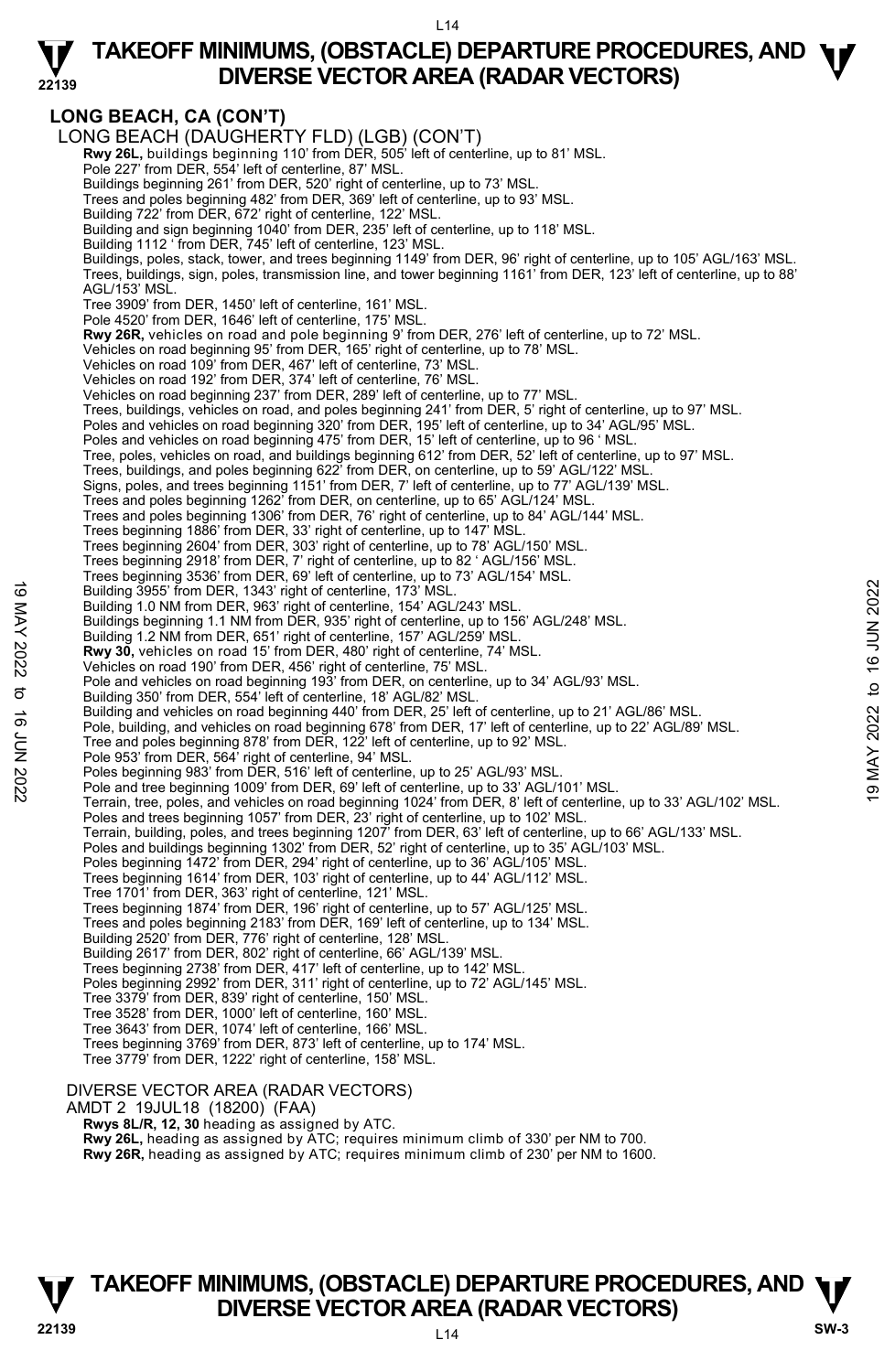#### **22139 LOS ALAMITOS AAF (KSLI)**  LOS ALAMITOS,CA TAKEOFF MINIMUMS AND (OBSTACLE) DEPARTURE PROCEDURES ORIG-A 17JUN21 (21168) (USA) DEPARTURE PROCEDURE: **All aircraft,** climb direct SLI VORTAC. Aircraft departing SLI VORTAC R-040 CW 345° climb on course. All others continue climb via the SLI R-171 southbound then climbing right turn direct SLI VORTAC to cross at or above 4600.  **Rwys 4L/R,** climbing right turn.  **Rwys 22L/R,** 300-1 or std. w/min. climb of 230'/NM to 400, climbing left turn. TAKEOFF OBSTACLE NOTES: **Rwy 4R,** trees 1062' from DER, 615' left of cntrln, 66' AGL/100' MSL. Bldg 3548' from DER, 770' left of cntrln, 85' AGL/126' MSL. DIVERSE VECTOR AREA (RADAR VECTORS) AMDT 1 20JUN19 (19171) (FAA)  **Rwys 4L, 4R, 22L, 22R,** heading as assigned by ATC. **LOS ANGELES, CA**  LOS ANGELES INTL (LAX) TAKEOFF MINIMUMS AND (OBSTACLE) DEPARTURE PROCEDURES AMDT 14 17AUG17 (17229) (FAA) DEPARTURE PROCEDURE: **Rwys 6L/R, 7L/R,** climb to 2000 heading 071°, then climbing right turn, thence... **Rwys 24L/R,** climb to 2000 heading 251°, then climbing left turn, thence... **Rwys 25L/R,** turbojet climb to 2000 heading 251°, then climbing left turn, thence…<br>non-turbojet climb to 2000 heading 251°, at the SMO R-154 turn left heading 200°, thence… .climb direct SLI VORTAC, then climb on course. TAKEOFF OBSTACLE NOTES: **Rwy 6L,** runway light 7' from DER, 4' left of centerline, 1' AGL/120' MSL. Vehicles on road beginning 12' from DER, 170' left of centerline, up to 131' MSL. Buildings beginning 1761' from DER, 920' left of centerline, up to 92' AGL/203' MSL. **Rwy 6R,** NAVAID 79' from DER, 321' left of centerline, 20' AGL/123' MSL. NAVAID 83' from DER, 1' right of centerline, 19' AGL/126' MSL. Pole and light pole beginning 323' from DER, on centerline, up to 16' AGL/138' MSL. Light poles beginning 528' from DER, 58' left of centerline, up to 30' AGL/137' MSL. Pole 779' from DER, 1' right of centerline, 34' AGL/140' MSL. Light pole 779' from DER, on centerline, 35' AGL/142' MSL. Pole 793' from DER, 459' right of centerline, 39' AGL/145' MSL. Approach light and light pole beginning 797' from DER, 305' left of centerline, up to 39' AGL/148' MSL.<br>Approach lights beginning 1006' from DER, 697' left of centerline, up to 42' AGL/149' MSL. Tree 1057' from DER, 400' left of centerline, 41' AGL/150' MSL. Trees beginning 1160' from DER, 320' left of centerline, up to 49' AGL/157' MSL. Tree 1374' from DER, 309' left of centerline, 47' AGL/159' MSL. Tree 1385' from DER, 317' left of centerline, 50' AGL/163' MSL. Tree 1699' from DER, 101' right of centerline, 57' AGL/164' MSL. Rwy 7L, fences beginning 168' from DER, 31' left of centerline, up to 14' AGL/107' MSL Fence and vehicles on road beginning 168' from DER, on centerline, up to 14' AGL/107' MSL. Vehicles on road 182' from DER, 480' left of centerline, 109' MSL. Vehicles on road, fence, tower, railroad, and pole beginning 197' from DER, 24' left of centerline, up to 24' AGL/118' MSL.<br>Railroad and vehicles on road beginning 309' from DER, 14' right of centerline, up to 117' MSL. Runway light, NAVAID, vehicles on road, and pole beginning 444' from DER, on centerline, up to 29' AGL/121' MSL. Sign 494' from DER, 478' left of centerline, 32' AGL/124' MSL. Sign and light pole beginning 508' from DER, 263' left of centerline, up to 32' AGL/126' MSL.<br>Runway light, pole, and building beginning 700' from DER, 53' left of centerline, up to 58' AGL/152' MSL. **Rwy 7R,** runway light 10' from DER, 5' right of centerline, 2' AGL/99' MSL. Runway light 10' from DER, 5' left of centerline, 2' AGL/99' MSL. Building 792' from DER, 701' right of centerline, 37' AGL/130' MSL. Tree 1250' from DER, 746' right of centerline, 129' AGL/155' MSL. **Rwy 24L,** vehicles on road 1927' from DER, 1010' right of centerline, 163' MSL. Light pole 2163' from DER, 915' right of centerline, 32' AGL/169' MSL. **Rwy 24R,** windsock 137' from DER, 400' left of centerline, 21' AGL/128' MSL. Tower 211' from DER, 401' left of centerline, 66' AGL/151' MSL. Tower 212' from DER, 402' left of centerline, 47' AGL/154' MSL. **Rwy 25L,** vehicles on road 35' from DER, 422' left of centerline, 130' MSL. Pole 2365' from DER, 766' left of centerline, 57' AGL/184' MSL. Tree and transmission tower beginning 2488' from DER, 757' left of centerline, up to 66' AGL/200' MSL.<br>**Rwy 25R,** building 74' from DER, 364' left of centerline, 27' AGL/135' MSL. Tree 2959' from DER, 569' left of centerline, 7' AGL/189' MSL. Pole and antenna beginning 3073' from DER, 212' left of centerline, up to 30' AGL/203' MSL. Vehicles on road beginning 12° from DER, 170° left of centerline, up to 131° MSL.<br>
Buy 6R, NAVAID 79° from DER, 320° left of centerline, 20° AGL/123° MSL.<br>
Ruy 6R, NAVAID 79° from DER, 321° left of centerline, 20° AGL/123

DIVERSE VECTOR AREA (RADAR VECTORS)

AMDT 6 14SEP17 (17257)

 **Rwys 6L/R, 7L/R, 24L/R**, **25L/R,** headings as assigned by ATC.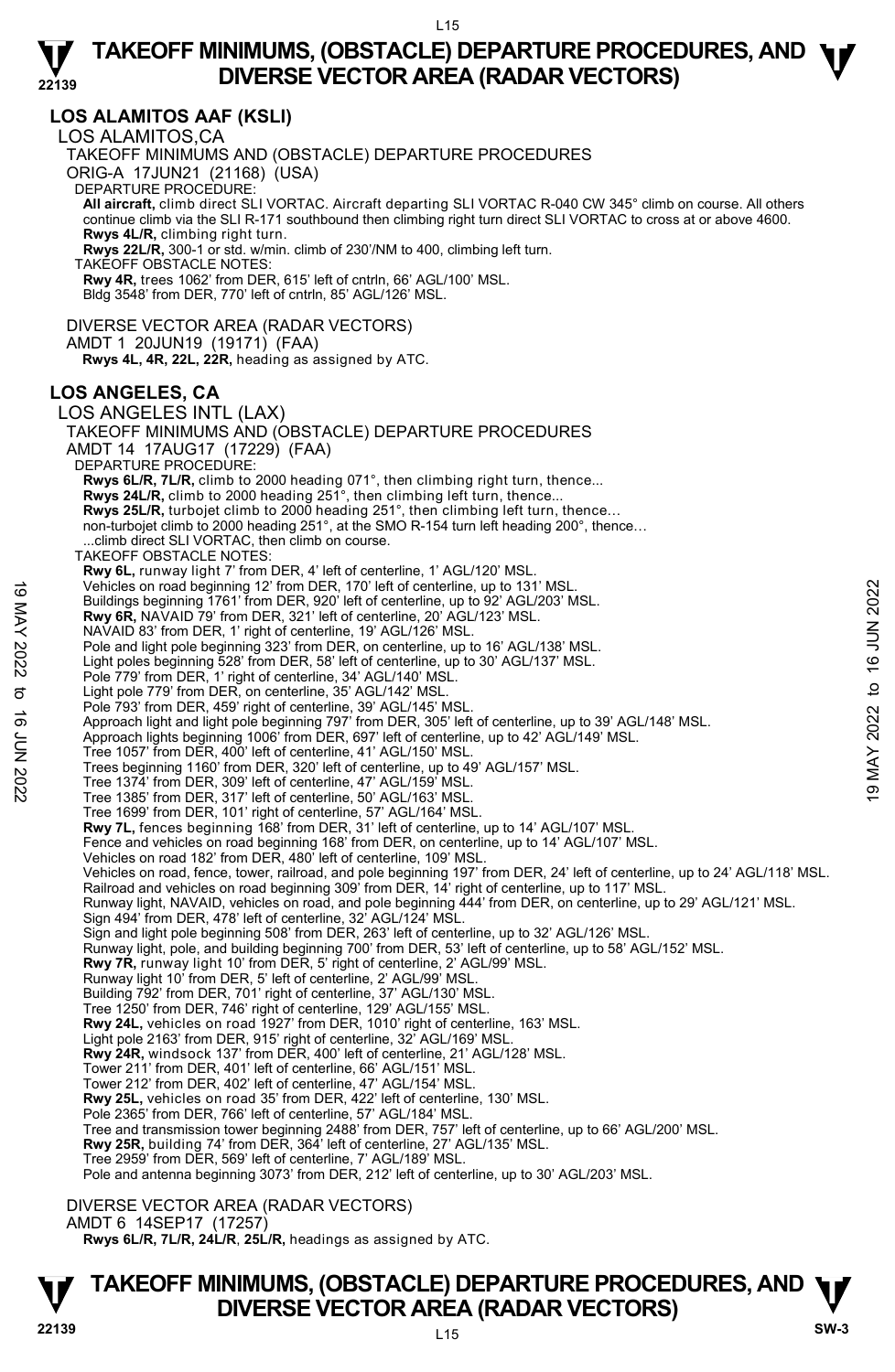### **LOS ANGELES, CA (CON'T)**

WHITEMAN (WHP)

**22139** 

TAKEOFF MINIMUMS AND (OBSTACLE) DEPARTURE PROCEDURES AMDT 1 24MAY18 (18144) (FAA) DEPARTURE PROCEDURE: Use WHITEMAN DEPARTURE. TAKEOFF OBSTACLE NOTES: **Rwy 12,** pole beginning 34' from DER, 276' right of centerline, up to 20' AGL/979' MSL. Building 180' from DER, 9' left of centerline, 22' AGL/978' MSL. Tower, pole beginning 489' from DER, 278' right of centerline, up to 60' AGL/1012' MSL. Stack 1 NM from DER, 1131' left of centerline, 250' AGL/1183' MSL. **Rwy 30,** pole 29' from DER, 277' left of centerline, 20' AGL/1024' MSL. Pole 152' from DER, 282' left of centerline, 20' AGL/1025' MSL. Pole 262' from DER, 282' left of centerline, 20' AGL/1027' MSL. Pole 372' from DER, 283' left of centerline, 20' AGL/1028' MSL. Pole beginning 482' from DER, 282' left of centerline, up to 20' AGL/1029' MSL. Pole 703' from DER, 283' left of centerline, 20' AGL/1030' MSL. Pole 812' from DER, 283' left of centerline, 20' AGL/1031' MSL. Pole beginning 922' from DER, 283' left of centerline, up to 20' AGL/1032' MSL. Pole 1141' from DER, 283' left of centerline, 20' AGL/1033' MSL Tower 1700' from DER, 511' right of centerline, 49' AGL/1075' MSL. Tower 3532' from DER, 1118' right of centerline, 54' AGL/1098' MSL.

### **MARCH ARB (KRIV)**

RIVERSIDE, CA

TAKEOFF MINIMUMS AND (OBSTACLE) DEPARTURE PROCEDURES AMDT 6 19MAY22 (22139) (USAF)

TAKEOFF MINIMUMS:

**Rwys 12, 30,** NA.

 **Rwy 32,** 1200-3, or std. w/min. climb rate of 240' per NM to 3100.

DEPARTURE PROCEDURE:

**Rwy 14,** climb direct HDF VOR, then climbing right turn on hdg between 155° CW to 181°. Max airspeed 250K. Use caution when departing, rapid rising terrain within 3.5 NM southeast of March ARB.

 **Rwy 32,** climb left turn hdg between 150° to 135° CCW from der. Maximum 250K or 2300-3.

**For climb in visual conditions** obtain ATC approval for VCOA when requesting IFR clearance. Climb in visual conditions. Within 4.5 NM of March ARB, to cross March ARB at or above 3700 MSL, then climb and maintain 6000 direct HDF VOR, then via HDF R-153 to HDF R-153/PDZ R-130, direct SKYES INT. Do not exceed 250K until passing SKYES. VCOA not available for Cat E aircraft. The and the Procedure of DEPARTURE PROCEDURE:<br>
The and with direct HDF VOR, then climbing right turn on hdg between 155° CW to 181°. Max airspeed 250K. Use<br>
caution when departing, rapid rising terrain within 3.5 NM south

TAKEOFF OBSTACLE NOTES:

**Rwy 14,** tree 2248' from DER, 1000' right of centerline, 150' AGL/1630' MSL.

Tree 1920' from DER, 1000' right of centerline, 150' AGL/1630' MSL.

Tree 1789' from DER, 1000' right of centerline, 150' AGL/1630' MSL.

Tree 2278' from DER, 1002' left of centerline, 150' AGL/1622' MSL.

Aircraft 28' inward of DER, 542' left of centerline, 65' AGL/1550' MSL.

Aircraft 31' inward of DER, 298' left of centerline, 30' AGL/1516' MSL.

**Rwy 32,** aircraft 30' from DER, 526' right of centerline, 65' AGL/1600' MSL.<br>Aircraft 5' from DER, 282' right of centerline, 30' AGL/1565' MSL.

### **MIRAMAR MCAS (JOE FOSS FLD) (KNKX)**

#### SAN DIEGO, CA

TAKEOFF MINIMUMS AND (OBSTACLE) DEPARTURE PROCEDURES

13SEP18 (18256)

TAKEOFF MINIMUMS:

**Rwys 6L/R,** 340° through 150° CW-Civil, std w/min climb of 300'/NM to 7600; Military, std w/min climb of 280'/NM to 7600. **Rwys 24L/R,** 100° through 340° CW-Civil, std w/min climb of 290'/NM to 7600; Military, std w/min climb of 270'/NM to 7600. TAKEOFF OBSTACLE NOTES:

**Rwy 6L,** building 2321' from DER, 1084' left of cntrln, 0' AGL/539' MSL.

Twr 2322' from DER, 1083' left of cntrln, 53' AGL/538' MSL.

Twr 2366' from DER, 1083' left of cntrln, 53' AGL/538' MSL.

**Rwy 24L,** terrain 0' from DER, 500' left of cntrln, 458' MSL.

Terrain 384' from DER, 549' right of cntrln, 459' MSL.

Terrain 50' from DER, 507' right of cntrln, 459' MSL. Landfill 3091' from DER, 1243' left of cntrln, 40' AGL/525' MSL.

Landfill 3312' from DER, 1197' left of cntrln, 40' AGL/525' MSL.

Landfill 3388' from DER, 1023' left of cntrln, 40' AGL/525' MSL. Landfill 3792' from DER, 1225' left of cntrln, 40' AGL/525' MSL.

Pylon 3978' from DER, 1295' left of cntrln, 50' AGL/498' MSL.

Pylon 4087' from DER, 1363' left of cntrln, 50' AGL/505' MSL.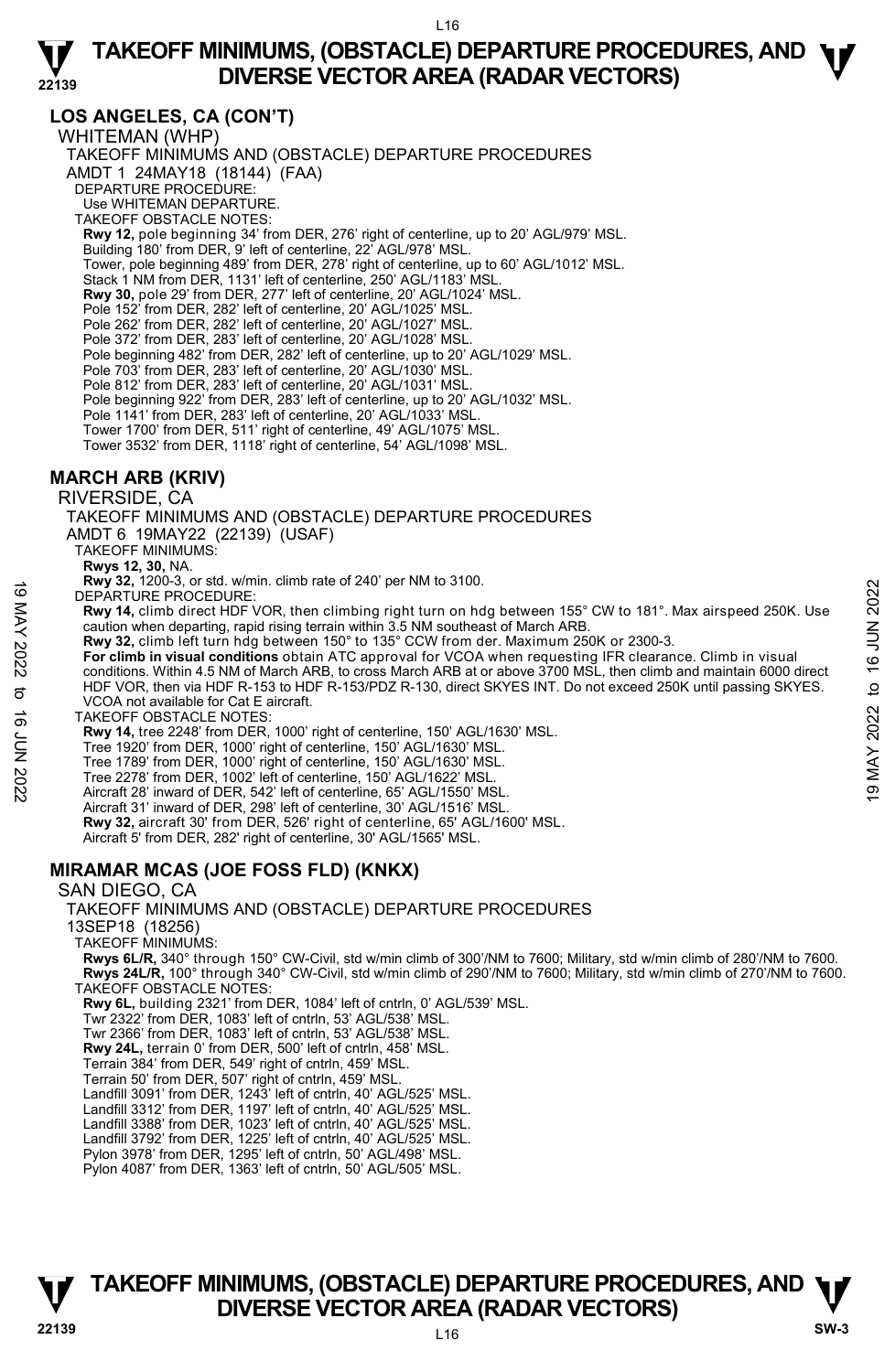# **22139**

# **TAKEOFF MINIMUMS, (OBSTACLE) DEPARTURE PROCEDURES, AND <b>W**<br>DIVERSE VECTOR AREA (RADAR VECTORS) **DIVERSE VECTOR AREA (RADAR VECTORS)**

### **MOJAVE, CA**

MOJAVE AIR AND SPACE PORT (MHV)

TAKEOFF MINIMUMS AND (OBSTACLE) DEPARTURE PROCEDURES

AMDT 2A 26JUN14 (14177) (FAA)

TAKEOFF MINIMUMS:

**Rwys 4, 8, 12,** NA - restricted airspace.

**Rwys 22, 26,** std. w/min. climb of 415' per NM to 6800 or 4100-3 for climb in visual conditions.

- **Rwy 30,** std. w/min. climb of 510' per NM to 5600 or 4100-3 for climb in visual conditions.
- DEPARTURE PROCEDURE:

**Rwy 22,** climb to 8000 heading 218° and LHS R-023 to LHS VORTAC.

**Rwy 26,** climbing left turn to 8000 heading 218° and LHS R-023 to LHS VORTAC.

**Rwy 30,** climbing left turn to 8000 heading 200° and LHS R-023 to LHS VORTAC.

VCOA:

**Rwy 22,** obtain ATC approval for climb in visual conditions when requesting IFR clearance. Climb in visual conditions cross Mojave airport southwest bound at or above 6800, then climb to 8000 on LHS R-023 to LHS VORTAC. **Rwy 26,** obtain ATC approval for climb in visual conditions when requesting IFR clearance. Climb in visual conditions cross Mojave airport at or above 6800, then climb to 8000 on LHS R-023 to LHS VORTAC. **Rwy 30,** obtain ATC approval for climb in visual conditions when requesting IFR clearance. Climb in visual

conditions cross Mojave airport at or above 6800, then climb to 8000 on LHS R-023 to LHS VORTAC.

TAKEOFF OBSTACLE NOTES:

**Rwy 22,** antenna on tower 2260' from DER, 812' right of centerline, 60' AGL/2838' MSL.

Sign 283' from DER, 466' right of centerline, 10' AGL/2788' MSL.

**Rwy 26**, antenna on tower 1797' from DER, 615' left of centerline, 58' AGL/2838' MSL.

Sign 32' from DER, 341' right of centerline, 8' AGL/2788' MSL.

Tree 258' from DER, 120' left of centerline, 8' AGL/2788' MSL.

**Rwy 30,** multiple poles beginning 3083' from DER, 306' right of centerline, up to 91' AGL/2892' MSL.

Road and railroad beginning 1241' from DER, right and left of centerline, up to 44' AGL/2845' MSL. Bush 305' from DER, 457' right of centerline, 16' AGL/2817' MSL.

### **MURRIETA/TEMECULA, CA**

FRENCH VALLEY (F70)

TAKEOFF MINIMUMS AND (OBSTACLE) DEPARTURE PROCEDURES

ORIG 11SEP97 (97254) (FAA)

TAKEOFF MINIMUMS:

**Rwy 18,** NA.

**Rwy 36,** 700-2 or std. with a min. climb of 340' per NM to 2200. DEPARTURE PROCEDURE:

**Rwy 36,** climb runway heading to 2200, then climbing left turn via HDF R-145 to HDF VOR. Aircraft departing HDF VOR 065° CW 352° climb on course. Aircraft departing northeast bound, climb in HDF holding pattern, (SE, right turns, 315°<br>inbound) to depart HDF VOR at or above: 353° CW 054°, 6800; 055° CW 064°, 5800; before proceeding on co FRENCH VALLEY (F70)<br>
TAKEOFF MINIMUMS AND (OBSTACLE) DEPARTURE PROCEDURES<br>
ORIG 11SEP97 (97254) (FAA)<br>
TAKEOFF MINIMUMS:<br>
TAKEOFF MINIMUMS:<br>
TAKEOFF MINIMUMS:<br>
TAKEOFF MINIMUMS:<br>
TAKEOFF MINIMUMS:<br>
TAKEOFF MINIMUMS:<br>
TAKE

### **NEEDLES, CA**

NEEDLES (EED)

# TAKEOFF MINIMUMS AND (OBSTACLE) DEPARTURE PROCEDURES

AMDT 1 09JAN14 (14009) (FAA)

TAKEOFF MINIMUMS:

**Rwy 11,** std. w/min. climb of 235' per NM to 2800, or 2600-3 for climb in visual conditions.<br>**Rwy 20,** std. w/min. climb of 420' per NM to 3700, or 2600-3 for climb in visual conditions.<br>**Rwy 29,** std. w/min. climb of 390

DEPARTURE PROCEDURE:

**Rwy 2,** climb heading 015° to 1700, then climbing right turn direct EED VORTAC, thence . . .

**Rwys 11, 20,** climbing left turn direct EED VORTAC, thence . . .

**Rwy 29,** climbing right turn direct EED VORTAC, thence . . .

 . . . Climb in EED holding pattern (hold NW, right turns, 139° inbound) to cross EED VORTAC at or above MEA for route of flight before proceeding on course. Or for climb in visual conditions cross Needles airport at or above 3400 before proceeding on course. When executing VCOA, notify ATC prior to departure.

TAKEOFF OBSTACLE NOTES:

**Rwy 11,** terrain 20' from DER, 301' right of centerline, 920' MSL.

**Rwy 20,** building 73' from DER, 451' left of centerline, 21' AGL/976' MSL. Windsock 181' from DER, 409' left of centerline, 23' AGL/972' MSL.

Terrain beginning 295' from DER, 341' right of centerline up to 1079' MSL. **Rwy 29,** terrain 92' from DER, 328' left of centerline 1000' MSL.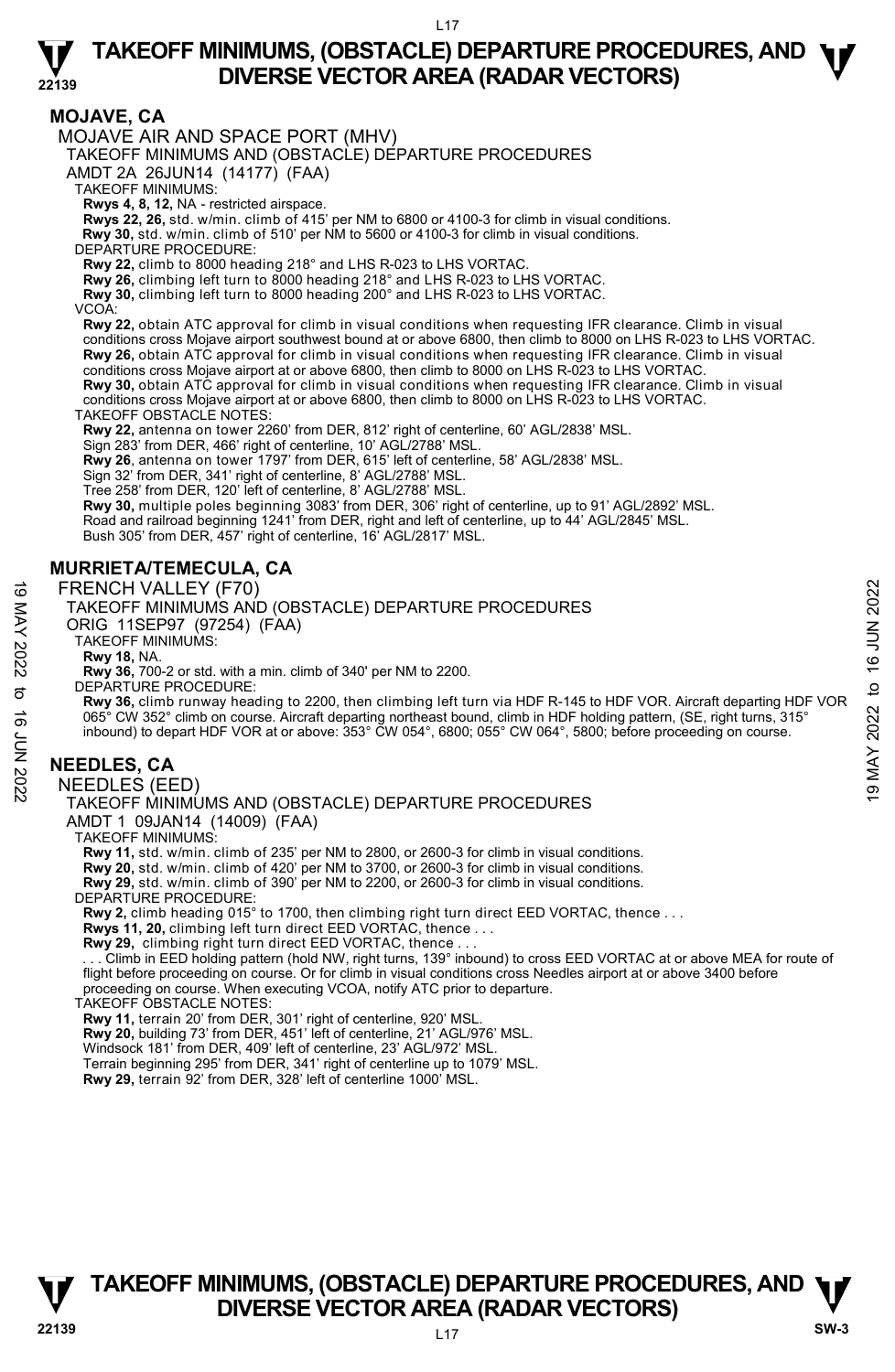### **TAKEOFF MINIMUMS, (OBSTACLE) DEPARTURE PROCEDURES, AND <b>W**<br>DIVERSE VECTOR AREA (RADAR VECTORS) **DIVERSE VECTOR AREA (RADAR VECTORS)**

### **NORTH ISLAND NAS (HALSEY FIELD) (KNZY)**

SAN DIEGO, CA

**22139** 

**TAKEOFF MINIMUMS, (OBSTACLE) DEPARTURE PROCEDURES, AND**  $\Psi$ TAKEOFF MINIMUMS AND (OBSTACLE) DEPARTURE PROCEDURES 05NOV20 (20310) DEPARTURE PROCEDURE: **Rwy 11**, diverse departures authorized 131° CW 184°. Std. w/min. climb of 223' per NM to 500. Make immediate right turn to assigned heading within 1.4 DME of NZY TACAN to avoid over flying the city of Coronado. **Rwy 18,** diverse departures authorized 131° CW 177°. **Rwy 29,** diverse departures not authorized. Use published departure procedure. **Rwy 36,** departure not authorized. TAKEOFF OBSTACLE NOTES: **Rwy 11,** numerous trees left and right of Rwy cntrln from 9' prior to DER to 2018', 33' MSL to 95' MSL. Golf ball fencing 2226' from DER, 1215' left of cntrln, 74' AGL/88' MSL. Tree 8' inward of DER, 429' right of cntrln, 48' AGL/74' MSL. Tree 11' from DER, 525' right of cntrln, 46' AGL/73' MSL. Multiple trees 159' from DER, 433' right of cntrln, 43' AGL/71' MSL. Tree 78' from DER, 371' right of cntrln, 29' AGL/56' MSL. Tree 91' from DER, 460' right of cntrln, 28' AGL/55' MSL. Palm 90' from DER, 468' right of cntrln, 27' AGL/54' MSL. **Rwy 18,** top of light pole 1031' from DER, 626' right of cntrln, 40' MSL.<br>Top of light pole 1209' from DER, 625' right of cntrln, 41' MSL. Top of light pole 491' from DER, 627' right of cntrln, 39' MSL. Top of light pole 669' from DER, 625' right of cntrln, 38' MSL. Top of light pole 850' from DER, 627' right of cntrln, 40' MSL. **Rwy 29,** shipping channel accommodating vessels, starting 2577' from DER, on cntrln, up to 200' AGL (206' MSL with tidal range). Twin twrs 1.4 NM from DER, 2645' left of cntrln, 145' AGL/534' MSL. Twr 1.5 NM from DER, 1969' left of cntrln, 479' MSL. Twr 1.5 NM from DER, 2054' left of cntrln, 100' AGL/455' MSL. Twr 1139' from DER, 2.1 NM left of cntrln, 120' AGL/544' MSL. **OCEANSIDE, CA**  BOB MAXWELL MEML AIRFIELD (OKB) TAKEOFF MINIMUMS AND (OBSTACLE) DEPARTURE PROCEDURES AMDT 4A 28APR16 (21112) FAA TAKEOFF MINIMUMS: **Rwy 6,** 400-1 or std. w/min. climb of 320' per NM to 500. **Rwy 24,** 300-1 or std. w/min. climb of 670' per NM to 300. DEPARTURE PROCEDURE: **Rwy 6,** climbing right turn. **Rwy 24,** climbing left turn. **All aircraft,** climb via heading 235° to 1500, then climbing right turn direct OCN VORTAC. **ONTARIO, CA**  ONTARIO INTL (ONT) TAKEOFF MINIMUMS AND (OBSTACLE) DEPARTURE PROCEDURES AMDT 9A 24MAR22 (22083) (FAA) TAKEOFF MINIMUMS: **Rwys 8L/R** std. w/min. climb of 285' per NM to 3000. DEPARTURE PROCEDURE: **Rwys 8L/R,** climb on heading 078° to 2600 then climbing right turn direct PDZ VORTAC thence… Rwys 26L/R, climb on heading 258° to 2600 then climbing left turn direct PDZ VORTAC thence. …climb in PDZ holding pattern (hold northeast, right turn, 210° inbound) to cross PDZ VORTAC at or above MEA for route of flight before proceeding on course. TAKEOFF OBSTACLE NOTES: **Rwy 8L,** vehicle on road 3' from DER, 196' left of centerline, 934' MSL. Vehicle on road, sign beginning 4' from DER, 398' left of centerline, up to 937' MSL. Sign, terrain beginning 65' from DER, 195' left of centerline, up to 2' AGL/939' MSL. Building 1606' from DER, 846' left of centerline, 975' MSL. Tree 2035' from DER, 248' left of centerline, 41' AGL/983' MSL. Tree 2037' from DER, 303' left of centerline, 46' AGL/988' MSL. Tree 2039' from DER, 514' left of centerline, 54' AGL/999' MSL. Tree, pole beginning 2039' from DER, 483' left of centerline, up to 59' AGL/1005' MSL. **Rwy 8R,** vehicle on road 11' from DER, 502' left of centerline, 928' MSL. Trees beginning 2035' from DER, 948' left of centerline, up to 46' AGL/988' MSL. Tree 2089' from DER, 334' right of centerline, 53' AGL/979' MSL. **Rwy 26L,** vehicle on road 12' from DER, 392' right of centerline, 937' MSL. Sign 87' from DER, 440' right of centerline, 4' AGL/943' MSL. Tower, terrain beginning 124' from DER, 339' right of centerline, up to 46' AGL/982' MSL. Pole 754' from DER, 670' left of centerline, 964' MSL. Tree 1049' from DER, 708' left of centerline, 985' MSL. Tree 1986' from DER, 329' left of centerline, 986' MSL.  **CON'T OCEANSIDE, CA**<br>
BOB MAXWELL MEML AIRFIELD (OKB)<br>
TAKEOFF MINIMUMS AND (OBSTACLE) DEPARTURE PROCEDURES<br>
AMDT 4A 28APR16 (21112) FAA<br>
TAKEOFF MINIMUMS:<br>
AMDT 4A 28APR16 (21112) FAA<br>
TAKEOFF MINIMUMS:<br>
TAKEOFF MINIMUMS:<br>
A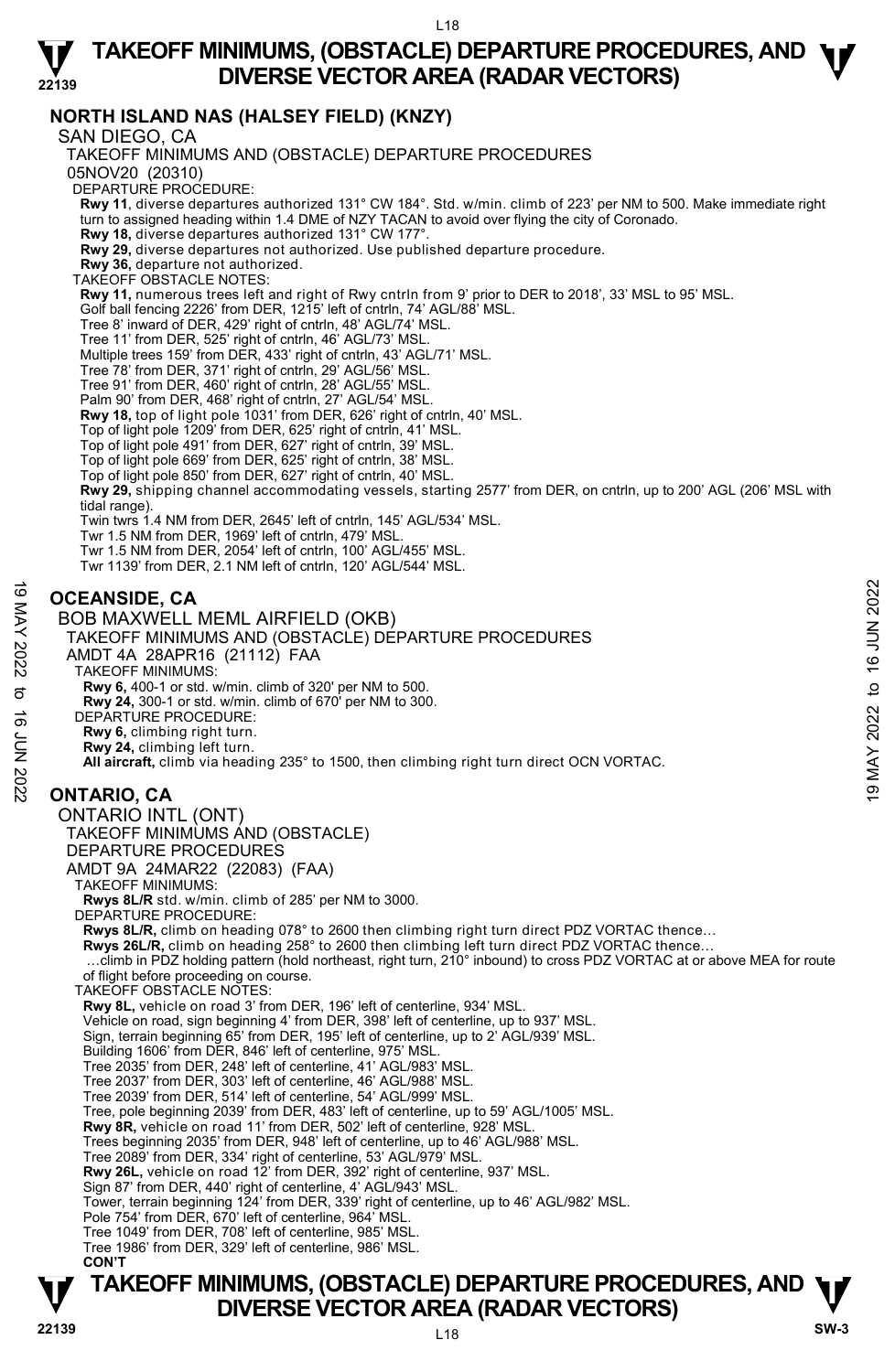

### **ONTARIO, CA (CON'T)**

ONTARIO INTL (ONT) (CON'T)

**Rwy 26R,** terrain beginning 34' from DER, 393' right of centerline, up to 950' MSL.<br>Building 193' from DER, 397' left of centerline, 950' MSL.

Lighting 223' from DER, 5' right of centerline, 7' AGL/951' MSL.

NAVAID, lighting beginning 368' from DER, 2' left of centerline, up to 962' MSL.

NAVAID 380' from DER, on centerline, 953' MSL.

Pole, vehicle on road beginning 483' from DER, 265' left of centerline, up to 973' MSL.

Pole, lighting beginning 579' from DER, on centerline, up to 978' MSL.

Pole 1144' from DER, 210' right of centerline, 981' MSL.

Pole 1243' from DER, 215' right of centerline, 986' MSL.

Tree 1671' from DER, 695' right of centerline, 996' MSL.

Trees beginning 2881' from DER, 672' right of centerline, up to 1030' MSL.

#### DIVERSE VECTOR AREA (RADAR VECTORS)

AMDT 2 26MAY16 (16147) (FAA)

 **Rwy 8L,** headings as assigned by ATC; requires min. climb of 280' per NM to 2900. **Rwy 8R,** headings as assigned by ATC; requires min. climb of 285' per NM to 2900. **Rwys 26L/R,** headings as assigned by ATC.

#### **OXNARD, CA**

OXNARD (OXR)

TAKEOFF MINIMUMS AND (OBSTACLE) DEPARTURE PROCEDURES

AMDT 6 15JUN00 (00167) (FAA)

**All aircraft** continue climb to 6000 (or assigned altitude) via CMA R-249 to SQUID INT Aircraft departing SQUID INT 040° CW 300° climb on course. All others continue climb in SQUID holding pattern (hold W, right turns, 069° inbound) to cross SQUID INT at or above 2300.

### **PALM SPRINGS, CA**

BERMUDA DUNES (UDD) TAKEOFF MINIMUMS AND (OBSTACLE) DEPARTURE PROCEDURES AMDT 1 15SEP16 (16259) (FAA) DEPARTURE PROCEDURE: Use BERMUDA DUNES DEPARTURE. 4 Marchar continue climb το south of assigned altitude) via CMA R-249 to SQUID INT Aircraft departing SQUID iNT<br>
2022<br>
TAKEOFF OBSTACLE NOTES:<br>
TAKEOFF OBSTACLE NOTES:<br>
TAKEOFF OBSTACLE NOTES:<br>
TAKEOFF OBSTACLE NOTES:<br>
T

#### JACQUELINE COCHRAN RGNL (TRM)

TAKEOFF MINIMUMS AND (OBSTACLE) DEPARTURE PROCEDURES

AMDT 3 15SEP16 (16259) (FAA)

TAKEOFF MINIMUMS:

**Rwy 12,** std. w/min. climb of 364' per NM to 3400.

**Rwy 17,** std. w/min. climb of 374' per NM to 3400. **Rwy 30,** std. w/min. climb of 340' per NM to 3400.

**Rwy 35,** std. w/min. climb of 402' per NM to 3400.

DEPARTURE PROCEDURE:

**Rwy 12,** climbing right turn to intercept TRM VORTAC R-136 to MECCA, thence…

Rwy 17, climbing left turn heading 100° to intercept TRM VORTAC R-136 to MECCA, thence..

**Rwys 30, 35,** climbing right turn heading 180° to intercept TRM VORTAC R-136 to MECCA, thence…

…aircraft departing MECCA on TRM VORTAC R-101 CW R-139, climb on course. All others turn left direct TRM VORTAC<br>and climb in TRM VORTAC holding pattern (hold east, right turns, 289° inbound) until reaching MEA/MCA for rou DME required.

TAKEOFF OBSTACLE NOTES:

**Rwy 12,** tree 52' from DER, 495' left of centerline, 14' AGL/-117' MSL.

Tree 131' from DER, 455' right of centerline, 20' AGL/-111' MSL.

Windsock 195' from DER, 444' left of centerline, 22' AGL/-109' MSL.

Tree 623' from DER, 403' right of centerline, 18' AGL/-113' MSL. Tree 1427' from DER, 814' left of centerline, 60' AGL/- 71' MSL.

**Rwy 17,** tree 58' from DER, 491' right of centerline, 6' AGL/-129' MSL.

Tree 82' from DER, 188' right of centerline, 34' AGL/-101' MSL. Tree 168' from DER, 432' left of centerline, 18' AGL/-117' MSL.

Tree 235' from DER, 429' left of centerline, 16' AGL/-119' MSL.

**Rwy 30,** bush 11' from DER, 150' left of centerline, 4' AGL/-112' MSL.

Tree 104' from DER, 496' right of centerline, 26' AGL/-112' MSL.

- Tree 145' from DER, 458' left of centerline, 9' AGL/-107' MSL.
- Tree 258' from DER, 281' left of centerline, 19' AGL/-97' MSL.
- Tree 701' from DER, 278' right of centerline, 22' AGL/-94' MSL.  **CON'T**

#### $119$ **TAKEOFF MINIMUMS, (OBSTACLE) DEPARTURE PROCEDURES, AND**  $\Psi$ **DIVERSE VECTOR AREA (RADAR VECTORS) 22139 SW-3**

TAKEOFF MINIMUMS: **Rwy 7,** 2100-5 or std. with a min. climb of 290' per NM to 2600. DEPARTURE PROCEDURE:

**Rwy 7,** climbing left turn.

**Rwy 25,** climb runway heading.

TAKEOFF OBSTACLE NOTES:

**Rwy 7,** 59' AGL tree 527' from DER, 501' left of centerline.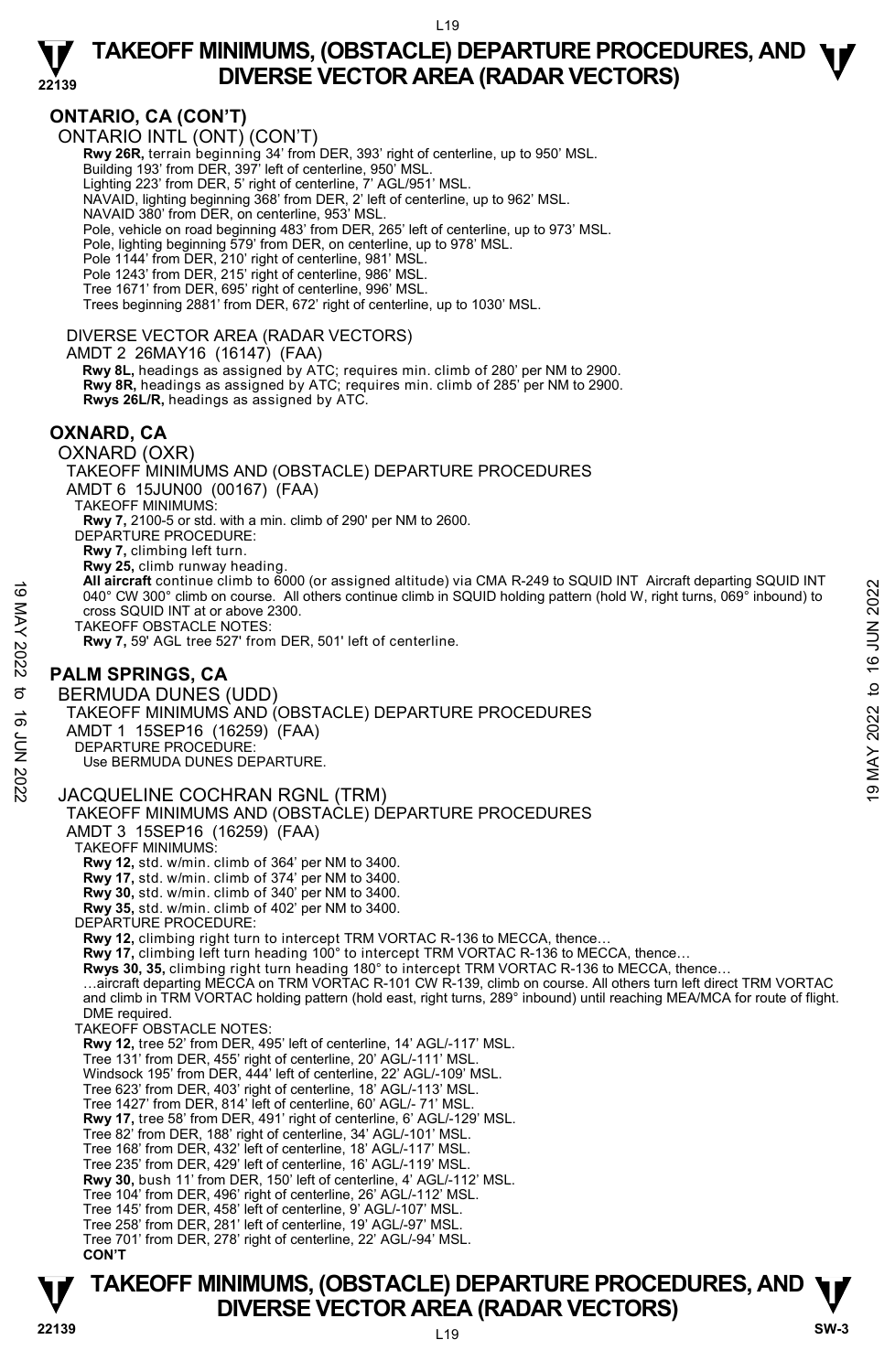# **22139**

# **TAKEOFF MINIMUMS, (OBSTACLE) DEPARTURE PROCEDURES, AND <b>W**<br>DIVERSE VECTOR AREA (RADAR VECTORS) **DIVERSE VECTOR AREA (RADAR VECTORS)**

### **PALM SPRINGS, CA (CON'T)**

JACQUELINE COCHRAN RGNL (TRM) (CON'T)

- **Rwy 30 (CON'T),** tree 896' from DER, 223' left of centerline, 26' AGL/-90 MSL.
- **Rwy 35,** windsock 54' from DER, 190' right of centerline, 8' AGL/-107' MSL.
- Tree 102' from DER, 258' right of centerline, 19' AGL/-96' MSL.
- Tree 196' from DER, 295' right of centerline, 18' AGL/-97' MSL. Tree 318 ' from DER, 372' right of centerline, 31' AGL/-84' MSL.
- Tree 445' from DER, 418' left of centerline, 18' AGL/- 97' MSL.
- 
- Tree 464' from DER, 337' left of centerline, 14' AGL/-101' MSL.
- Tree 697' from DER, 265' right of centerline, 22' AGL/-93' MSL. Tree 1778' from DER, 964' left of centerline, 93' AGL/-22' MSL.

#### PALM SPRINGS INTL (PSP)

#### TAKEOFF MINIMUMS AND (OBSTACLE) DEPARTURE PROCEDURES

AMDT 5A 27JUN13 (13178) (FAA)

#### TAKEOFF MINIMUMS:

**Rwy 13L,** minimum climb of 440' per NM to 2300' or 5900-3 for climb in visual conditions.

**Rwy 13R,** minimum climb of 422' per NM to 2300' or 5900-3 for climb in visual conditions.

**Rwy 31L,** minimum climb of 386' per NM to 4500' or 5900-3 for climb in visual conditions. **Rwy 31R,** minimum climb of 405' per NM to 4500' or 5900-3 for climb in visual conditions.

#### DEPARTURE PROCEDURE:

**Rwys 13L/R,** climbing left turn heading 090° to intercept TRM R-304 to TRM VORTAC or for climb in visual conditions cross Palm Springs Intl airport at or above 6300 then direct PSP VORTAC thence ...

**Rwy's 31L/R,** climbing right turn direct PSP VORTAC thence ..., or for climb in visual conditions cross Palm Springs Intl airport at or above 6300 then direct PSP VORTAC thence ...

via PSP R-124 and TRM R-304 to TRM VORTAC.

**All Rwys** if not at MEA/MCA at TRM VORTAC, climb in TRM holding pattern (hold E, right turns, 289° inbound) until reaching MEA/MCA for assigned route of flight. When executing VCOA, notify ATC prior to departure.

#### TAKEOFF OBSTACLE NOTES:

**Rwy 13L,** trees beginning 299' from DER, 530' left of centerline, up to 66' AGL/465' MSL. HGR 935' from DER, 552' left of centerline, 31' AGL/440' MSL.

- 
- **Rwy 13R,** trees beginning 1170' from DER, 239' right of centerline, up to 100' AGL/599' MSL.
- 
- Poles beginning 815' from DER, 209' right of centerline, up to 44' AGL/433' MSL. Light 843' from DER, 441' right of centerline, 38' AGL/427' MSL.
- Antenna 1642' from DER, 26' right of centerline, 53' AGL/442' MSL.
- **Rwy 31L,** poles beginning 1641' from DER, 125' right of centerline, up to 31' AGL/550' MSL.
- Towers beginning 2418' from DER, 402' left of centerline, up to 59' AGL/560' MSL. Tree 3016' from DER, 66' right of centerline, 43' AGL/562' MSL.
- 

**Rwy 31R,** multiple trees and bushes beginning 305' from DER, 233' right of centerline, up to 48' AGL/507' MSL. Vent on building 919' from DER, 399' right of centerline, 15' AGL/474' MSL. HGR 935' from DER, 552' left of centerline, 31' AGL/440' MSL.<br>
Rwy 13R, trees beginning 1170' from DER, 29' right of centerline, up to 100' AGL/599' MSL.<br>
Poles beginning 815' from DER, 202' right of centerline, to to 44'

#### DIVERSE VECTOR AREA (RADAR VECTORS)

ORIG 12NOV15 (15316) (FAA)

 **Rwy 13L,** heading as assigned by ATC; requires minimum climb of 310' per NM to 4800. **Rwy 13R,** heading as assigned by ATC; requires minimum climb of 340' per NM to 2700. **Rwy 31L,** heading as assigned by ATC; requires minimum climb of 480' per NM to 7000. **Rwy 31R,** heading as assigned by ATC; requires minimum climb of 490' per NM to 7000.

#### **PALMDALE, CA**

PALMDALE USAF PLANT 42 (PMD)

#### TAKEOFF MINIMUMS AND (OBSTACLE) DEPARTURE PROCEDURES

AMDT 2 03JUN10 (10154) (FAA)

TAKEOFF MINIMUMS:

**Rwy 22,** std. with a min. climb of 300' per NM to 3800 or 1300-3 for climb in visual conditions. DEPARTURE PROCEDURE:

**Rwys 4, 7,** climbing left turn intercept PMD VORTAC R-298 to cross FISCH INT at or above MEA/MCA for route of flight, if not at MEA/MCA continue climb in FISCH INT holding pattern (hold Southeast, left turns, 298° inbound) to cross FISCH INT at or above 6500 or MCA for route of flight.

**Rwy 22,** climbing right turn intercept PMD VORTAC R-298 to cross FISCH INT at or above MEA/MCA for route of flight, if not at MEA/MCA continue climb in FISCH INT holding pattern (hold Southeast, left turns, 298° inbound) to cross FISCH INT at or above 6500 or MCA for route of flight, or for climb in visual conditions cross Palmdale Rgnl/USAF Plant 42 at or above 3700 then via PMD VORTAC R-298 to cross FISCH INT at or above MEA/MCA for route of flight, if not at MEA/MCA continue climb in FISCH INT holding pattern (hold Southeast, left turns, 298° inbound) to cross FISCH INT at or above 6500 or MCA for route of flight.

**Rwy 25,** climbing right turn intercept PMD VORTAC R-298 to cross FISCH INT at or above MEA/MCA for route, if not at MEA/MCA continue climb in FISCH INT holding pattern (hold Southeast, left turns, 298° inbound) to cross FISCH INT at or above 6500 or MCA for route of flight.

TAKEOFF OBSTACLE NOTES:

**Rwy 25,** tree 2395' from DER 986' left of centerline, 100' AGL/2659' MSL.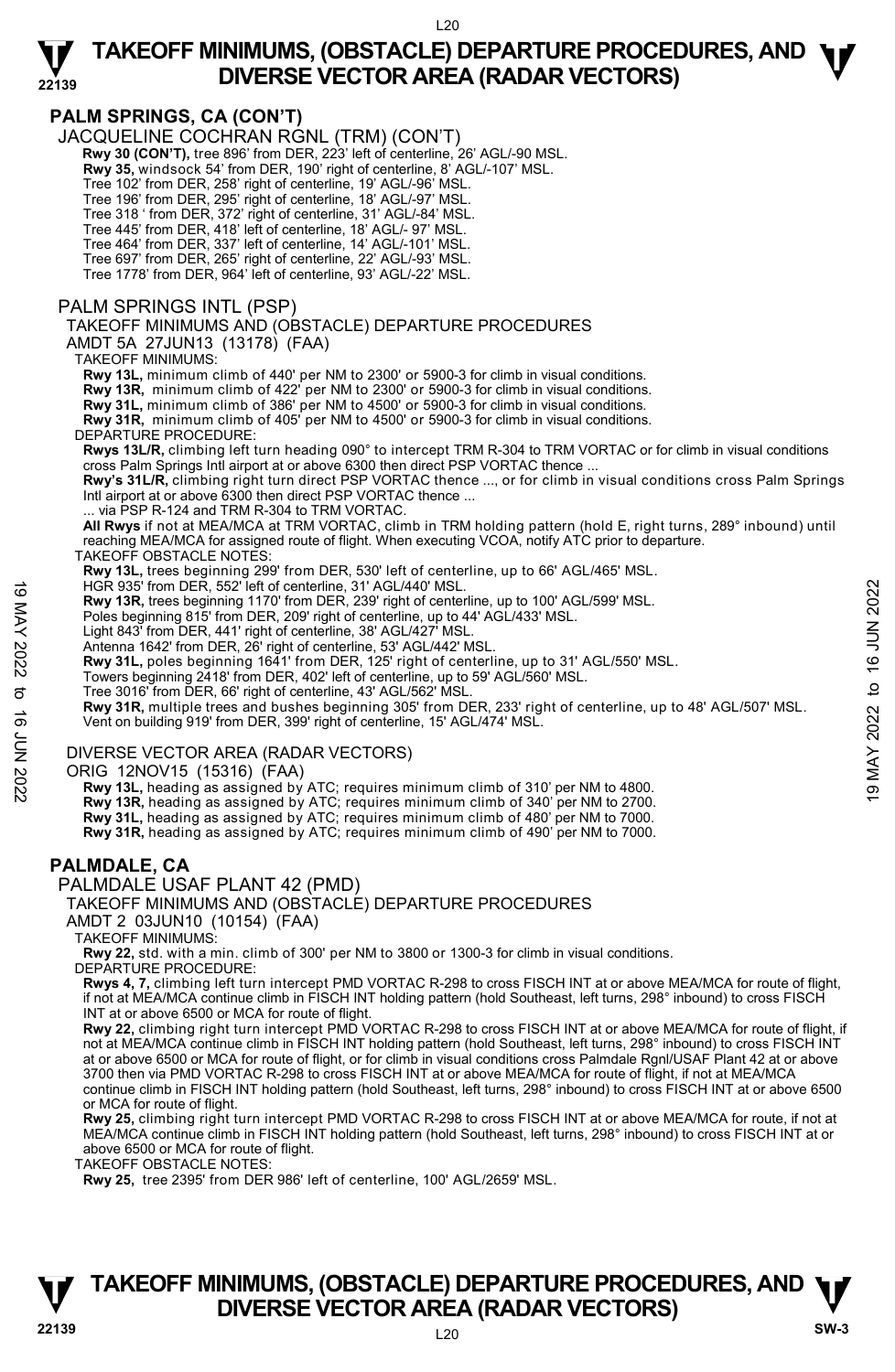#### **PASO ROBLES, CA**

**22139** 

PASO ROBLES MUNI (PRB) TAKEOFF MINIMUMS AND (OBSTACLE) DEPARTURE PROCEDURES AMDT 2A 19MAY22 (22139) (FAA) DEPARTURE PROCEDURE: Use PASO ROBLES DEPARTURE. TAKEOFF OBSTACLE NOTES: **Rwy 1,** lighting 9' from DER, 115' right of centerline, 804' MSL. Lighting 10' from DER, 113' left of centerline, 805' MSL. Tree 301' from DER, 425' left of centerline, 812' MSL. **Rwy 13,** pole 34' from DER, 29' left of centerline, 840' MSL. Trees, pole beginning 766' from DER, 395' left of centerline, up to 900' MSL. Trees beginning 1656' from DER, 389' left of centerline, up to 906' MSL. Trees beginning 1746' from DER, 13' left of centerline, up to 910' MSL. Tree 1948' from DER, 1' right of centerline, 907' MSL. Trees beginning 2045' from DER, 56' left of centerline, up to 911' MSL. Trees beginning 2256' from DER, 409' left of centerline, up to 915' MSL. Tree 2581' from DER, 511' left of centerline, 917' MSL. Trees beginning 2601' from DER, 635' left of centerline, up to 923' MSL. Tree 3261' from DER, 856' left of centerline, 932' MSL. Tree 3860' from DER, 952' left of centerline, 944' MSL. Tree 3961' from DER, 784' left of centerline, 950' MSL. **Rwy 19,** pole 10' from DER, 39' left of centerline, 815' MSL. Tree 992' from DER, 705' left of centerline, 851' MSL. Trees beginning 1098' from DER, 618' left of centerline, up to 876' MSL. **Rwy 31,** wind indicator 78' from DER, 334' right of centerline, 823' MSL.

### **POINT MUGU NAS (NAVAL BASE VENTURA CO) (KNTD)**

OXNARD, CA TAKEOFF MINIMUMS AND (OBSTACLE) DEPARTURE PROCEDURES

AMDT 1 31DEC20 (20366) (USN)

DEPARTURE PROCEDURE:

**Rwy 3,** diverse departures authorized 220° to 270° CW. Right turns on departure NA. Turn left to assigned hdg within 3 DME of NTD TACAN. Do not exceed 300K until established on assigned hdg. 4 MMDT 1 31DEC20 (20366) (USN)<br>
DEPARTURE PROCEDURE:<br>
Notes departures authorized 220° to 270° CW. Right turns on departure NA. Turn left to assigned hdg<br>
Notes of NTD TACAN. Do not exceed 300K until established on assi

- **Rwy 9,** diverse departures NA.
- **Rwy 21,** diverse departures authorized 140° to 290°.
- **Rwy 27,** diverse departures authorized 140° to 290° CW. Right turns on departure NA. Turn left to assigned hdg. Do not exceed 310K until established on assigned hdg. **CAUTION:** Mountainous terrain NW thru SE.
- 
- TAKEOFF OBSTACLE NOTES:
- **Rwy 3,** trees 2921' from DER, 1197' left of cntrln, 90' MSL. Twr 3006' from DER, 1235' left of cntrln, 90' MSL.
- **Rwy 27,** DASR antenna 960' from DER, 983' right of cntrln, 56' AGL/66' MSL.
- Pole 1318' from DER, 582' right of cntrln, 44' MSL.

### **RAMONA, CA**

#### RAMONA (RNM)

### TAKEOFF MINIMUMS AND (OBSTACLE) DEPARTURE PROCEDURES

AMDT 3A 25JUL13 (13206) (FAA)

TAKEOFF MINIMUMS:

**Rwy 9,** std. w/ min. climb of 500' per NM to 4000, or 3800-3 for climb in visual conditions.

**Rwy 27,** std. w/ min. climb of 332' per NM to 2600, or 3800-3 for climb in visual conditions.

DEPARTURE PROCEDURE:

**Rwy 9,** climb via heading 088° to 4000, then climbing left turn via heading 330° and JLI VORTAC R-263/OCN<br>VORTAC R-083 to ROBNN INT before proceeding on course, or for climb in visual conditions, cross Ramona airport at o above 5000 before proceeding on course. When executing VCOA, notify ATC prior to departure. **Rwy 27,** climb via heading 268° to 2600, then climbing right turn via PGY VORTAC R-336 to ROBNN INT before

proceeding on course, or for climb in visual conditions, cross Ramona airport at or above 5000 before proceeding on course. When executing VCOA, notify ATC prior to departure.

TAKEOFF OBSTACLE NOTES:

**Rwy 9,** sign 23' from DER, 178' left of centerline, 9' AGL/1399' MSL. Tree 94' from DER, 343' right of centerline, 20' AGL/1403' MSL.

Trees beginning 2468' from DER, 180' right of centerline, up to 100' AGL/1539' MSL.

Trees beginning 2637' from DER, 305' left of centerline, up to 100' AGL/1487' MSL. **Rwy 27,** tree 657' from DER, 12' left of centerline, 100' AGL/1499' MSL.

Trees 1.85 NM from DER, 92' left of centerline, up to 100' AGL/1719' MSL.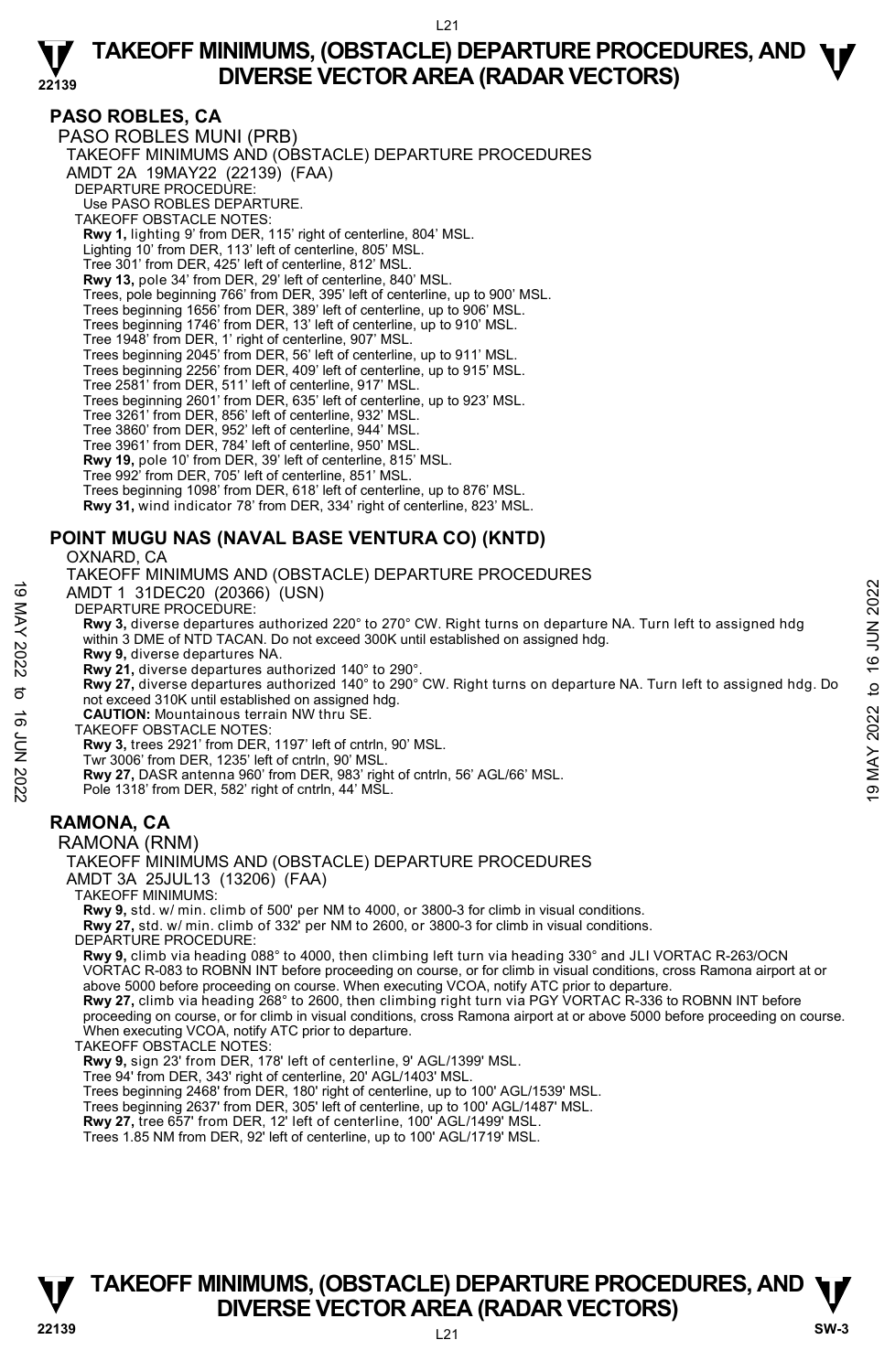

#### **REDLANDS, CA**  REDLANDS MUNI (REI) TAKEOFF MINIMUMS AND (OBSTACLE) DEPARTURE PROCEDURES ORIG-B 07OCT21 (21280) (FAA) TAKEOFF MINIMUMS: **Rwy 8,** NA-Terrain. **Rwy 26,** 1700-2 or std. w/min. climb of 300' per NM to 4000. DEPARTURE PROCEDURE: **Rwy 26,** climbing left turn direct PDZ VORTAC. Aircraft departing PDZ VORTAC R-091 CW R-140 and R-231 CW R-280 climb on course. All others continue to PDZ VORTAC holding pattern (hold NE, right turns, 210° inbound) to cross PDZ<br>VORTAC at or above, R-281 CW R-090, 7700 and continue climb on course; R-141 CW R-230, 4900 and conti course. TAKEOFF OBSTACLE NOTES: **Rwy 26,** vegetation 16' from DER, 278' left of centerline, 1477' MSL. Tree 1114' from DER, 229' left of centerline, 1502' MSL. Tree 1268' from DER, 289' left of centerline, 1506' MSL. **RIVERSIDE, CA**  RIVERSIDE MUNI (RAL) TAKEOFF MINIMUMS AND (OBSTACLE) DEPARTURE PROCEDURES AMDT 12 31DEC20 (20366) (FAA) TAKEOFF MINIMUMS: **Rwy 16,** NA - Terrain. DEPARTURE PROCEDURE: **Rwys 9, 27, 34,** use RIVERSIDE DEPARTURE. TAKEOFF OBSTACLE NOTES: **Rwy 9,** terrain 4' from DER, 497' left of centerline, 836' MSL. Fence, vegetation, terrain beginning 77' from DER, 496' left of centerline, up to 843' MSL. Tree 604' from DER, 590' right of centerline, 856' MSL. Trees beginning 989' from DER, 594' right of centerline, up to 867' MSL. **Rwy 27,** tree 600' from DER, 548' right of centerline, 786' MSL. Pole 609' from DER, 484' left of centerline, 40' AGL/783' MSL Pole 758' from DER, 680' right of centerline, 41' AGL/790' MSL. Tree 1073' from DER, 650' left of centerline, 803' MSL. **Rwy 34,** building 29' from DER, 306' right of centerline, 13' AGL/800' MSL. Poles, trees, buildings beginning 62' from DER, 200' right of centerline, up to 811' MSL. Building 62' from DER, 350' left of centerline, 35' AGL/796' MSL. Pole 300' from DER, 287' left of centerline, 38' AGL/799' MSL. Tree 543' from DER, 291' left of centerline, 814' MSL. Tree, building beginning 829' from DER, 420' right of centerline, up to 854' MSL. Building 1214' from DER, 376' left of centerline, 70' AGL/832' MSL. Transmission line, pole beginning 1914' from DER, 134' left of centerline, up to 66' AGL/834' MSL. Building 1.7 NM from DER, 1237' right of centerline, 23' AGL/1369' MSL. **RIVERSIDE/RUBIDOUX, CA**  FLABOB (RIR) TAKEOFF MINIMUMS AND (OBSTACLE) DEPARTURE PROCEDURES ORIG 30JUN11 (11181) (FAA) TAKEOFF MINIMUMS: **Rwy 6,** std. w/min. climb of 670' per NM to 4000 or 400-2 w/min. climb of 480' per NM to 4000 or 2100-3 for climb in visual conditions. **Rwy 24,** std. w/min. climb of 630' per NM to 3000 or 800-2¾ w/min. climb of 305' per NM to 4600 or 2100-3 for climb in visual conditions. DEPARTURE PROCEDURE: **Rwy 6,** climb via heading 064° to 4000 then right turn direct PDZ VORTAC, or for climb in visual conditions cross Flabob Airport Southwest bound at or above 2700 then via PDZ R-039 to PDZ VORTAC. **Rwy 24,** climb via heading 244° and PDZ R-031 to PDZ VORTAC, or for climb in visual conditions cross Flabob airport Southwest bound at or above 2700 then via PDZ R-039 to PDZ VORTAC. All aircraft climb in PDZ VORTAC holding pattern (hold East, right turns, 258° inbound) to cross PDZ VORTAC at or above MEA for direction of flight before proceeding on course. TAKEOFF OBSTACLE NOTES: **Rwy 6,** trees beginning 3763' from DER, 1152' right of centerline, up to 40' AGL/1119' MSL. **Rwy 24,** antenna on tank 6193' from DER, 2057' right of centerline, 38' AGL/1237' MSL. Trees beginning 2494' from DER, 434' right of centerline, up to 40' AGL/1519' MSL. Pole 6261' from DER, 1950' right of centerline, 30' AGL/1230' MSL. Building 1.52 NM from DER, 1154' right of centerline, up to 29' AGL/1369' MSL. 19 May 27, tree 600 'from DER, 548' right of centerline, 786' MSL.<br>
Pole 609' from DER, 548' right of centerline, 786' MSL.<br>
Pole 609' from DER, 648' right of centerline, 40' AGL/783' MSL.<br>
Pole 609' from DER, 650' left o

Antenna on tank 1.26 NM from DER, 2047' right of centerline, 54' AGL/1254' MSL.

Tank 4043' from DER, 794' right of centerline, 66' AGL/961' MSL.

Tree 1.79 NM from DER, 434' right of centerline, 58' AGL/1138' MSL.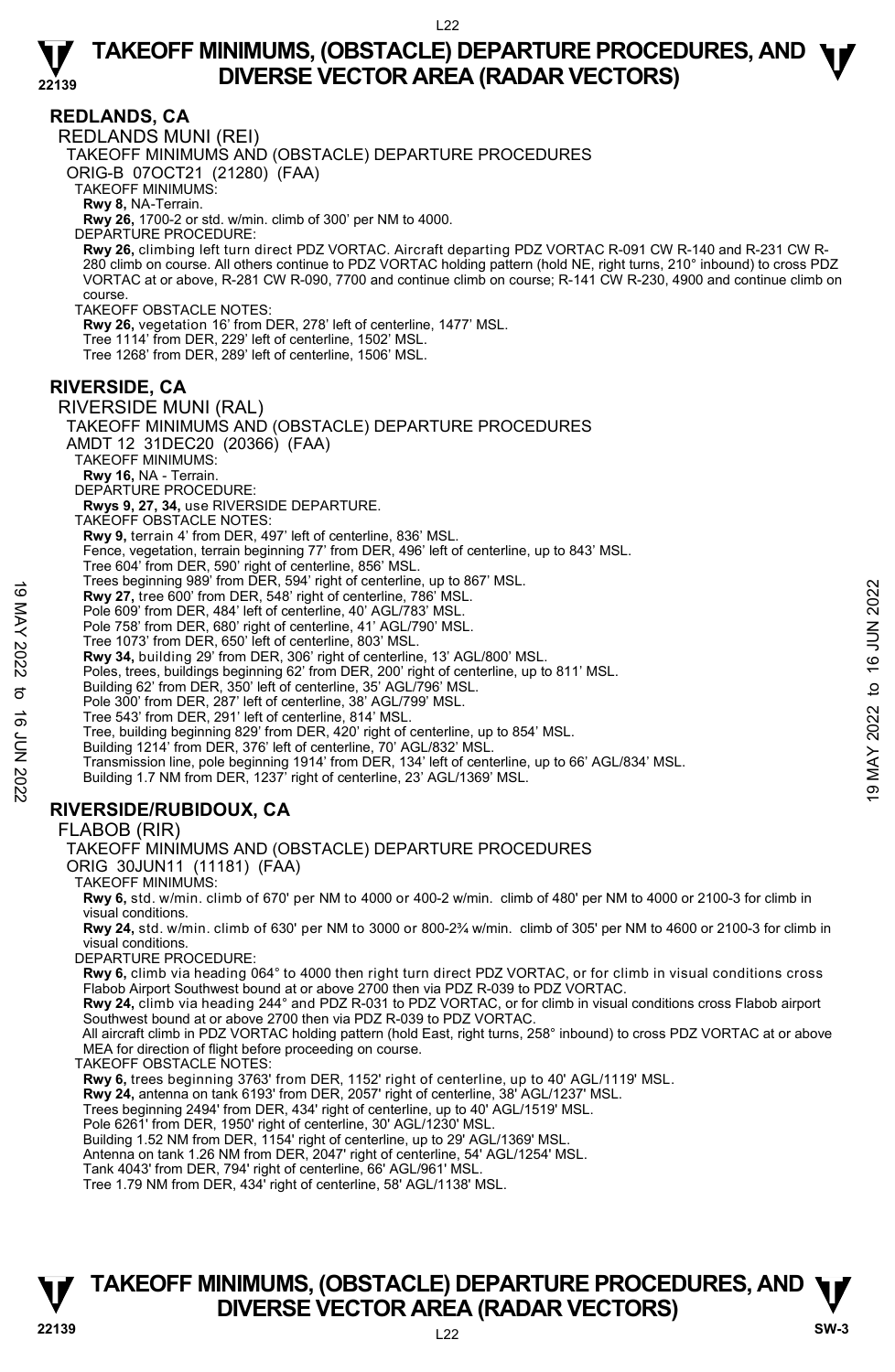

### **SAN BERNARDINO, CA**

**22139** 

SAN BERNARDINO INTL (SBD) TAKEOFF MINIMUMS AND (OBSTACLE) DEPARTURE PROCEDURES ORIG 09DEC93 (93343) (FAA) TAKEOFF MINIMUMS: **Rwy 6,** CAT A, B 2100-2 or std. with a min. climb of 340' per NM to 3700. CAT C, D 3100-2 or std. with a min. climb of 480'<br>per NM to 4600. DEPARTURE PROCEDURE: **Rwy 6,** climbing right turn. **Rwy 24,** climbing left turn. **All aircraft** climb direct PDZ VORTAC. Aircraft departing PDZ R-091 CW R-140 and R-231 CW R-280 climb on course. All others continue climb in PDZ holding pattern (Hold NE, right turns, 210° inbound) to cross PDZ VORTAC at or above: R-281 CW R-090, 7700; R-141 CW R-230, 4900.

### **SAN CLEMENTE ISLAND NALF (FREDERICK SHERMAN FLD) (KNUC)**

SAN CLEMENTE ISLAND, CA TAKEOFF MINIMUMS AND (OBSTACLE) DEPARTURE PROCEDURES 25APR19 (19115) DEPARTURE PROCEDURE: **Rwy 6,** diverse departures authorized 235° to 092° CW. **Rwy 24,** diverse departures authorized 162° to 055° CW. TAKEOFF OBSTACLE NOTES: **Rwy 6,** terrain 958' from DER, 613' right of cntrln, 199' MSL.

### **SAN DIEGO, CA**

BROWN FLD MUNI (SDM) TAKEOFF MINIMUMS AND (OBSTACLE) DEPARTURE PROCEDURES AMDT 4 03JUN10 (21168) (FAA) TAKEOFF MINIMUMS: **Rwy 8L,** std. w/min. climb of 570' per NM to 3100. **Rwys 8R, 26L,** NA-ATC. DEPARTURE PROCEDURE: **Rwy 8L,** climbing left turn, thence… Rwy 26R, climbing right turn, thence. .via heading 280° to intercept MZB R-160 to MZB VORTAC. TAKEOFF OBSTACLE NOTES: **Rwy 26R,** tree 1284' from DER, 778' left of centerline, 52' AGL/561' MSL. MONTGOMERY-GIBBS EXEC (MYF) TAKEOFF MINIMUMS AND (OBSTACLE) DEPARTURE PROCEDURES AMDT 4A 08NOV18 (21168) (FAA) TAKEOFF MINIMUMS: **Rwy 5,** NA-Environmental. DEPARTURE PROCEDURE: **Rwys 10L/R,** climbing right turn. **Rwys 28L/R,** climbing left turn. **All aircraft,** climb direct to MZB VORTAC. Aircraft departing MZB VORTAC R-090 CW R-360 climb on course. All others climb in MZB holding pattern (hold west, right turns, 075° inbound) to cross MZB VORTAC at or above 2300. TAKEOFF OBSTACLE NOTES: **Rwy 23,** trees beginning 958' from DER, 549' left of centerline, up to 456' MSL. Tree 1070' from DER, 719' left of centerline, 458' MSL. Tree 1093' from DER, 558' right of centerline, 62' AGL/468' MSL. Tree 1152' from DER, 532' left of centerline, 459' MSL. Trees beginning 1165' from DER, 531' left of centerline, up to 473' MSL. Trees beginning 1255' from DER, 125' right of centerline, up to 472' MSL. Trees, vehicles on road beginning 1560' from DER, 79' right of centerline, up to 81' AGL/483' MSL. Tree 1824' from DER, 189' left of centerline, 87' AGL/485' MSL. Tree, pole beginning 1854' from DER, 131' right of centerline, up to 86' AGL/485' MSL. Trees beginning 1954' from DER, 22' right of centerline, up to 95' AGL/489' MSL. Trees, antenna beginning 1955' from DER, 333' left of centerline, up to 493' MSL. Tree 2400' from DER, 867' left of centerline, 500' MSL. Transmission lines, trees beginning 2618' from DER, 414' left of centerline, up to 102' AGL/529' MSL. Tree 2703' from DER, 831' right of centerline, 491' MSL. Trees beginning 2732' from DER, 321' right of centerline, up to 74' AGL/495' MSL. Transmission lines, poles, tree beginning 2786' from DER, 17' right of centerline, up to 106' AGL/535' MSL.<br>Transmission line, trees beginning 2996' from DER, 15' right of centerline, up to 114' AGL/548' MSL. **Rwy 10L,** vegetation 48' from DER, 495' right of centerline, 430' MSL. Vegetation beginning 68' from DER, 76' left of centerline, up to 7' AGL/434' MSL. Trees beginning 209' from DER, 493' left of centerline, up to 8' AGL/439' MSL. Tree 826' from DER, 680' left of centerline, 478' MSL. Trees beginning 832' from DER, 632' right of centerline, up to 45' AGL/466' MSL. Trees beginning 951' from DER, 671' left of centerline, up to 479' MSL. **CON'T**  19 MARCOFF MINIMUMIS.<br>
The May 81, std. w/min. climb of 570' per NM to 3100.<br>
News 8R, 26L, NA-ATC.<br>
DEPARTURE PROCEDURE:<br>
New 2028, climbing left turn, thence...<br>
News 26R, climbing ight turn, thence...<br>
TAKEOFF OBSTACLE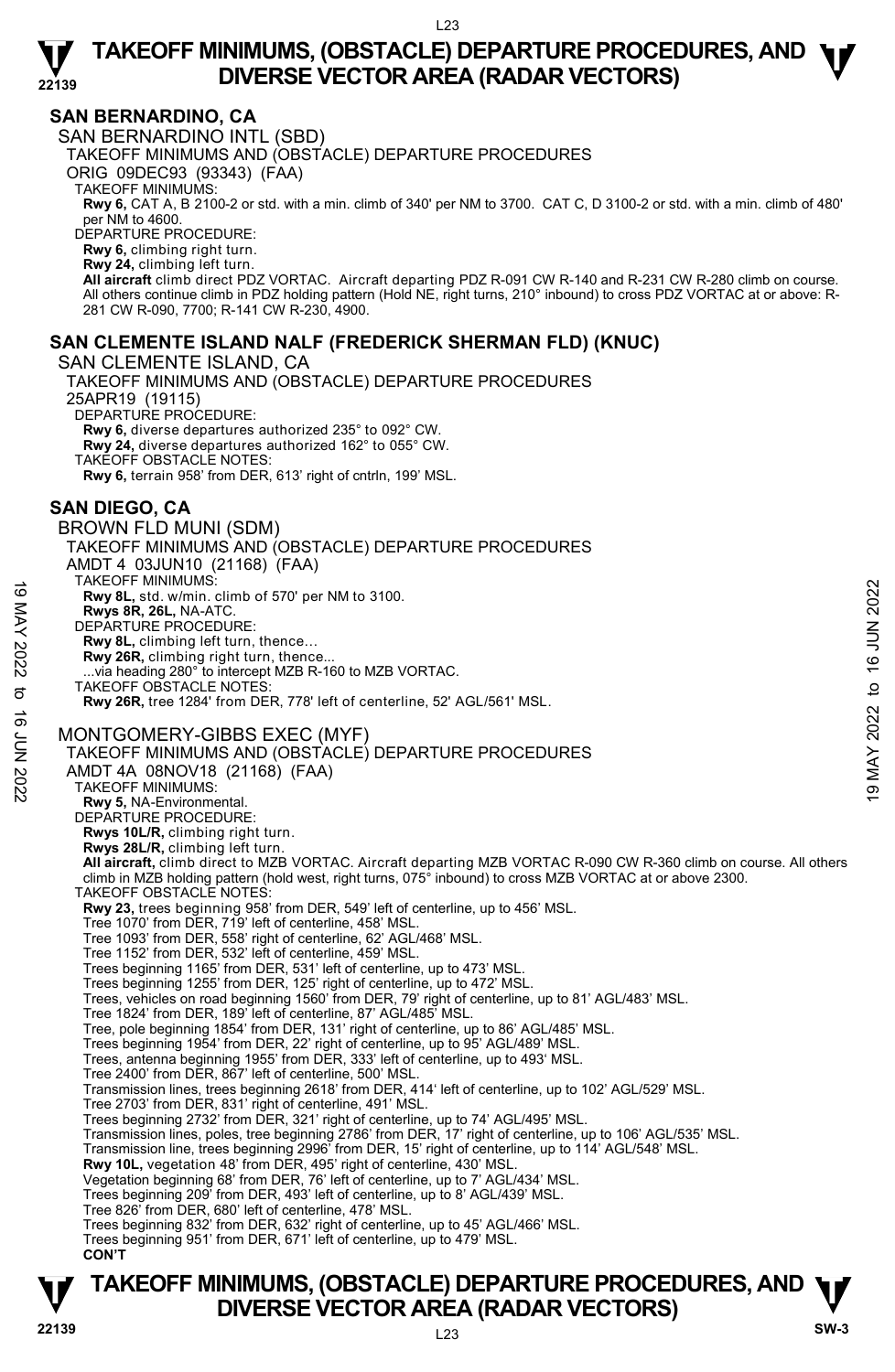

# **TAKEOFF MINIMUMS, (OBSTACLE) DEPARTURE PROCEDURES, AND <b>W**<br>DIVERSE VECTOR AREA (RADAR VECTORS) **DIVERSE VECTOR AREA (RADAR VECTORS)**

### **SAN DIEGO, CA (CON'T)**

MONTGOMERY-GIBBS EXEC (MYF) (CON'T) **Rwy 10L (CON'T),** trees beginning 1063' from DER, 578' right of centerline, up to 55' AGL/472' MSL.<br>Trees beginning 1149' from DER, 492' right of centerline, up to 77' AGL/493' MSL. Trees beginning 1610' from DER, 677' left of centerline, up to 69' AGL/498' MSL. Trees beginning 1728' from DER, 664' left of centerline, up to 501' MSL. **Rwy 10R,** lighting 39' from DER, 69' left of centerline, 3' AGL/423' MSL. Electrical system 40' from DER, 65' left of centerline, 6' AGL/426' MSL. Building, tree beginning 233' from DER, 106' right of centerline, up to 441' MSL. Tree, vegetation beginning 284' from DER, 230' left of centerline, up to 433' MSL. Tree 1039' from DER, 719' right of centerline, 462' MSL. Tree 1135' from DER, 670' right of centerline, 465' MSL. Tree 1183' from DER, 805' right of centerline, 476' MSL.<br>Trees beginning 1247' from DER, 582' right of centerline, up to 479' MSL.<br>Trees beginning 1536' from DER, 342' right of centerline, up to 482' MSL. Trees beginning 1925' from DER, 86' right of centerline, up to 88' AGL/497' MSL. Trees beginning 2808' from DER, 1185' left of centerline, up to 69' AGL/498' MSL.<br>**Rwy 28L,** sign, vegetation beginning 11' from DER, 247' right of centerline, up to 2' AGL/415' MSL. Sign beginning 12' from DER, 125' left of centerline, up to 2' AGL/418' MSL. Vehicles on helicopter ramp 523' from DER, 523' left of centerline, up to 429' MSL. Antenna 788' from DER, 570' left of centerline, 450' MSL. Trees, sign beginning 903' from DER, 8' left of centerline, up to 461' MSL. Trees, pole beginning 954' from DER, 263' right of centerline, up to 53' AGL/460' MSL. Trees, building beginning 1265' from DER, 135' right of centerline, up to 59' AGL/470' MSL. Tree 1349' from DER, 546' left of centerline, 464' MSL. Tree 1405' from DER, 496' right of centerline, 62' AGL/473' MSL. Tree 1513' from DER, 541' left of centerline, 467' MSL. Trees, tower beginning 1676' from DER, 224' right of centerline, up to 474' MSL. Tree 2034' from DER, 236' right of centerline, 67' AGL/475' MSL. Trees beginning 2092' from DER, 174' right of centerline, up to 68' AGL/477' MSL. **Rwy 28R,** sign 11' from DER, 251' left of centerline, 2' AGL/415' MSL. Pole 594' from DER, 615' right of centerline, 449' MSL. Pole, sign beginning 735' from DER, 323' right of centerline, up to 450' MSL Trees, poles beginning 862' from DER, 253' right of centerline, up to 469' MSL. Trees beginning 988' from DER, 215' left of centerline, up to 33' AGL/444' MSL. Tree 1006' from DER, 507' left of centerline, 451' MSL. Poles, trees beginning 1206' from DER, 17' right of centerline, up to 64' AGL/475' MSL. Trees beginning 1278' from DER, 12' left of centerline, up to 56' AGL/467' MSL. Sign, tree, building beginning 1303' from DER, 26' right of centerline, up to 62' AGL/483' MSL. Sign, trees beginning 1324' from DER, 12' right of centerline, up to 68' AGL/488' MSL. Trees, tower beginning 1406' from DER, 2' left of centerline, up to 62' AGL/473' MSL.<br>Trees, pole beginning 1487' from DER, 319' right of centerline, up to 71' AGL/493' MSL.<br>Tree 2034' from DER, 263' left of centerline, 67 Trees beginning 2092' from DER, 290' left of centerline, up to 68' AGL/477' MSL. SAN DIEGO INTL (SAN) TAKEOFF MINIMUMS AND (OBSTACLE) DEPARTURE PROCEDURES AMDT 9 10NOV16 (16315) (FAA) TAKEOFF MINIMUMS: **Rwy 9,** 400-1¾ w/min. climb of 290' per NM to 900. **Rwy 27,** 400-2½ or std. w/min. climb of 353' per NM to 500. DEPARTURE PROCEDURE: **Rwy 9,** climb heading 095° to 900, then climbing left turn direct MZB VORTAC. Thence ... **Rwy 27,** climb heading 275° to 900, then climbing right turn direct MZB VORTAC. Thence ... ...Aircraft departing MZB VORTAC R-180 CW R-360 climb on course. All others climb in MZB VORTAC holding pattern (hold West, right turn, 075° inbound) to cross MZB VORTAC at or above 2300 before proceeding on course. TAKEOFF OBSTACLE NOTES: **Rwy 9,** fence, terrain, beginning 14' from DER, 67' left of centerline, up to 14' AGL/35' MSL.<br>Pole, building, terrain, fence, beginning 21' from DER, 8' right of centerline, up to 35' AGL/50' MSL. Sign, terrain, beginning 268' from DER, 137' left of centerline, up to 50' AGL/77' MSL. Tree, building, beginning 781' from DER, 265' right of centerline, up to 91' MSL. Building, terrain, beginning 877' from DER, 180' left of centerline, up to 66' AGL/106' MSL. Building 1385' from DER, 356' right of centerline, 55' AGL/95' MSL. Electric sys, terrain, beginning 1395' from DER, 319' left of centerline, up to 44' AGL/138' MSL. Tree, terrain, beginning 1822' from DER, 561' left of centerline, up to 196' MSL. Tree 1857' from DER, 45' right of centerline, 45' AGL/144' MSL. Tree, terrain, building, beginning 2140' from DER, 119' left of centerline, up to 198' MSL. Building, terrain, beginning 2596' from DER, 101' right of centerline, up to 89' AGL/158' MSL.<br>Trees, terrain, beginning 2681' from DER, 190' left of centerline, up to 215' MSL. T-l tower, terrain, building, pole, tree, beginning 2948' from DER, 40' left of centerline, up to 67' AGL/272' MSL. Tree, terrain, building, beginning 2965' from DER, 30' right of centerline, up to 211' MSL. Building, terrain, beginning 3857' from DER, 39' right of centerline, up to 44' AGL/216' MSL. Building 4376' from DER, 1295' left of centerline, 117' AGL/364' MSL. **CON'T**  19 May 2022 To DER, 615' right of centerline, 449 MSL.<br>
The say to the spinning 735' from DER, 253' right of centerline, up to 469' MSL.<br>
Trees, poles beginning 862' from DER, 253' right of centerline, up to 469' MSL.<br>
Tr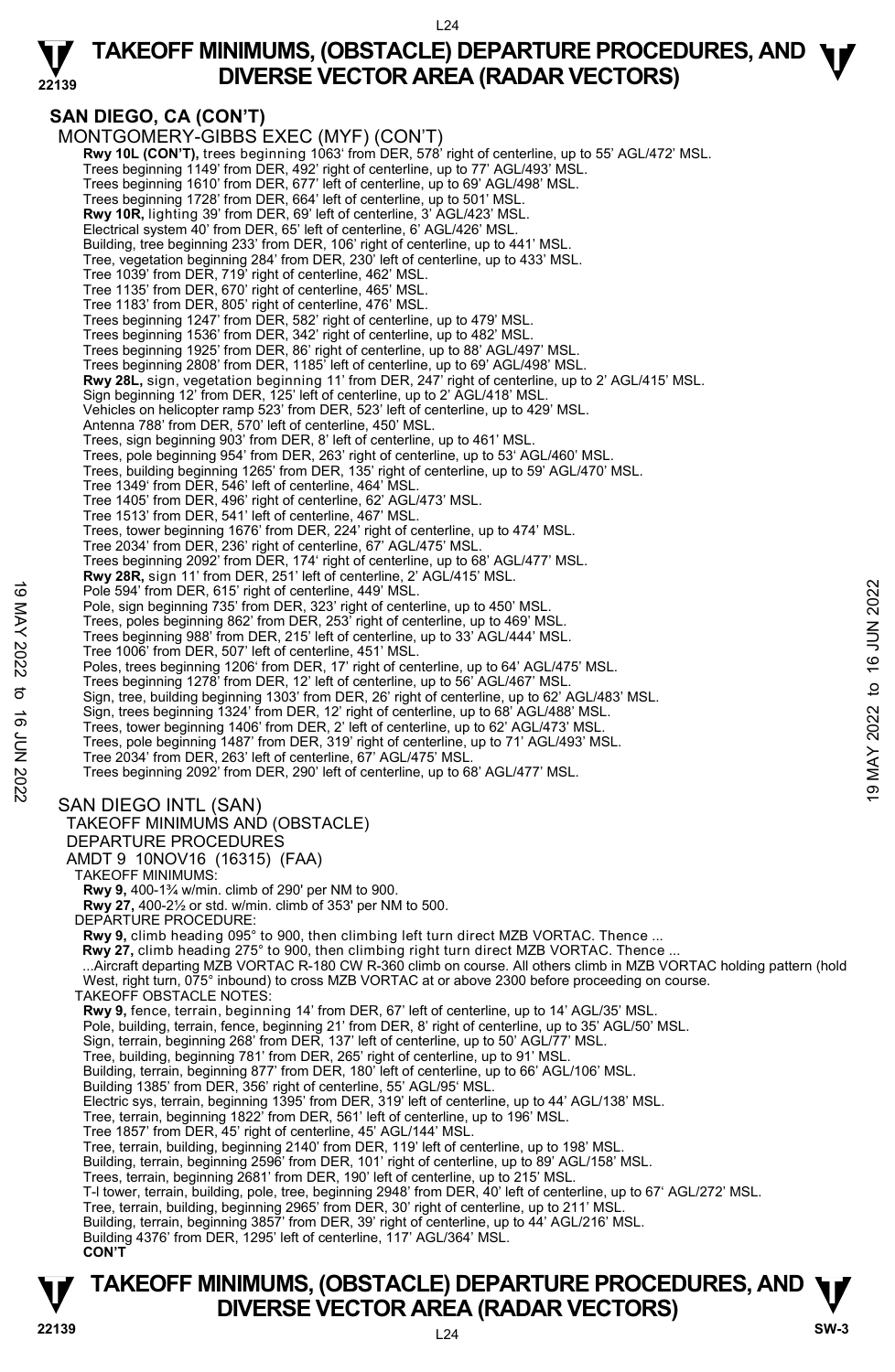

### **SAN DIEGO, CA (CON'T)**

**22139** 

SAN DIEGO INTL (SAN) (CON'T)  **Rwy 9 (CON'T),** building, terrain, beginning 4410' from DER, 322' left of centerline, up to 128' AGL/389' MSL. Building, beginning 4433' from DER, 1207' right of centerline, up to 165' AGL/296' MSL. Ant on ol building 4460' from DER, 1482' left of centerline, 403' MSL. Terrain, Building, tree, pole, beginning 4510' from DER, 213' left of centerline, up to 132' MSL. Tree, building, beginning 5159' from DER, 325' right of centerline, up to 113' AGL/301' MSL. Building 6023' from DER, 1934' right of centerline, 224' AGL/370' MSL. Building 1 NM from DER, 1543' right of centerline, 234' AGL/372' MSL. Building, tree, beginning 1 NM from DER, 21' right of centerline, up to 287' AGL/401' MSL. Monument 1.3 NM from DER, 1339' left of centerline, 53' AGL/310' MSL. Pole 1.3 NM from DER, 1721' left of centerline, 35' AGL/306' MSL. Stack, tree, beginning 1.4 NM from DER, 501' left of centerline, up to 170' AGL/374' MSL. Tree 1.9 NM from DER, 490' left of centerline, 330' MSL. **Rwy 27,** pole 192' from DER, 347' right of centerline, 17' AGL/29' MSL. NAVAID 284' from DER, 317' left of centerline, 19' AGL/28' MSL. Tree 754' from DER, 156' right of centerline, 24' AGL/34' MSL. Tree 1021' from DER, 620' right of centerline, 71' MSL. Pole 2515' from DER, 707' left of centerline, 103' AGL/118' MSL. Tree 2594' from DER, 353' right of centerline, 90' AGL/107' MSL. Tree 3179' from DER, 410' right of centerline, 111' MSL. Tree 3494' from DER, 947' right of centerline, 169' MSL. Tower 3675' from DER, 14' right of centerline, 60' AGL/115' MSL. Tree 4248' from DER, 403' left of centerline, 75' AGL/150' MSL. Tree 4441' from DER, 1199' right of centerline, 111' AGL/199' MSL. Trees, beginning 5046' from DER, 7' left of centerline, up to 96' AGL/235' MSL. Tree, building, beginning 5693' from DER, 272' right of centerline, up to 227' MSL. Tree 6050' from DER, 1703' left of centerline, 256' MSL. Trees, beginning 1 NM from DER, 532' left of centerline, up to 65' AGL/261' MSL. Building lt, tree, beginning 1 NM from DER, 257' right of centerline, up to 40' AGL/238' MSL. Tree 1.9 NM from DER, 3367' left of centerline, 65' AGL/328' MSL. DIVERSE VECTOR AREA (RADAR VECTORS) AMDT 1 20AUG15 (15232) (FAA)  **Rwy 27,** headings as assigned by ATC; requires minimum climb of 360' per NM to 800. **SAN DIEGO/EL CAJON, CA**  GILLESPIE FLD (SEE) TAKEOFF MINIMUMS AND (OBSTACLE) DEPARTURE PROCEDURES AMDT 7 22APR21 (21168) (FAA) DEPARTURE PROCEDURE: Use MISSION BAY DEPARTURE. TAKEOFF OBSTACLE NOTES: **Rwy 9L,** terrain 11' from DER, 202' left of centerline, 395' MSL. Terrain 189' from DER, 236' left of centerline, 398' MSL. Vehicle on road beginning 604' from DER, 12' right of centerline, up to 428' MSL. Sign, bridge, vehicle on road, pole beginning 739' from DER, on centerline, up to 42' AGL/448' MSL. Building 916' from DER, 354' left of centerline, 24' AGL/448' MSL. Tree, pole beginning 940' from DER, 314' left of centerline, up to 468' MSL. Tree 1259' from DER, 676' right of centerline, 451' MSL. Tree, pole, building, vehicle on road beginning 1287' from DER, 4' right of centerline, up to 480' MSL. Tree, building, pole beginning 1413' from DER, 420' left of centerline, up to 486' MSL. Tree, poles beginning 1423' from DER, 176' left of centerline, up to 499' MSL. Tree 1630' from DER, 620' left of centerline, 519' MSL. Tree, poles beginning 1634' from DER, 8' left of centerline, up to 522' MSL. Poles beginning 2125' from DER, 39' right of centerline, up to 42' AGL/485' MSL. Pole 2226' from DER, 19' right of centerline, 43' AGL/488' MSL. Trees, poles beginning 2333' from DER, 55' right of centerline, up to 509' MSL. Tree, poles, transmission line beginning 2601' from DER, 1' left of centerline, up to 530' MSL. Trees, transmission line, poles, building beginning 2949' from DER, 88' left of centerline, up to 566' MSL.<br>Tree, poles beginning 3042' from DER, 26' right of centerline, up to 532' MSL. Poles beginning 3611' from DER, 246' left of centerline, up to 44' AGL/575' MSL. Poles, transmission line beginning 3802' from DER, 119' left of centerline, up to 43' AGL/583' MSL.<br>Poles, transmission line beginning 3920' from DER, 38' left of centerline, up to 43' AGL/589' MSL. Transmission line, poles beginning 4371' from DER, 362' left of centerline, up to 62' AGL/594' MSL. Poles beginning 4389' from DER, 131' right of centerline, up to 45' AGL/533' MSL. Tree, poles beginning 4443' from DER, 14' left of centerline, up to 624' MSL. Pole 4576' from DER, 53' right of centerline, 45' AGL/541' MSL. Poles beginning 4720' from DER, 102' right of centerline, up to 50' AGL/545' MSL. Transmission line, pole beginning 5111' from DER, 246' right of centerline, up to 55' AGL/548' MSL.<br>Poles beginning 5145' from DER, 340' left of centerline, up to 39' AGL/641' MSL. Tree, poles beginning 5412' from DER, 5' left of centerline, up to 654' MSL. Transmission line 5476' from DER, 374' right of centerline, 55' AGL/552' MSL. Tree, poles beginning 5712' from DER, 23' left of centerline, up to 672' MSL. **CON'T** 19 MERSE VECTOR AREA (RADAR VECTORS)<br>
INVERSE VECTOR AREA (RADAR VECTORS)<br>
AMDT 1 20AUG15 (15232) (FAA)<br> **RW 27**, headings as assigned by ATC; requires minimum climb of 360' per NM to 800.<br> **SAN DIEGO/EL CAJON, CA**<br>
GILL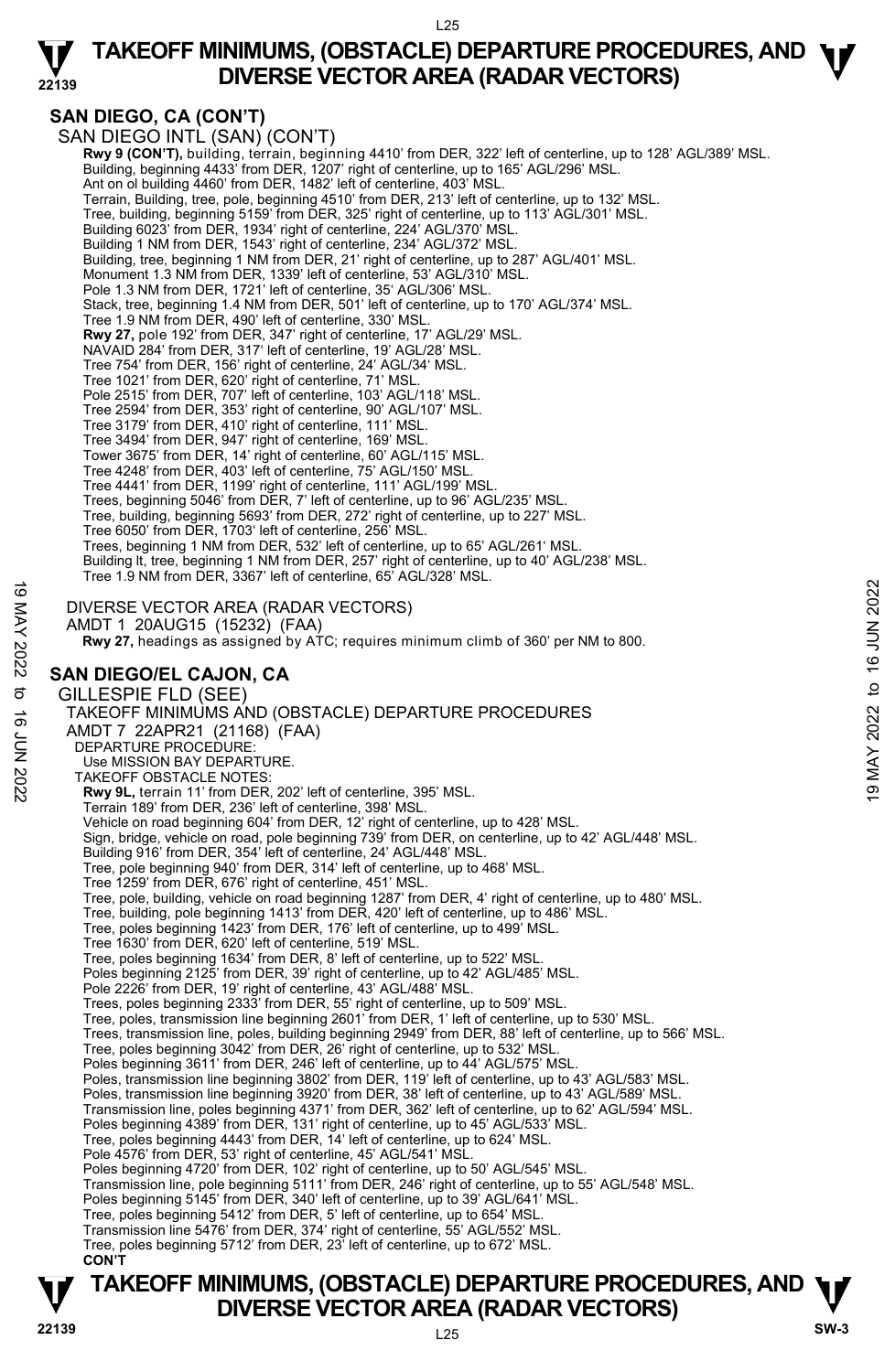### **TAKEOFF MINIMUMS, (OBSTACLE) DEPARTURE PROCEDURES, AND <b>W**<br>DIVERSE VECTOR AREA (RADAR VECTORS) **DIVERSE VECTOR AREA (RADAR VECTORS)**

### **SAN DIEGO/EL CAJON, CA (CON'T)**

**22139** 

GILLESPIE FLD (SEE) (CON'T) **Rwy 9L (CON'T),** trees, poles, transmission line beginning 5782' from DER, 67' right of centerline, up to 628' MSL.<br>Pole 1.1 NM from DER, 2123' left of centerline, 40' AGL/1219' MSL. Tower 1.1 NM from DER, 2086' left of centerline, 60' AGL/1236' MSL. Tower, poles, trees, terrain, fence, vegetation, transmission lines beginning 1.1 NM from DER, 51' left of centerline, up to 63' AGL/1242' MSL. Tree 1.1 NM from DER, 523' right of centerline, 672' MSL. Pole 1.1 NM from DER, 2249' right of centerline, 37' AGL/689' MSL. Transmission line 1.2 NM from DER, 1980' right of centerline, 38' AGL/771' MSL Poles beginning 1.2 NM from DER, 1962' right of centerline, up to 57' AGL/774' MSL. Building, pole beginning 1.2 NM from DER, 517' right of centerline, up to 29' AGL/813 ' MSL. Trees, poles, transmission lines beginning 1.2 NM from DER, 52' right of centerline, up to 824' MSL.<br>**Rwy 9R,** pole 921' from DER, 521' right of centerline, 42' AGL/432' MSL. Vehicle on road 1544' from DER, 404' left of centerline, 428' MSL. Transmission line, sign beginning 1669' from DER, 24' right of centerline, up to 51' AGL/452' MSL. Vehicle on road 1827' from DER, 409' left of centerline, 430' MSL Building 1855' from DER, 772' left of centerline, 24' AGL/448' MSL. Trees, poles beginning 1879' from DER, 732' left of centerline, up to 468' MSL. Poles beginning 1960' from DER, 67' right of centerline, up to 60' AGL/455' MSL. Tower, tree beginning 2042' from DER, 258' right of centerline, up to 65' AGL/459' MSL. Tree 2226' from DER, 173' left of centerline, 480' MSL. Tree, pole, building beginning 2352' from DER, 264' left of centerline, up to 486' MSL. Tree, pole beginning 2363' from DER, 594' left of centerline, up to 499' MSL. Tree, poles beginning 2490' from DER, 41' right of centerline, up to 480' MSL. Tree 2569' from DER, 1038' left of centerline, 519' MSL. Trees, poles, vehicle on road beginning 2573' from DER, 92' left of centerline, up to 522' MSL. Trees, poles, transmission line beginning 3540' from DER, 4' left of centerline, up to 530' MSL. Tree, pole beginning 3633' from DER, 82' right of centerline, up to 505' MSL. Trees, poles, transmission line beginning 3888' from DER, 45' left of centerline, up to 566' MSL. Poles, transmission line beginning 4572' from DER, 259' left of centerline, up to 38' AGL/567' MSL.<br>Poles, transmission line beginning 4885' from DER, 116' left of centerline, up to 43' AGL/584' MSL. Transmission line, poles beginning 5310' from DER, 288' left of centerline, up to 62' AGL/594' MSL. Tree, poles, transmission line beginning 5382' from DER, 173' left of centerline, up to 624' MSL.<br>Poles beginning 1 NM from DER, 118' left of centerline, up to 39' AGL/641' MSL. Tree, poles, transmission line beginning 1 NM from DER, 44' left of centerline, up to 654' MSL. Trees, poles beginning 1 NM from DER, 51' left of centerline, up to 672' MSL. Trees, poles, transmission line beginning 1.1 NM from DER, 16' right of centerline, up to 628' MSL. Pole 1.2 NM from DER, 2543' left of centerline, 40' AGL/1219' MSL. Tower 1.2 NM from DER, 2507' left of centerline, 60' AGL/1236' MSL. Tower, trees, poles, terrain, fence, vegetation, transmission lines beginning 1.2 NM from DER, 11' left of centerline, up to 63' AGL/1242' MSL. Tree 1.3 NM from DER, 103' right of centerline, 672' MSL. Pole 1.3 NM from DER, 1829' right of centerline, 37' AGL/689' MSL Transmission line 1.3 NM from DER, 1559' right of centerline, 38' AGL/771' MSL. Poles beginning 1.3 NM from DER, 1541' right of centerline, up to 57' AGL/774' MSL. Building, pole beginning 1.3 NM from DER, 97' right of centerline, up to 29' AGL/813' MSL. Trees, poles, beginning 1.3 NM from DER, 193' right of centerline, up to 824' MSL.<br>**Rwy 17,** fence 14' from DER, 43' right of centerline, 9' AGL/393' MSL. Pole 36' from DER, 456' right of centerline, 40' AGL/424' MSL. Poles, building beginning 50' from DER, 123' right of centerline, up to 45' AGL/428' MSL. Poles, buildings beginning 266' from DER, 149' left of centerline, up to 42' AGL/429' MSL. Trees, pole, building beginning 390' from DER, 33' right of centerline, up to 457' MSL. Trees, pole, building beginning 970' from DER, 57' left of centerline, up to 470' MSL. Tree, building beginning 1145' from DER, 377' right of centerline, up to 473' MSL. Trees, building, poles beginning 1618' from DER, 54' left of centerline, up to 472' MSL. Pole 1.4 NM from DER, 2367' right of centerline, 43' AGL/614' MSL. Pole 1.5 NM from DER, 2346' right of centerline, 43' AGL/658' MSL. Poles beginning 1.6 NM from DER, 2319' right of centerline, up to 38' AGL/746' MSL. **Rwy 27L,** tree 1548' from DER, 765' right of centerline, 428' MSL. Trees beginning 2189' from DER, 700' right of centerline, up to 453' MSL. Tree 2943' from DER, 655' left of centerline, 441' MSL. Tree, building beginning 3732' from DER, 464' left of centerline, up to 470' MSL. Tree, pole beginning 5745' from DER, 827' left of centerline, up to 572' MSL. Vegetation 1.4 NM from DER, 1507' left of centerline, 722' MSL. **Rwy 27R,** tree, poles beginning 178' from DER, 235' right of centerline, up to 411' MSL. Vehicle on road 510' from DER, 412' left of centerline, 379' MSL. Trees, poles beginning 525' from DER, 38' right of centerline, up to 453' MSL. Pole 799' from DER, 83' left of centerline, 41' AGL/390' MSL. Trees, poles beginning 2068' from DER, 19' left of centerline, up to 470' MSL. Tree, tower beginning 4080' from DER, 978' left of centerline, 572' MSL. Vegetation 1.2 NM from DER, 1924' left of centerline, 722' MSL. **Rwy 35,** pole 34' from DER, 202' right of centerline, 21' AGL/388' MSL. Pole, building beginning 51' from DER, 248' right of centerline, up to 29' AGL/399' MSL. **CON'T** Poles, transmission line beginning 4885' from DER, 116' left of centerline, up to 43' AGL/584' MSL.<br>
Transmission line, poles beginning 5310' from DER, 216' left of centerline, up to 62' AGL/584' MSL.<br>
Tree, poles, transm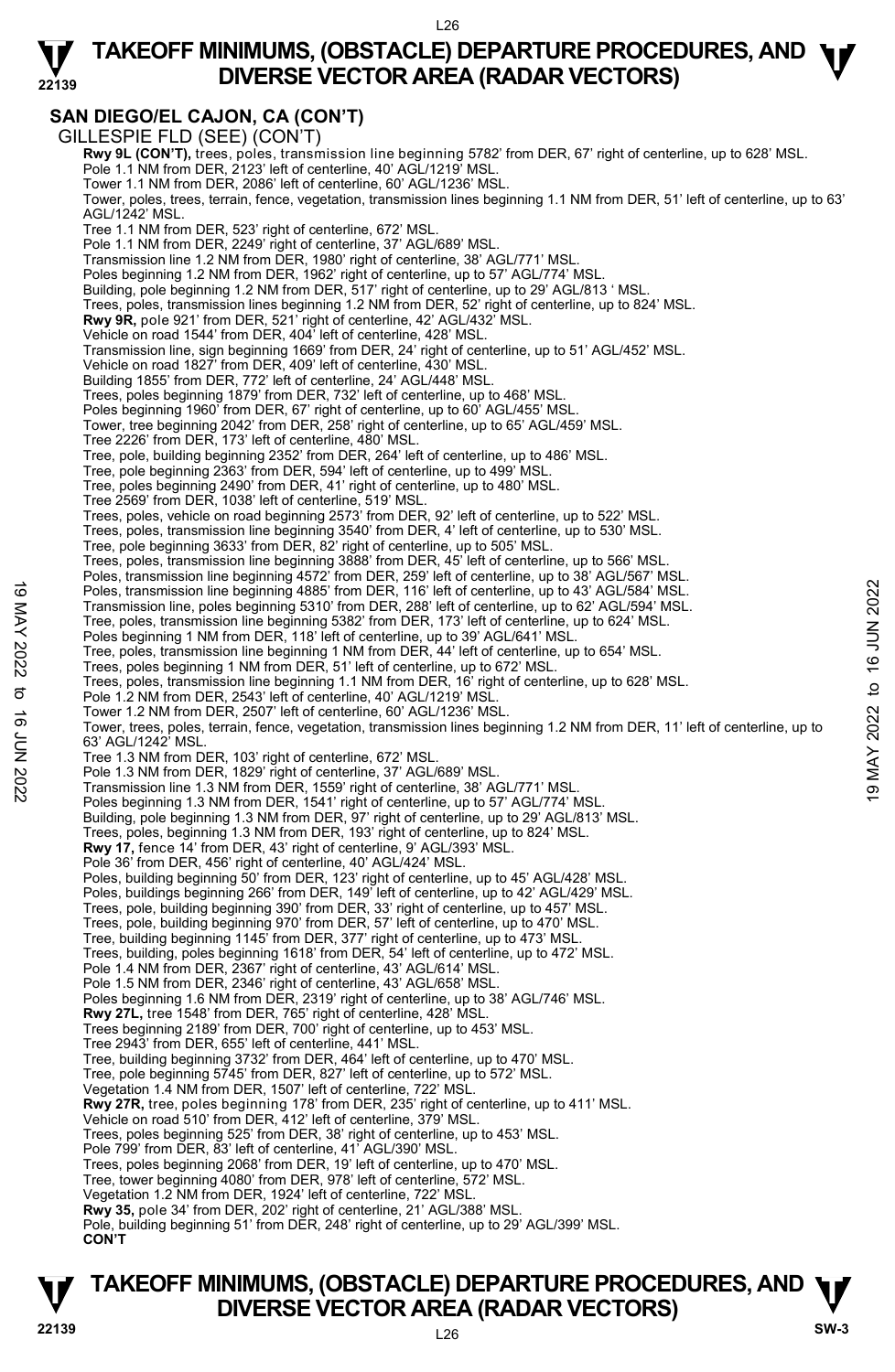### **TAKEOFF MINIMUMS, (OBSTACLE) DEPARTURE PROCEDURES, AND <b>W**<br>DIVERSE VECTOR AREA (RADAR VECTORS) **DIVERSE VECTOR AREA (RADAR VECTORS)**

### **SAN DIEGO/EL CAJON, CA (CON'T)**

GILLESPIE FLD (SEE) (CON'T)

**22139** 

 **Rwy 35 (CON'T),** trees, building, poles beginning 231' from DER, 29' right of centerline, up to 447' MSL. Poles beginning 381' from DER, 336' left of centerline, up to 42' AGL/405' MSL. Tree 1107' from DER, 118' left of centerline, 408' MSL. Tree 1145' from DER, 581' left of centerline, 427' MSL. Tree 1486' from DER, 293' left of centerline, 438' MSL. Trees beginning 1487' from DER, 344' left of centerline, up to 439' MSL.

DIVERSE VECTOR AREA (RADAR VECTORS)

ORIG 16OCT14 (14289) (FAA)

 **Rwy 27L,** heading as assigned by ATC; requires min. climb of 320' per NM to 1200. **Rwy 27R,** heading as assigned by ATC; requires min. climb of 420' per NM to 1200. **Rwy 35,** heading as assigned by ATC; requires min. climb of 400' per NM to 1600.

### **SAN LUIS OBISPO, CA**

SAN LUIS COUNTY RGNL(SBP) TAKEOFF MINIMUMS AND (OBSTACLE) DEPARTURE PROCEDURES AMDT 8 25FEB21 (21056) (FAA) TAKEOFF MINIMUMS: **Rwys 7, 25,** NA - Obstacles. **Rwy 11,** std. w/ min. climb of 412' per NM to 2100 or 2800-3 for VCOA. **Rwy 29,** std. w/ min. climb of 460' per NM to 2000 or 2800-3 for VCOA. DEPARTURE PROCEDURE: **Rwy 11,** climb on heading 110° to 700, then climbing right turn to intercept MQO VORTAC R-115 to MQO VORTAC and hold, continue climb in MQO holding pattern (hold southeast, left turns, 306° inbound) to cross MQO VORTAC at or above 4000 or MEA for route of flight. **Rwy 29,** climb on heading 290° to intercept MQO VORTAC R-050 to MQO VORTAC and hold, continue climb in MQO holding Pattern (hold southeast, left turns, 306° inbound) to cross MQO VORTAC at or above 4000 or MEA for route of flight. VCOA: **Rwys 11, 29,** obtain ATC approval for VCOA when requesting IFR clearance. Climb in visual conditions to cross San Luis County Rgnl at or above 2900 before proceeding direct MQO VORTAC. TAKEOFF OBSTACLE NOTES: **Rwy 11**, fence 14' from DER, 492' left of centerline, 6' AGL/214' MSL. Tree 295' from DER, 565' left of centerline, 27' AGL/235' MSL. Vehicle on road 398' from DER, 389' right of centerline, 223' MSL. Trees beginning 498' from DER, 383' left of centerline, up to 34' AGL/240' MSL. **Rwy 11 ,** vehicle on road 591' from DER, 396' right of centerline, 231' MSL. Vehicle on road 600' from DER, 507' right of centerline, 240' MSL. Vehicle on road, building beginning 621' from DER, 269' right of centerline, up to 247' MSL. Tree, terrain beginning 994' from DER, 596' right of centerline, up to 10' AGL/262' MSL. Tree 1061' from DER, 751' right of centerline, 54' AGL/311' MSL. Tree 1072' from DER, 80' left of centerline, 26' AGL/242' MSL. Lighting 1090' from DER, 22' left of centerline, 34' AGL/252' MSL. Pole, lighting, terrain beginning 1101' from DER, on centerline, up to 27' AGL/253' MSL. Trees, pole, lighting, terrain, building, vehicle on road beginning 1107' from DER, 2' right of centerline, up to 56' AGL/316' MSL. Terrain 1696' from DER, 96' left of centerline, 256' MSL. Vehicle on road 1795' from DER, 488' left of centerline, 258' MSL. Terrain 1798' from DER, 99' left of centerline, 259' MSL. Terrain beginning 1883' from DER, 14' left of centerline, up to 261' MSL. Vehicle on road 1980' from DER, 561' left of centerline, 264' MSL. Trees, terrain beginning 1989' from DER, 3' left of centerline, up to 25' AGL/284' MSL. Trees, terrain, buildings, poles, vehicle on road beginning 2099' from DER, 3' left of centerline, up to 35' AGL/290' MSL. Building, vehicle on road beginning 2245' from DER, 592' left of centerline, up to 30' AGL/291' MSL. Buildings, vehicle on road beginning 2267' from DER, 198' left of centerline, up to 31' AGL/293' MSL. Buildings, vehicle on road beginning 2400' from DER, 54' left of centerline, up to 44' AGL/294' MSL. **Rwy 29,** trees beginning 69' from DER, 463' right of centerline, up to 26' AGL/176' MSL. Terrain 2 NM from DER, 2497' right of centerline, 507' MSL. Terrain beginning 2 NM from DER, 2498' right of centerline, up to 514' MSL. Terrain 2.1 NM from DER, 2713' right of centerline, 557' MSL. Fence 2.1 NM from DER, 2691' right of centerline, 3' AGL/560' MSL. Fence 2.1 NM from DER, 2698' right of centerline, 3' AGL/561' MSL. Terrain 2.2 NM from DER, 2704' right of centerline, 564' MSL. Fence, terrain beginning 2.2 NM from DER, 2481' right of centerline, up to 3' AGL/565' MSL. **SAN NICOLAS ISLAND NOLF (KNSI)**  TAKEOFF MINIMUMS AND (OBSTACLE) DEPARTURE PROCEDURES AMDT 1 03JAN19 (19003) DEPARTURE PROCEDURE: VCOA:<br>
We Says 11, 29, obtain ATC approval for VCOA when requesting IFR clearance. Climb in visual conditions to cross San<br>
Luis County Rgnl at or above 2900 before proceeding direct MQO VORTAC.<br>
TAKEOFF OBSTACLE NOTES,<br>

**Rwy 30,** diverse departures authorized 301° to 121° CW. TAKEOFF OBSTACLE NOTES:

**Rwy 12,** terrain 0' from DER, 500' right of cntrln, 515' MSL.<br>**Rwy 30,** localizer antenna 51' from DER, 3' right of cntrln, 8' AGL/491' MSL.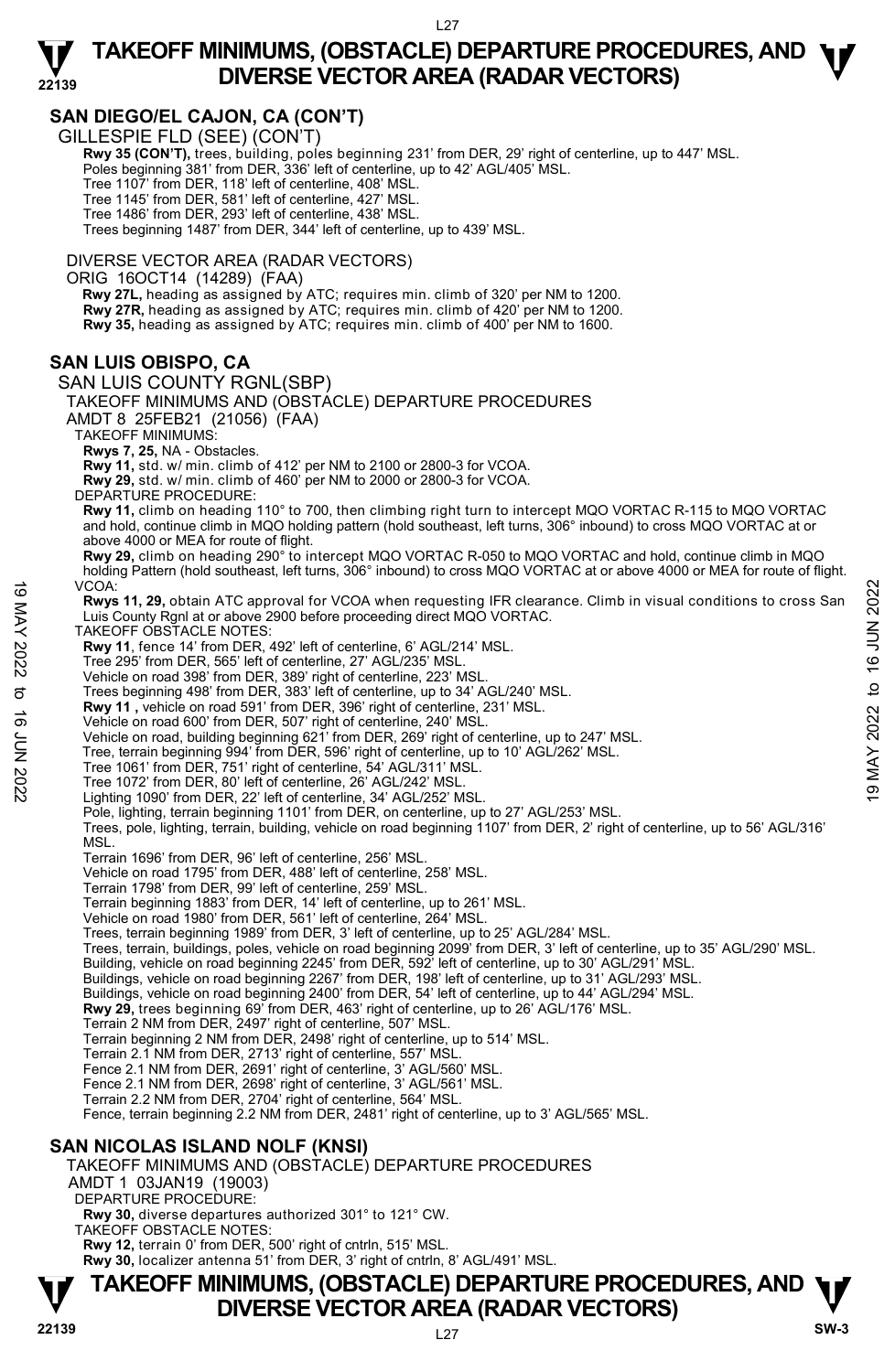

#### **SANTA ANA, CA**  JOHN WAYNE/ORANGE COUNTY (SNA) TAKEOFF MINIMUMS AND (OBSTACLE) DEPARTURE PROCEDURES AMDT 6 18SEP14 (21168) (FAA) DEPARTURE PROCEDURE: **Rwys 2L/R,** climbing left turn direct SLI VORTAC. **Rwys 20L/R,** climbing right turn direct SLI VORTAC. **All aircraft** climb in SLI holding pattern (hold S, left turns, 351° inbound) to cross SLI VORTAC at or above MEA for direction of flight before proceeding on course. TAKEOFF OBSTACLE NOTES: **Rwy 2L,** pole and trees beginning 94' from DER, 490' left of centerline, up to 26' AGL/63' MSL. Navaid 497' from DER, 625' right of centerline, 19' AGL/55' MSL. Trees beginning 970' from DER, 608' left of centerline, up to 90' AGL/127' MSL. **Rwy 2R,** navaid 497' from DER, 125' right of centerline, 19' AGL/55' MSL. Pole 1104' from DER, 307' right of centerline, 33' AGL/68' MSL. Building 1681' from DER, 671' right of centerline, 49' AGL/87' MSL. Tree 1745' from DER, 309' right of centerline, 52' AGL/85' MSL. **Rwy 20R,** pole and trees beginning 204' from DER, 490' right of centerline, up to 38' AGL/91' MSL. Wsk on hangar 536' from DER, 605' left of centerline, 40' AGL/92' MSL Poles and trees beginning 808' from DER, 489' right of centerline, up to 58' AGL/108' MSL. Tree 1574' from DER, 765' left of centerline, 60' AGL/113' MSL. DIVERSE VECTOR AREA (RADAR VECTORS) AMDT 1 16OCT14 (14289) (FAA)  **Rwys 2L, 2R,** headings as assigned by ATC. **Rwy 20L,** headings as assigned by ATC; requires minimum climb of 260' per NM to 1300. **Rwy 20R,** headings as assigned by ATC; requires minimum climb of 270' per NM to 1300. **SANTA BARBARA, CA**  SANTA BARBARA MUNI (SBA) TAKEOFF MINIMUMS AND (OBSTACLE) DEPARTURE PROCEDURES AMDT 8A 29MAR18 (18088) (FAA) TAKEOFF MINIMUMS: **Rwys 33L, 33R:** NA- ATC. **Rwy 7,** std. w/ min. climb of 260' per NM to 1100, or 2800-3 for VCOA. DEPARTURE PROCEDURE: **Rwy 7,** climbing right turn heading 170°, thence . . .  **Rwy 25,** climbing left turn heading 155°, thence . . . **Rwys 15L, 15R,** climb heading 152°, thence . . . ...on RZS R-185 to GOLET INT, Climb in GOLET INT holding pattern (SE, right turns, 307° inbound), to cross GOLET INT at or above MEA/MCA for route of flight, before proceeding on course. VCOA: **Rwy 7,** obtain ATC approval for VCOA when requesting IFR clearance. Climb in visual conditions to cross Santa Barbara Muni airport southbound at or above 2700, thence . . . ...on RZS R-185 to GOLET INT, Climb in GOLET INT holding pattern (SE, right turns, 307° inbound), to cross GOLET INT at or above MEA/MCA for route of flight, before proceeding on course. TAKEOFF OBSTACLE NOTES: **Rwy 7,** vehicles on parking lot 88' from DER, 516' right of centerline, 25' MSL.<br>Pole 208' from DER, 243' left of centerline, 25' AGL/36' MSL. Vehicles on parking lot beginning 255' from DER, 518' right of centerline, up to 26' MSL. Poles and a tree beginning 715' from DER, 579' right of centerline, up to 47' MSL. Trees beginning 1099' from DER, 631' left of centerline, up to 45' MSL. Tree, building, tank, and a pole beginning 1225' from DER, 566' left of centerline, up to 52' MSL. Poles beginning 1229' from DER, 569' right of centerline, up to 53' MSL. Tree 1474' from DER, 752' right of centerline, 57' MSL. Trees beginning 1606' from DER, 472' left of centerline, up to 57' MSL. Trees beginning 1671' from DER, 365' right of centerline, up to 75' MSL. Trees beginning 1686' from DER, 234' left of centerline, up to 65' MSL. Tree 2628' from DER, 421' right of centerline, 79' MSL. Trees beginning 2829' from DER, 594' left of centerline, up to 103' MSL. Tree 2918' from DER, 152' right of centerline, 78' AGL/91' MSL. Tree 3525' from DER, 838' left of centerline, 111' MSL. Tree 4902' from DER, 1793' left of centerline, 145' MSL. **Rwy 15L,** bushes beginning 19' from DER, 18' right of centerline, up to 6' AGL/17' MSL. Bushes and a sign beginning 26' from DER, 82' left of centerline, up to 17' MSL. Buildings beginning 38' from DER, 446' left of centerline, up to 25' MSL. Trees, vehicles on parking lots, a fence, and vehicle on road beginning 146' from DER, 345' left of centerline, up to 18' AGL/29' MSL. Vehicle on road beginning 905' from DER, 640' left of centerline, up to 44' MSL. Poles and trees beginning 989' from DER, 146' left of centerline, up to 54' MSL. Sign, overpass, pole, trees, and vehicle on road beginning 1280' from DER, 345' right of centerline, up to 94' MSL.  **CON'T** CONTENTA BARBARA MUNI (SBA)<br>
TAKEOFF MINIMUMS AND (OBSTACLE) DEPARTURE PROCEDURES<br>
TAKEOFF MINIMUMS AND (OBSTACLE) DEPARTURE PROCEDURES<br>
TAKEOFF MINIMUMS:<br>
TAKEOFF MINIMUMS:<br>
TAKEOFF MINIMUMS:<br>
TAKEOFF MINIMUMS:<br>
TAKEOF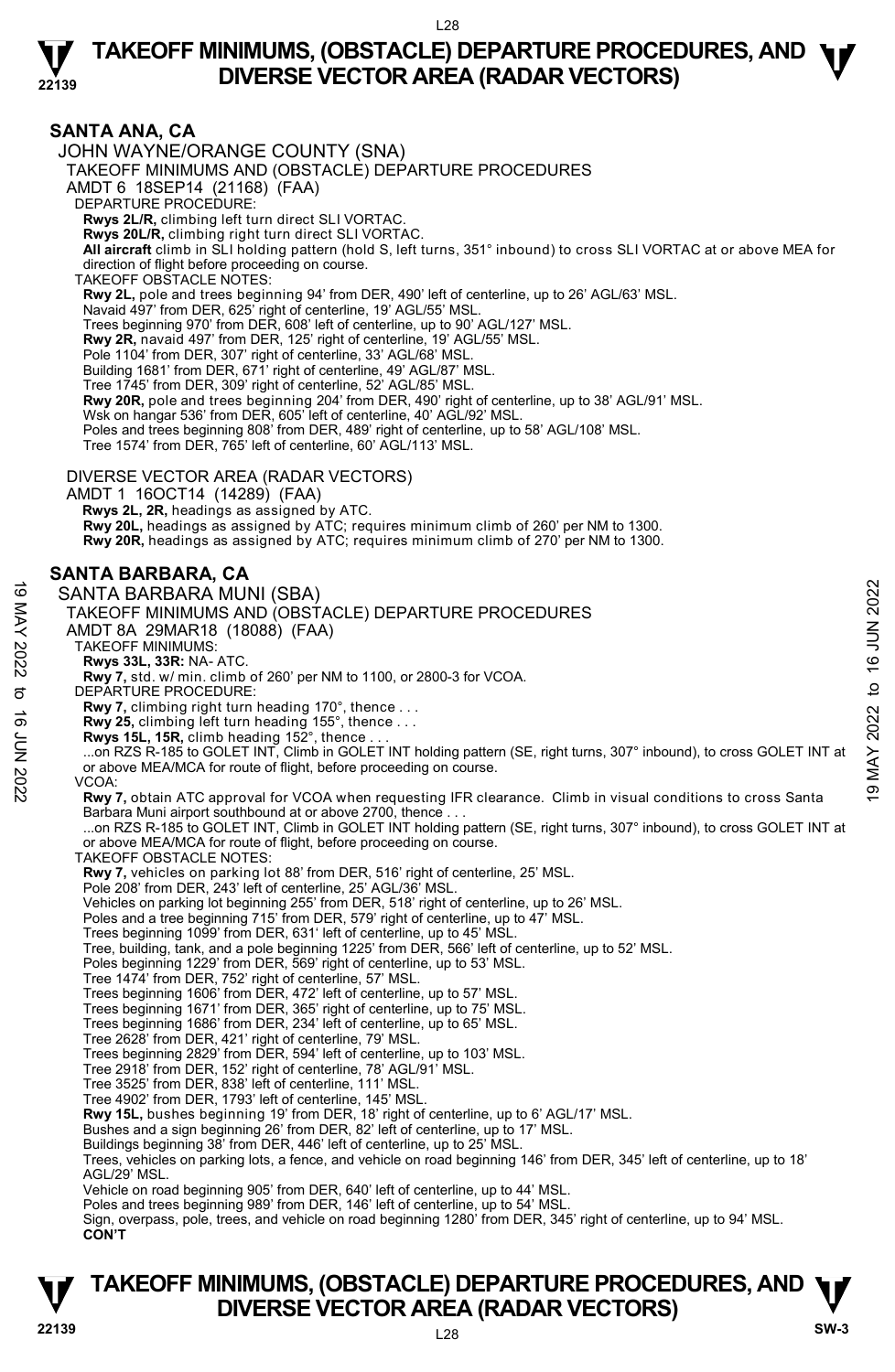### **SANTA BARBARA, CA (CON'T)**

**22139** 

SANTA BARBARA MUNI (SBA) (CON'T)

**Rwy 15R,** bushes beginning 18' from DER, 33' right of centerline, up to 8' AGL/15' MSL.

Bushes and a sign beginning 25' from DER, 240' left of centerline, up to 6' AGL/17' MSL.

Bush 993' from DER, 758' right of centerline, 61' MSL.

Trees, fence, pole, sign, building, overpass, and vehicle on road beginning 1099' from DER, 26' right of centerline, up to 91' AGL/145' MSL.

Trees beginning 1355' from DER, 16' left of centerline, up to 25' AGL/55' MSL. Trees and a bush beginning 1676' from DER, 728' right of centerline, up to 97' AGL/147' MSL.

**Rwy 25,** NAVAID 2' from DER, 253' left of centerline, 13' MSL.

Tree 13' from DER, 486' left of centerline, 12' AGL/21' MSL.

Vehicle on road, 489' from DER, 593' right of centerline, 27' MSL.

Trees beginning 1612' from DER, 799' left of centerline, up to 65' MSL. Trees beginning 2299' from DER, 312' left of centerline, up to 61' AGL/88' MSL.

Tree and a pole beginning 2487' from DER, 128' right of centerline, up to 100' MSL.

Trees beginning 3141' from DER, 183' right of centerline, up to 110' MSL.

Tree 3979' from DER, 1144' right of centerline, 117' MSL.

#### DIVERSE VECTOR AREA (RADAR VECTORS)

AMDT 1 26MAY16 (16147) (FAA)

 **Rwy 7,** heading as assigned by ATC; requires minimum climb of 270' per NM to 1100. **Rwy 15L/R,** heading as assigned by ATC.

**Rwy 25,** heading as assigned by ATC; requires minimum climb of 500' per NM to 4600.

#### **SANTA MARIA, CA**

SANTA MARIA PUB/CAPT G ALLAN HANCOCK FLD (SMX)

TAKEOFF MINIMUMS:

**Rwy 20,** NA - Obstacles.

**Rwy 12,** 400-2¼ w/min. climb of 287' per NM to 1500 or std. w/min. climb of 388' per NM to 1200.

DEPARTURE PROCEDURE:

**Rwy 2,** climbing left turn;

**Rwy 12,** climbing left turn (do not exceed 230 KIAS until established northwest bound to GLJ VOR). **Rwy 30,** climb heading 294°.

 **All aircraft:** climb direct GLJ VOR, then continue climb to airway MEA via GLJ R-300 to intercept MQO R-137 to MQO VORTAC. Cross MQO VORTAC at or above MEA/MCA for assigned route of flight. Note that the probability of the stabilished northwest bound to 1200.<br>
The proper Section CEDURE:<br>
Note 12 A 400-2% w/min. climb of 287' per NM to 1500 or std. w/min. climb of 388' per NM to 1200.<br>
Note 18 A W 2, climbing

TAKEOFF OBSTACLE NOTES:

**Rwy 2,** trees beginning 541' from DER, 153' right of centerline, up to 108' AGL/332' MSL.<br>Tree 1018' from DER, 246' left of centerline, 34' AGL/254' MSL.

**Rwy 12,** trees beginning 988' from DER, 271' right of centerline, up to 83' AGL/402' MSL.

Trees beginning 54' from DER, 277' left of centerline, up to 84' AGL/409' MSL.

### **SANTA MONICA, CA**

SANTA MONICA MUNI (SMO) TAKEOFF MINIMUMS AND (OBSTACLE) DEPARTURE PROCEDURES AMDT 7 02MAR17 (17061) (FAA) TAKEOFF MINIMUMS:

Use TOPANGA DEPARTURE.

DIVERSE VECTOR AREA (RADAR VECTORS)

AMDT 2 01FEB18 (18032) (FAA)

 **Rwy 3,** heading as assigned by ATC; requires min. climb of 320' per NM to 1100. **Rwy 21,** heading as assigned by ATC; requires min. climb of 350' per NM to 3900.

### **SANTA YNEZ, CA**

SANTA YNEZ (IZA)

TAKEOFF MINIMUMS AND (OBSTACLE) DEPARTURE PROCEDURES

AMDT 2 04FEB16 (16035) (FAA)

TAKEOFF MINIMUMS:

**Rwy 8,** 500-2¼ w/min. climb of 251' per NM to 1700 or std. w/min. climb of 317' per NM to 1300.

**Rwy 26,** 300-2 or std. w/min. climb of 226' per NM to 1100.

DEPARTURE PROCEDURE:

**Rwy 8,** climbing left turn heading 260° to 6000, intercept GVO VORTAC R-307 to ORCUT INT/MQO 30.00 DME. Do not<br>exceed 150 KIAS until established on GVO VORTAC R-307.

 $129$ 

**Rwy 26,** climb heading 264° to 6000, intercept GVO VORTAC R-307 to ORCUT INT/MQO 30.00 DME.

TAKEOFF OBSTACLE NOTES:

**Rwy 8,** sign 23' from DER, 81' left of centerline, 28' AGL/675' MSL. Building 384' from DER, 240' left of centerline, 7' AGL/684' MSL.

Tree 973' from DER, 592' right of centerline, 57' AGL/704' MSL.

 **CON'T**



TAKEOFF MINIMUMS AND (OBSTACLE) DEPARTURE PROCEDURES AMDT 6 03MAY12 (21112) (FAA)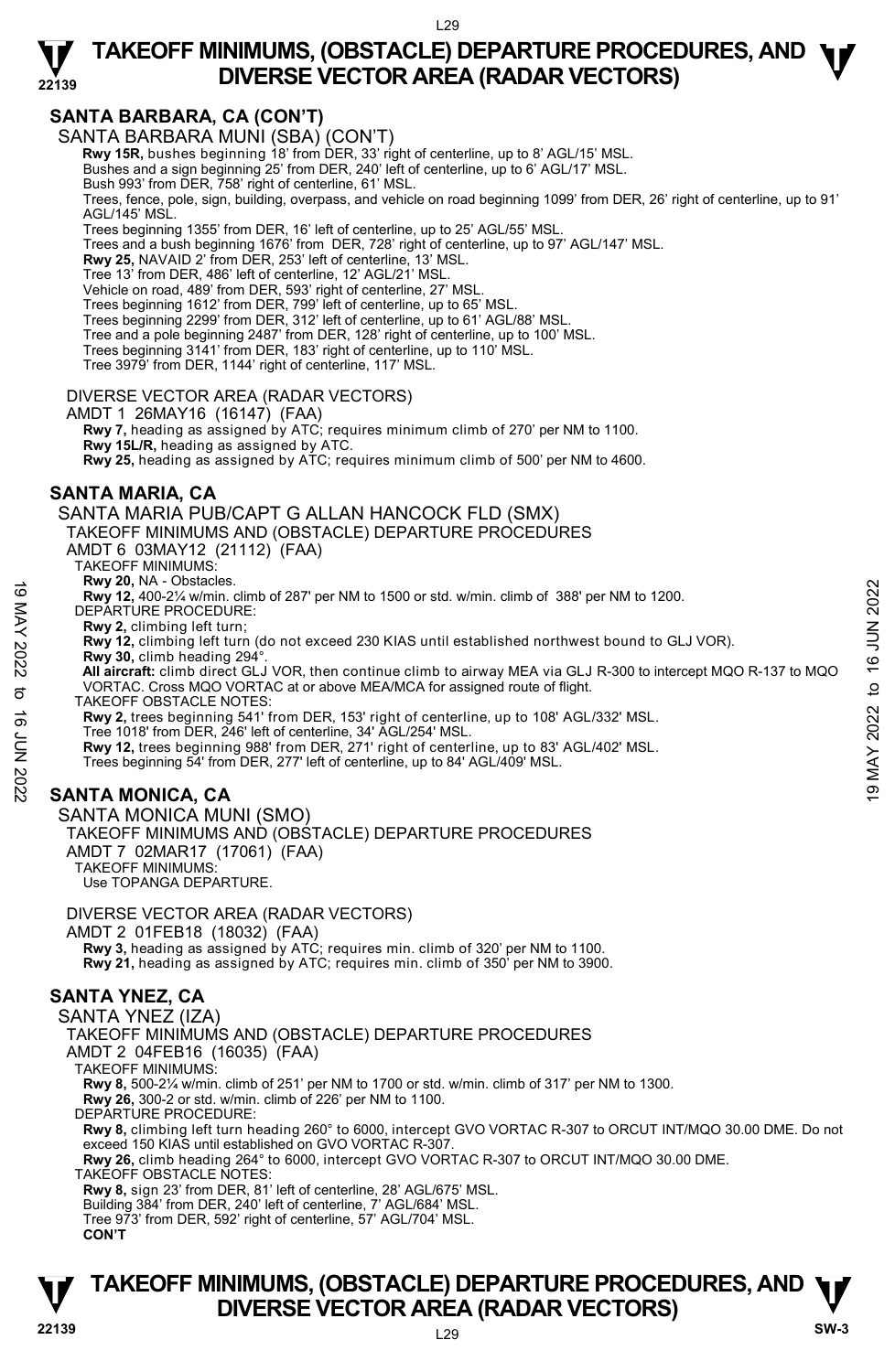### **SANTA YNEZ, CA (CON'T)**

**22139** 

SANTA YNEŹ (IZA) (CON'T)

 **Rwy 26,** buildings and hangars beginning 9' from DER, 330' right of centerline, up to 27' AGL/693' MSL. Tree 299' from DER, 415 right of centerline, 24' AGL/664' MSL. Fence 315' from DER, 407' left of centerline, 2' AGL/666' MSL. Building 353' from DER, 277' right of centerline, 20' AGL/684' MSL. Trees 391' from DER, 233' left of centerline, 56' AGL/696' MSL. Trees 435' from DER, 305' right of centerline, up to 58' AGL/698' MSL. Fence 749' from DER, 273' right of centerline, 7' AGL/678' MSL. Tree 859' from DER, 427' right of centerline, 54' AGL/688' MSL. Tree 1271' from DER, 296' left of centerline, 47' AGL/687' MSL. **SHAFTER, CA** 

#### SHAFTER-MINTER FLD (MIT)

TAKEOFF MINIMUMS AND (OBSTACLE) DEPARTURE PROCEDURES

AMDT 1 02MAY13 (21224) (FAA)

DEPARTURE PROCEDURE:

**Rwys 12, 17, 26,** climbing right turn heading 300° to 4000. Thence ...

Rwys 8, 30, 35, climbing left turn heading 240° to 4000. Thence

 Westbound aircraft intercept V248 until reaching 4000, then proceed on course. Eastbound aircraft intercept V248 upon reaching 4000 turn right direct EHF VORTAC, then proceed on course.

TAKEOFF OBSTACLE NOTES:

**Rwy 8,** vehicles on road beginning 41' from DER, 7' left of centerline, up to 15' AGL/442' MSL. **Rwy 12,** windsock 504' from DER, 397' left of centerline, 26' AGL/439' MSL.

Trees beginning 2476' from DER, 344' left of centerline, up to 75' AGL/488' MSL.

Trees beginning 862' from DER, 378' right of centerline, up to 31' AGL/441' MSL. **Rwy 17,** vehicles on road 489' from DER, left and right of centerline,15' AGL/429' MSL.

Tree 1150' from DER, 724' left of centerline, 51' AGL/463' MSL.

Windsock 1340' from DER, 43' right of centerline, 46' AGL/455' MSL.

**Rwy 30,** vehicles on road 146' from DER, 273' left of centerline, 10' AGL/420' MSL.<br>**Rwy 35,** vehicles on road 461' from DER, 86' right of centerline to 386' right of centerline, 15' AGL/442' MSL.

### **TORRANCE, CA**

ZAMPERINI FLD (TOA) TAKEOFF MINIMUMS AND (OBSTACLE) DEPARTURE PROCEDURES AMDT 1A 29JUL10 (21168) (FAA) TAKEOFF MINIMUMS: **Rwy 11L,** 400-2 or std. w/min. climb of 325' per NM to 600. **Rwy 11R,** 400-2½ or std. w/min. climb of 325' per NM to 600. DEPARTURE PROCEDURE: **Rwys 29L/R,** climb runway heading. **Rwys 11L/R,** climbing left turn to heading 290°. Both departures climb to 3000, intercept LAX R-170 to LIMBO Int. 19 May 35, vehicles on road 461' from DER, 86' right of centerline to 386' right of centerline, 15' AGL/442' MSL.<br>
TORRANCE, CA<br>
TAKEOFF MINIMUMS AND (OBSTACLE) DEPARTURE PROCEDURES<br>
MIDT 1A 29JUL10 (21168) (FAA)<br>
TAKEOF

### **TUSI AHP (KHGT)**

#### HUNTER LIGGETT, CA

TAKEOFF MINIMUMS AND (OBSTACLE) DEPARTURE PROCEDURES

AMDT 3 25SEP08 (08269)

 Helicopter use only. Climb on a heading between 010° CW to 190° from heliport (or a minimum climb rate of 530' per NM to 7800 for all other courses).

### **TWENTYNINE PALMS, CA**

TWENTYNINE PALMS (TNP)

TAKEOFF MINIMUMS AND (OBSTACLE) DEPARTURE PROCEDURES

AMDT 1 05OCT00 (00279) (FAA)

TAKEOFF MINIMUMS:

**Rwy 17,** NA.

**Rwys 8, 26, 35,** std. with a min. climb of 280' per NM to 5500.

DEPARTURE PROCEDURE:

**Rwys 8, 26, 35,** turn right direct TNP VORTAC. Eastbound on V264 continue climb on course. All others climb in TNP holding pattern (E, left turns, 255° inbound) to cross TNP VORTAC at or above 6000 before proceeding on course. Northeast bound on V514-538 cross TNP VORTAC at or above 7900.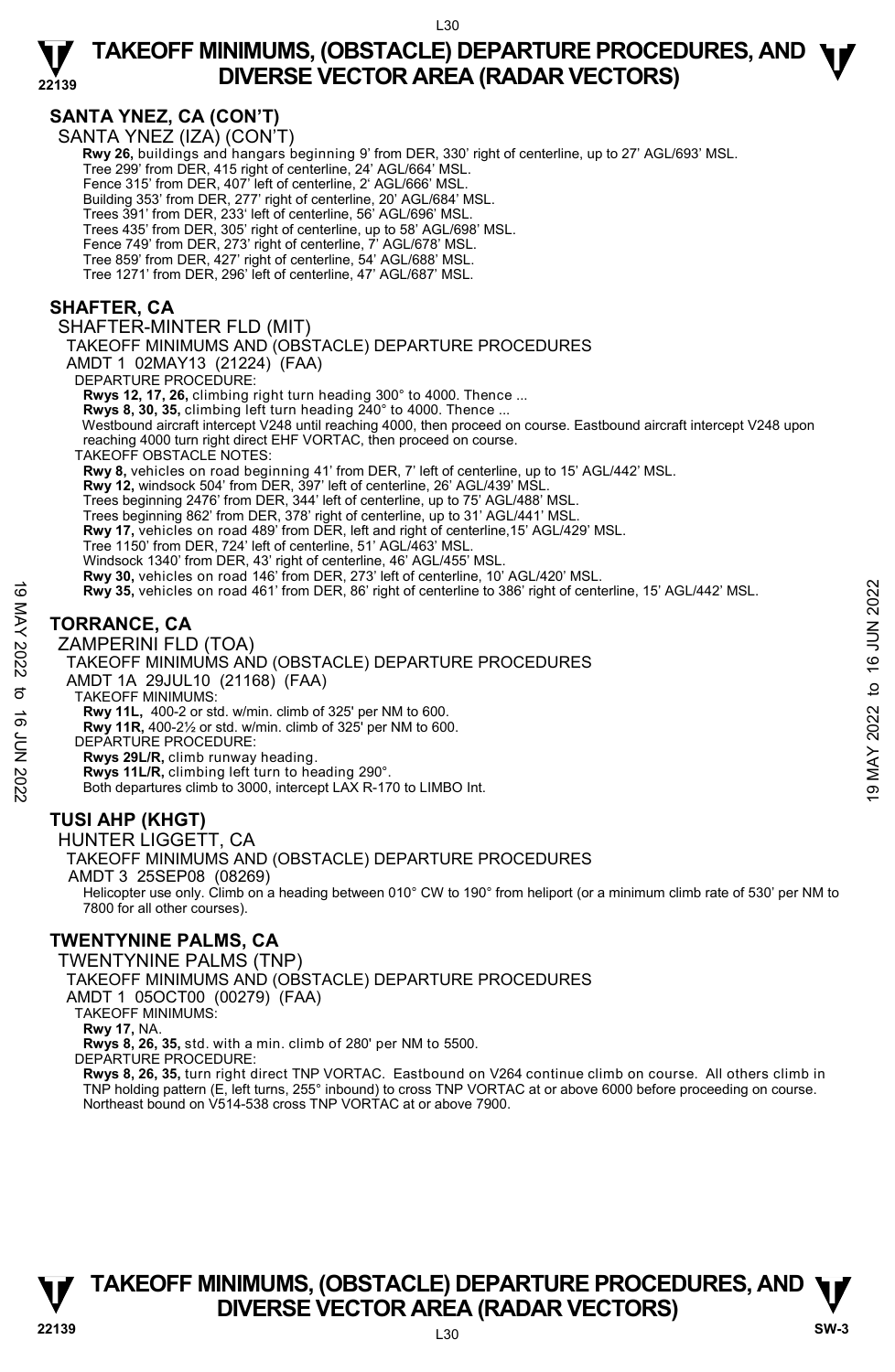**22139 TAKEOFF MINIMUMS, (OBSTACLE) DEPARTURE PROCEDURES, AND**  $\Psi$ **UPLAND, CA**  CABLE (CCB) TAKEOFF MINIMUMS AND (OBSTACLE) DEPARTURE PROCEDURES AMDT 3A 19JUL18 (18200) (FAA) TAKEOFF MINIMUMS: **Rwy 6,** 300-1⅞ or std. w/min. climb of 332' per NM to 1900. DEPARTURE PROCEDURE: **Rwy 6,** climbing right turn. **Rwy 24,** climbing left turn. **All aircraft** climb direct PDZ VORTAC and hold (east, right turns, 258°, inbound), continue climb-in-hold to MEA for route of flight. TAKEOFF OBSTACLE NOTES: **Rwy 6,** pole, sign beginning 21' from DER, 99' right of centerline, up to 40' AGL/1464' MSL.<br>Sign 31' from DER, 100' left of centerline, 7' AGL/1451' MSL. Pole, traverse way, tree, building beginning 87' from DER, 7' right of centerline, up to 41' AGL/1472' MSL. Traverse way, fence beginning 94' from DER, 82' left of centerline, up to 1461' MSL. Building, pole, traverse way, fence beginning 106' from DER, 100' left of centerline, up to 40' AGL/1495' MSL. Tree, building, traverse way beginning 260' from DER, 6' right of centerline, up to 1484' MSL. Pole 351' from DER, 410' left of centerline, 40' AGL/1498' MSL. Pole, vertical point, building, fence, traverse way, vegetation, tree beginning 411' from DER, 193' left of centerline, up to 36' AGL/1499' MSL. Pole, building, fence, tree, general utility, traverse way beginning 628' from DER, 34' left of centerline, up to 32' AGL/1500' MSL. Pole, tree, general utility, tower, building beginning 961' from DER, 180' left of centerline, up to 57' AGL/1532' MSL. Pole, building beginning 1228' from DER, 541' left of centerline, up to 76' AGL/1545' MSL. Trees beginning 1271' from DER, 80' right of centerline, up to 1498' MSL. Pole, building, traverse way, tree beginning 1289' from DER, 29' left of centerline, up to 75' AGL/1548' MSL.<br>Trees beginning 1860' from DER, 16' right of centerline, up to 1506' MSL. Tree, building, traverse way beginning 933' from DER, 25' left of centerline, up to 1555' MSL. Tree, building beginning 2152' from DER, 67' left of centerline, up to 1565' MSL. Tree, building, pole beginning 2241' from DER, 58' left of centerline, up to 1573' MSL. Trees beginning 2485' from DER, 104' right of centerline, up to 1511' MSL. Trees beginning 2787' from DER, 0' right of centerline, up to 1524' MSL. Tree, building, pole beginning 3512' from DER, 0' left of centerline, up to 1575' MSL. Tree, pole, building, traverse way beginning 3782' from DER, 384' left of centerline, up to 1593' MSL.<br>Tree, building, pole, traverse way beginning 4075' from DER, 668' left of centerline, up to 1610' MSL.<br>Tree, puilding, Tree 1 NM from DER, 1434' left of centerline, 1632' MSL. **Rwy 24,** traverse way, tree beginning 15' from DER, 60' right of centerline, up to 1408' MSL.<br>Sign beginning 24' from DER, 97' left of centerline, up to 13' AGL/1396' MSL. Traverse way, tree beginning 313' from DER, 383' right of centerline, up to 1412' MSL. Tree 699' from DER, 682' right of centerline, 1416' MSL. Pole 1296' from DER, 747' right of centerline, 47' AGL/1427' MSL. Pole 1357' from DER, 583' right of centerline, 62' AGL/1436' MSL. **VAN NUYS, CA**  VAN NUYS (VNY) TAKEOFF MINIMUMS AND (OBSTACLE) DEPARTURE PROCEDURES AMDT 6 21JUL16 (16203) (FAA) TAKEOFF MINIMUMS: **Rwys 16L/R,** std. w/min. climb of 370' per NM to 7100. **Rwys 34L/R,** std. w/min. climb of 370' per NM to 7100. DEPARTURE PROCEDURE: **Rwys 16L/R,** climbing left turn on heading 053° and VNY R-095 to DARTS INT, thence… Rwys 34L/R, climbing right turn on heading 143° and VNY R-095 to DARTS INT, thence...<br>...aircraft eastbound on V186 and southeast bound on V459 climb on course, all others climb in DARTS holding pattern (hold W, right turns, 095° inbound) to depart DARTS INT at or above 7100. TAKEOFF OBSTACLE NOTES: **Rwy 16L,** light on hangar 713' from DER, 361' left of centerline, 27' AGL/798' MSL. **Rwy 16R,** hangar 209' from DER, 516' right of centerline, 15' AGL/755' MSL. Flagpole 570' from DER, 549' right of centerline, 21' AGL/761' MSL. Building 941' from DER, 599' left of centerline, 28' AGL/774' MSL. Trees beginning 1129' from DER, left and right of centerline, up to 81' AGL/821' MSL. **Rwy 34L,** blast fence 169' from DER, 405' left of centerline, 10' AGL/812' MSL. Obstruction light on blast fence, 241' from DER, 195' left of centerline, 17' AGL/819' MSL. Multiple trees beginning 325' from DER, 549' right of centerline, up to 91' AGL/921' MSL. Train 305' from DER, 369' right of centerline, 23' AGL/832' MSL. Building 424' from DER, 589' right of centerline, 29' AGL/831' MSL. Antenna on building 449' from DER 462' left of centerline, 15' AGL/817' MSL. Pole 1376' from DER, 779' left of centerline, 68' AGL/870' MSL. Trees beginning 828' from DER, 15' left of centerline, 78' AGL/907' MSL. **CON'T**  Tree, building, pole beginning 241 Tom DER, 110 Tors and to dente the pub 1573 MSL.<br>
Trees beginning 2787' from DER, 0' right of centerline, up to 1524' MSL.<br>
Tree, building, pole beginning 3782' from DER, 0' left of cente